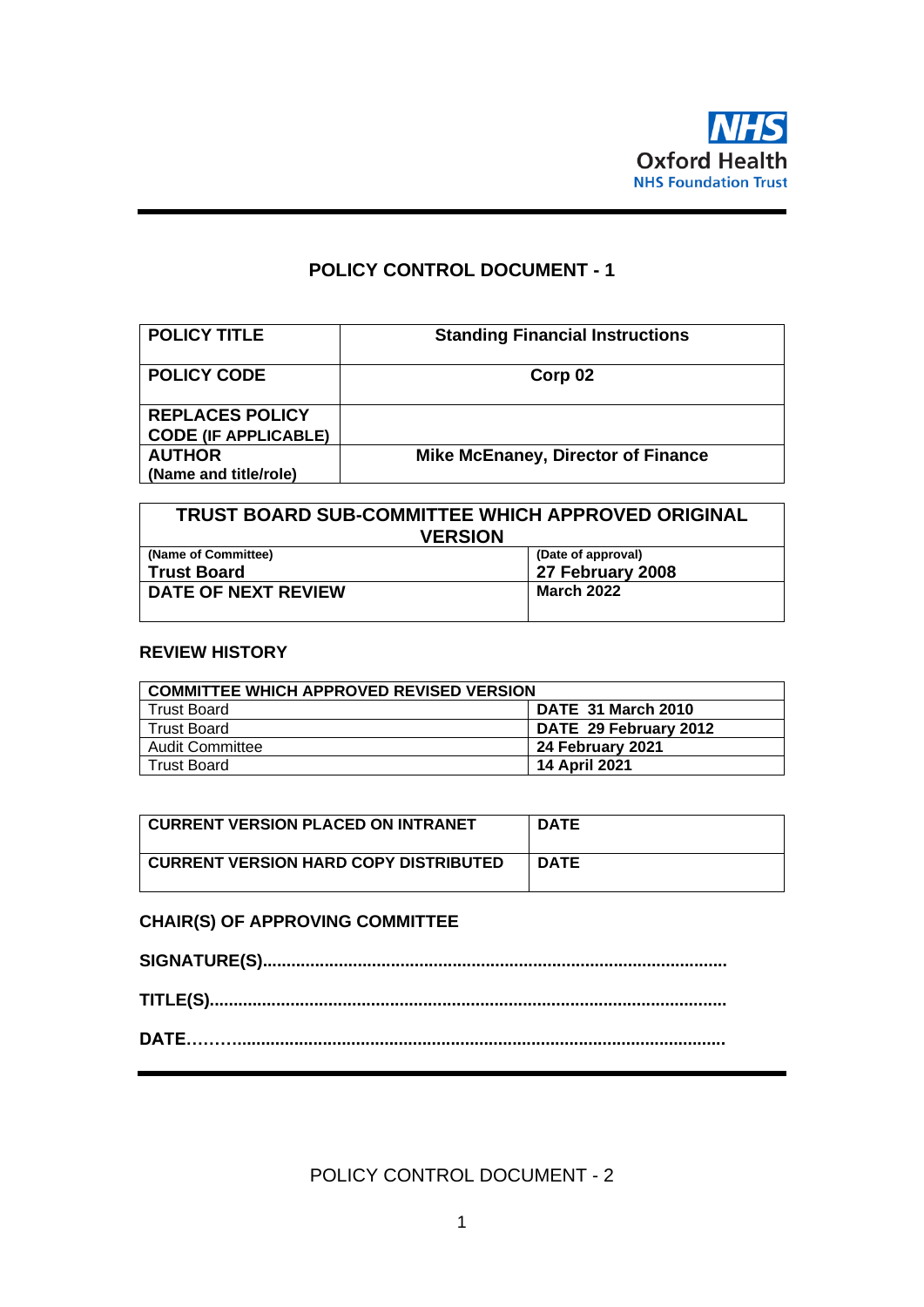| <b>NUMBER OF PAGES (EXCLUDING APPENDICES)</b> |  |
|-----------------------------------------------|--|
| <b>SUMMARY OF REVISIONS:</b>                  |  |

**The SFIs have been reviewed, with the following key amendments made:**

- General updates for references to external organisations and guidance
- General updates for changes to job titles
- General revisions to wording to provide improved clarity
- Section 2 updated references to counter fraud agencies
- Section 7 revisions to tendering and contracting, including new section on etendering requirements and updates following BREXIT
- Appendix 1, table of Financial Approval Limits revisions to approval limits, job titles updated and some changes to wording to provide clarity
- Appendix 1, pages 2 and 3 Definitions section updated for job titles, new table on Public Contracts regulations and R&D Authorisation Process table revised wording

| <b>Approval Checklist</b>                                                                                                                                                                                                         |  |
|-----------------------------------------------------------------------------------------------------------------------------------------------------------------------------------------------------------------------------------|--|
| <b>Consultation process undertaken</b><br>Consultation has been undertaken with the following:<br>Finance, Human Resources, Informatics, Estates,<br>Information Governance, Chief Operating Officer, Trust<br><b>Secretariat</b> |  |
| <b>Equality Impact Assessment completed</b>                                                                                                                                                                                       |  |
| Has the potential for an impact on a<br>person's human rights been considered                                                                                                                                                     |  |
| Training implications assessed and<br>agreed where relevant with Learning<br><b>Advisory Committee</b>                                                                                                                            |  |
| Monitoring/audit arrangements included                                                                                                                                                                                            |  |

**All policies are copy controlled. When a revision is issued previous versions will be withdrawn. Uncontrolled copies are available but will not be updated on issue of a revision. An electronic copy with be posted on the Trust Intranet for information.**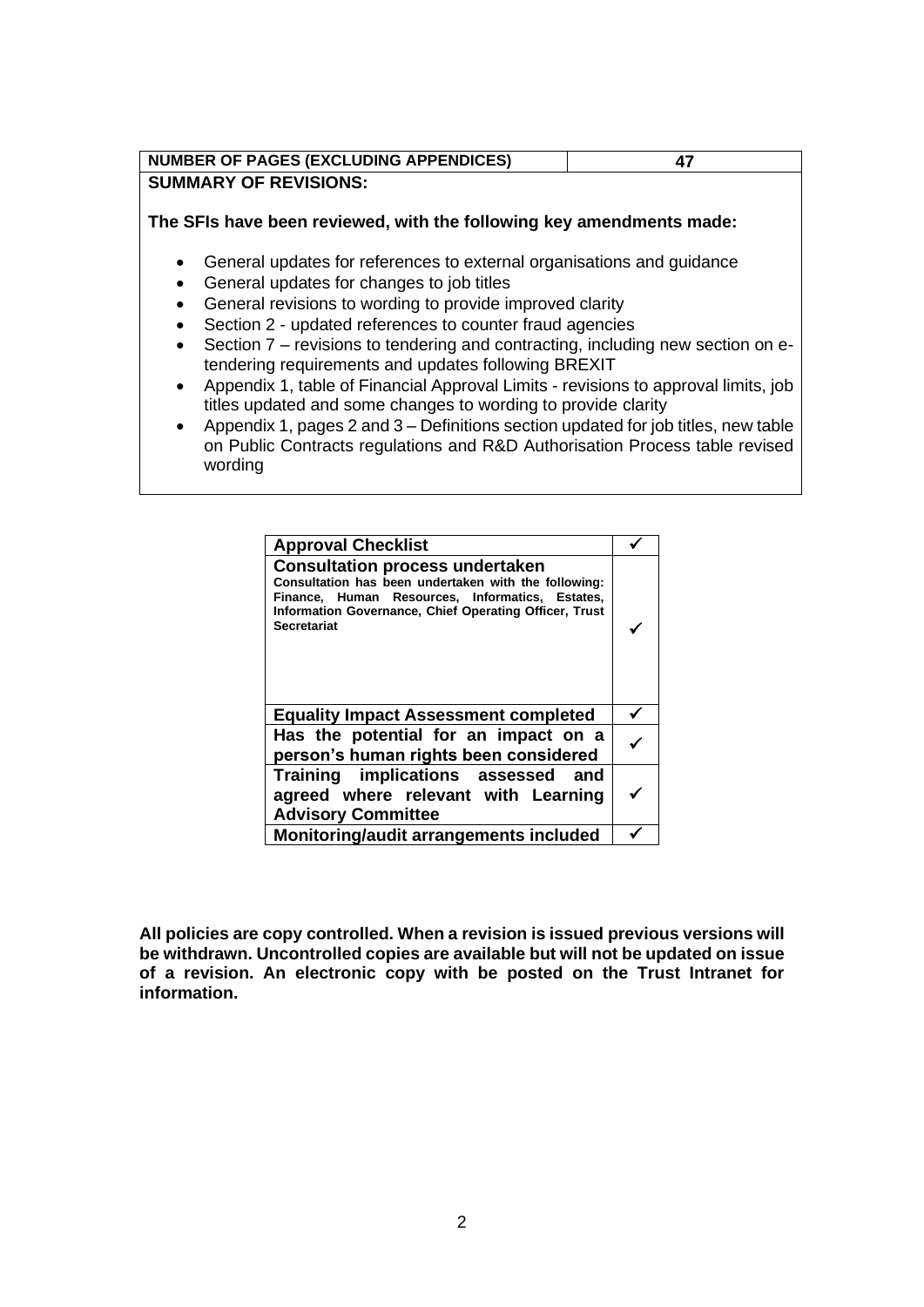### **FOREWORD**

- 1. Each Foundation Trust Board operates within a statutory framework within which it is required to adopt Standing Orders. The "Directions on Financial Management in England" issued under HSG(96)12 in 1996 states that each Board must adopt Standing Financial Instructions (SFIs) setting out the responsibilities of individuals.
- 2. The Code of Conduct: Code of Accountability for NHS Boards (Department of Health, 3<sup>rd</sup> revision, April 2013) requires boards to draw up standing orders, a schedule of decisions reserved to the board and standing financial instructions. The code also requires Boards ensure that there are management arrangements in place to enable responsibility to be clearly delegated to senior executives. Additionally, Boards will have drawn up locally generated rules and instructions, including financial procedural notes, for use within their organisation. Collectively these must comprehensively cover all aspects of (financial) management and control. In effect, they set the business rules which directors and employees (including employees of third parties contracted to the Trust) must follow when taking action on behalf of the Board.
- 3. Once SFIs have been adopted by the Board they become mandatory on all directors and employees of the organisation.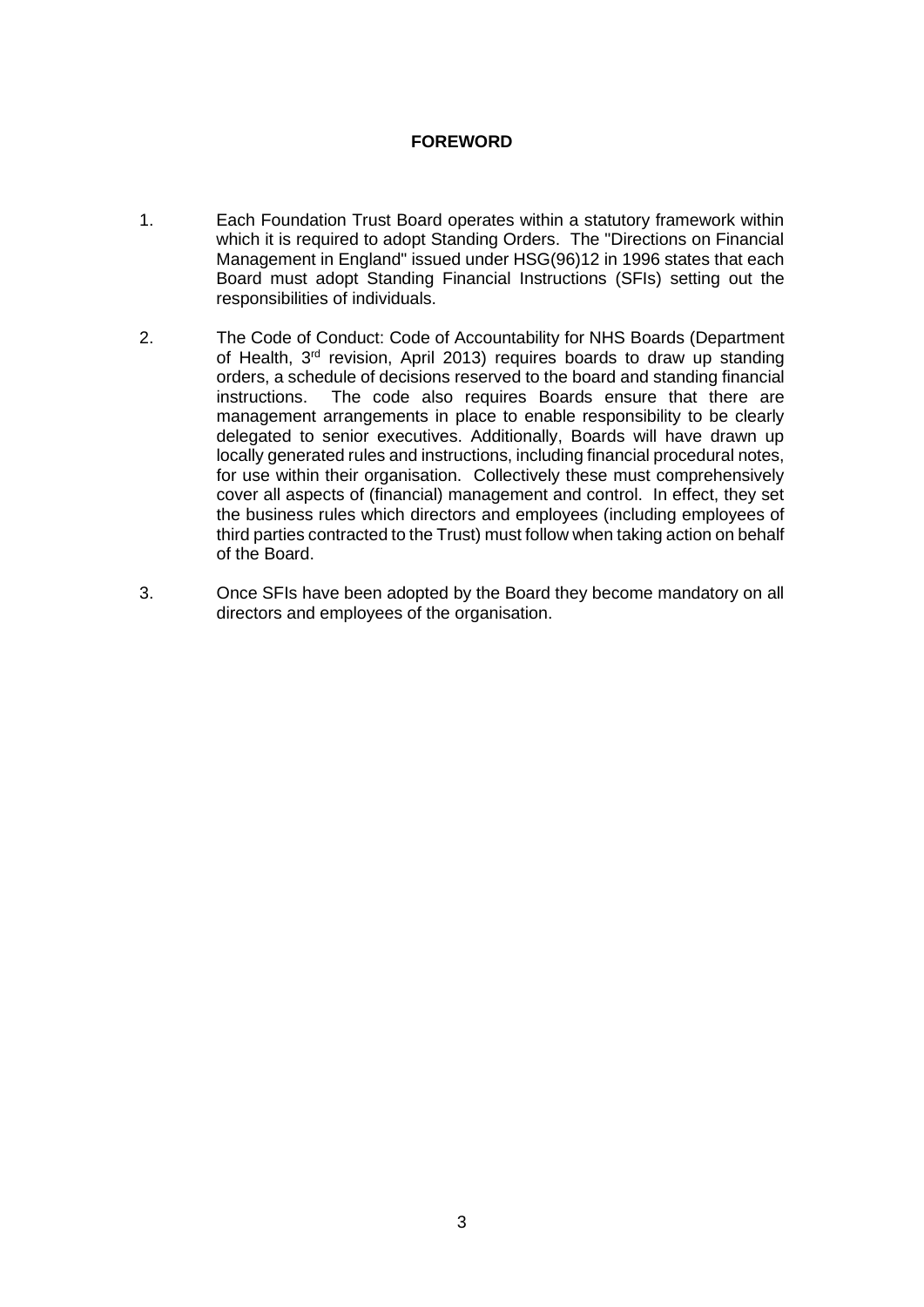### **CONTENTS**

|    |                                                                                                   | Page No        |
|----|---------------------------------------------------------------------------------------------------|----------------|
|    | 1. Introduction                                                                                   |                |
|    | 2. Audit, Fraud and Corruption, Security Management                                               | 4              |
|    | 3. Business Planning, Budgets, and Monitoring Budgetary Control                                   | $\overline{7}$ |
|    | 4. Annual Accounts and Reports                                                                    | 10             |
| 5. | <b>Treasury Management</b>                                                                        | 11             |
| 6. | Income, Fees and Charges and Security of<br>Cash, Cheques and Other Negotiable Instruments        | 12             |
|    | 7. Tendering and Contracting Procedure                                                            | 13             |
| 8. | <b>Contracting for Provision of Services</b>                                                      | 23             |
|    | 9. Terms of Service and Payment of Directors and Employees                                        | 23             |
|    | 10. Non-Pay Expenditure                                                                           | 26             |
|    | 11. External Borrowing and Investments                                                            | 29             |
|    | 12. Capital Investment, Private Financing, Fixed Asset Registers and<br><b>Security Of Assets</b> | 31             |
|    | 13. Stores and Receipt Of Goods                                                                   | 34             |
|    | 14. Disposals and Condemnations, Losses and Special Payments                                      | 35             |
|    | 15. Financial Information, Communication and Technology                                           | 36             |
|    | 16. Patients' Property                                                                            | 37             |
|    | 17. Funds Held on Trust                                                                           | 38             |
|    | 18. Acceptance of gifts by staff and link to Standards of Business Conduct                        | 39             |
|    | 19. Retention of Documents                                                                        | 39             |
|    | 20. Risk management and insurance                                                                 | 40             |

## **Appendix 1 Financial Limits and Approval Matrix**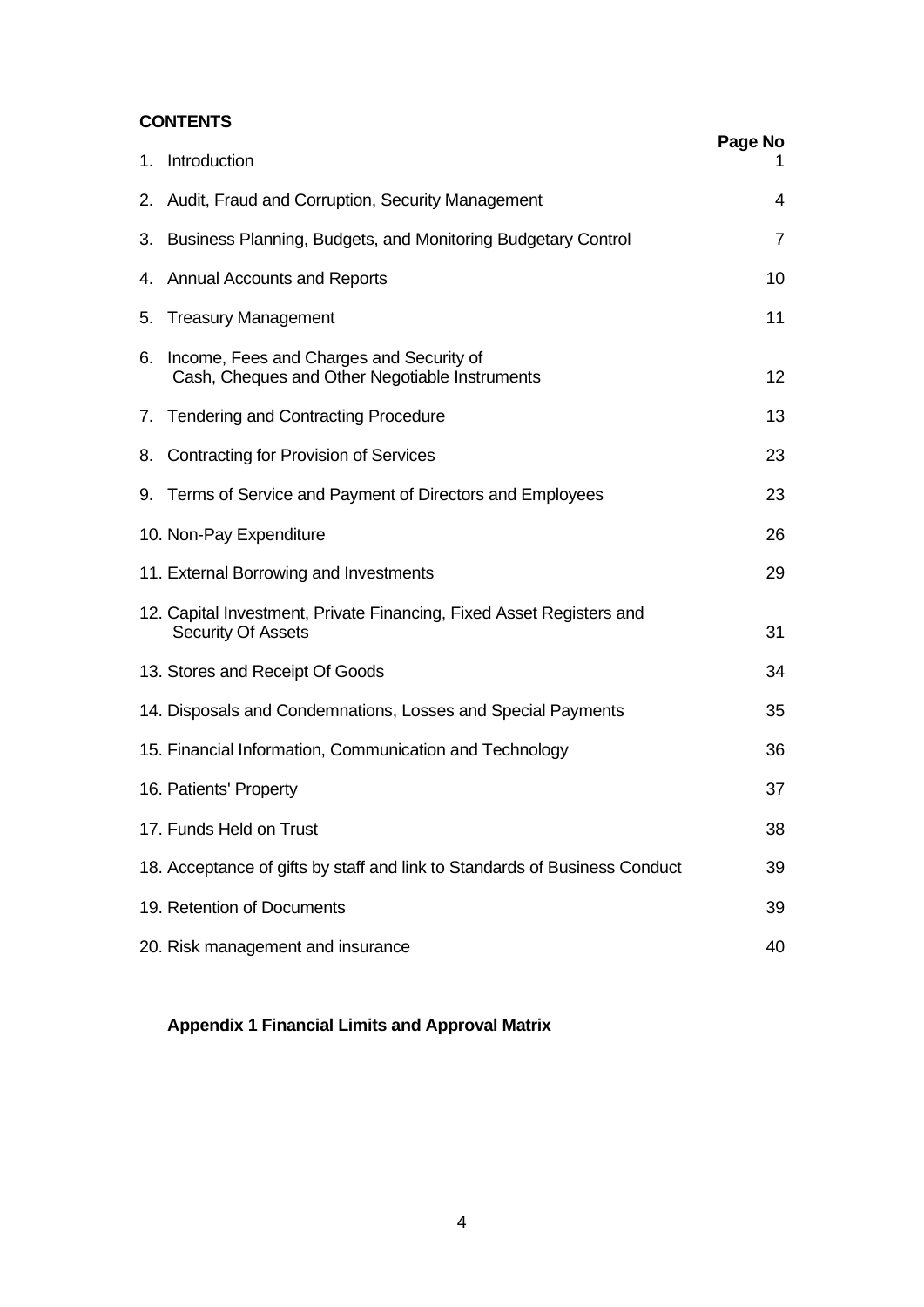| Oxford Health NHS           | policy<br>review | <b>CORP 02</b><br>Q4 FY21 |  |  |
|-----------------------------|------------------|---------------------------|--|--|
| <b>NHS Foundation Trust</b> |                  |                           |  |  |
| Policy applicable to -      | All areas        |                           |  |  |
|                             |                  |                           |  |  |

# **Name of policy: Standing Financial Instructions**

### **1 Aim of Policy**

These Standing Financial Instructions (SFIs) detail the financial responsibilities, policies and procedures to be adopted by the Trust. They are designed to ensure that its financial transactions are carried out in accordance with the law and Government policy in order to achieve probity, accuracy, economy, efficiency and effectiveness. They should be used in conjunction with the Schedule of Decisions Reserved to the Board and the Scheme of Delegation adopted by the Trust.

### **2 Legal and policy framework**

Oxford Health NHS Foundation Trust (the "Trust") is a public benefit corporation which was established under the National Health Service Act 2006 (the "2006 Act") as amended by the Health and Social Care Act 2012 (the "2012 Act"). The Trust is governed by the 2006 Act, the 2012 Act, its Constitution and Authorisation granted by Monitor (now part of NHS England/Improvement) and together these form the Regulatory Framework. The functions of the Trust are conferred by the Regulatory Framework. The Regulatory Framework and in particular paragraph 7.3 of Annex 9 of the Constitution requires the Board of Directors of the Trust to adopt Standing Orders for the regulation of its proceedings and business, and the Trust incorporates these Standing Financial Instructions as part of the Standing Orders.

#### **3 Policy**

#### **1 INTRODUCTON**

#### **1.1 General**

- 1.1.1 These SFIs detail the financial responsibilities, policies and procedures to be adopted by the Trust. They are designed to ensure that its financial transactions are carried out in accordance with the law and Government policy in order to achieve probity, accuracy, economy, efficiency and effectiveness. They should be used in conjunction with the Schedule of Decisions Reserved to the Board and the Scheme of Delegation adopted by the Trust.
- 1.1.2 These SFIs identify the financial responsibilities, which apply to everyone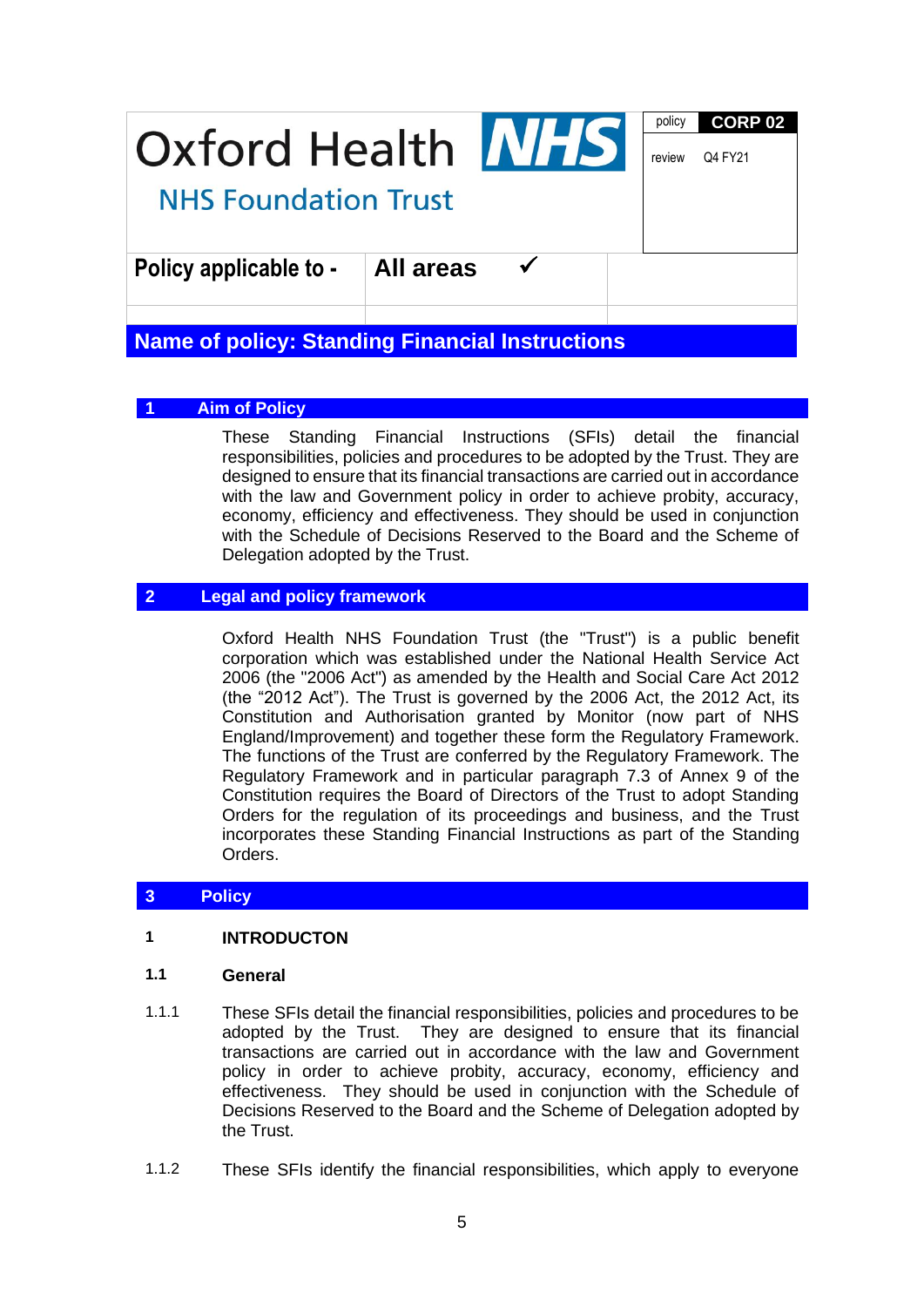working for the Trust and its constituent organisations including any Trading Units. They do not provide detailed procedural advice. These statements should therefore be read in conjunction with the detailed departmental and financial procedure notes. The Director of Finance must approve all financial procedures.

1.1.3 The failure to comply with Standing Financial Instructions and Standing Orders can in certain circumstances be regarded as a disciplinary matter that could result in the application of the Trust's disciplinary procedures, which may include dismissal and, if it is considered that bribery and/or corruption may be involved, referred to the Local Counter Fraud Specialist for investigation.

#### 1.1.4

Overriding Standing Financial Instructions: if for any reason these Standing Financial Instructions are not complied with, full details of the noncompliance and any justification for non-compliance and the circumstances around the non-compliance shall be reported to the next formal meeting of the Audit Committee for referring action or ratification. All members of the Board of Directors and staff have a duty to disclose any non-compliance with these SFIs to the Director of Finance as soon as possible.

1.1.5

Should any difficulties arise regarding the interpretation or application of any of the SFIs then the advice of the Director of Finance must be sought before acting. The user of these SFIs should also be familiar with and comply with the provisions of the Trust's Standing Orders (SOs).

### **1.2 Terminology**

- 1.2.1 Any expression to which a meaning is given in Health Service Acts, or in the Financial Directions made under the Acts, shall have the same meaning in these instructions; and
	- a) "Board of Directors" or "Board" means the Chair, Non-Executive Directors and the Executive Directors of the Trust collectively as a body,
	- b) "Budget" means the forecast resource, expressed in financial terms, proposed by the Trust for the purpose of carrying out any or all functions of the Trust, for a specific period,
	- c) "Budget Holder" means any employee with delegated responsibility for a budget, including the Chief Executive, Executive Directors, Directorate Leads, and Directorate Managers as defined in the Budgetary Control Policy,
	- d) "Chief Executive" means the chief officer of the Trust and NHS Foundation Trust Accounting Officer,
	- e) "Director of Finance" means the chief financial officer of the Trust,
	- f) "Funds held on trust" shall mean those funds which the Trust holds at its date of incorporation, receives on distribution by statutory instrument or chooses subsequently to accept under powers derived through the NHS & Community Care Act. Such funds may or may not be charitable,
	- g) "Legal Adviser" means the properly qualified person or persons appointed by the Trust to provide legal advice,
	- h) "Trust" means the Oxford Health NHS Foundation Trust;
- 1.2.2 Wherever the title Chief Executive, Director of Finance, or other nominated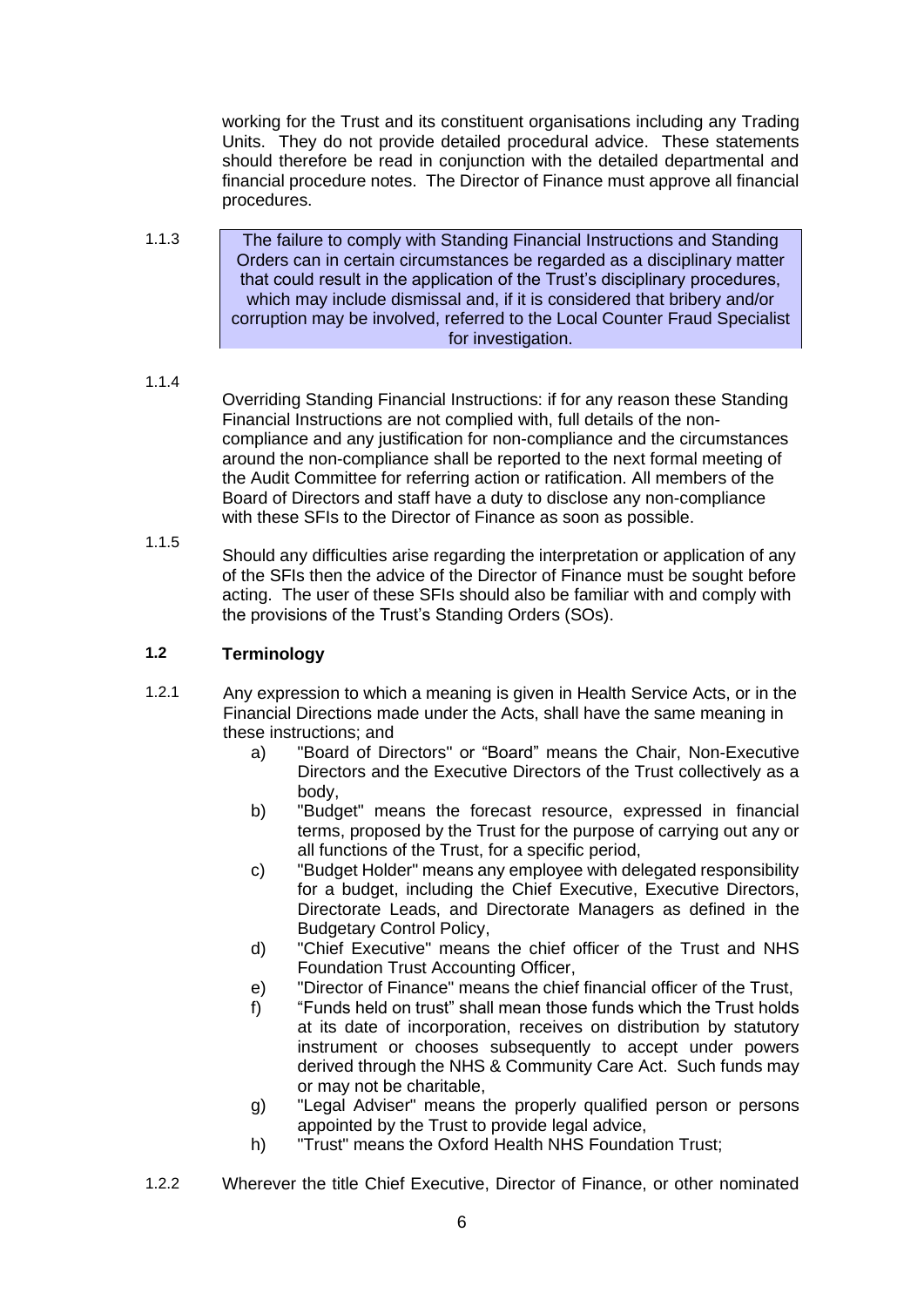officer is used in these instructions, it shall be deemed to include such other director or employees who have been duly authorised to represent them.

1.2.3 Wherever the term "officer" is used and where the context permits, it shall be deemed to include officers of third parties contracted to the Trust when acting on behalf of the Trust.

#### **1.3 Responsibilities and delegation**

- 1.3.1 The Board is responsible for reviewing and approving an annual plan and for considering compliance with its terms of authorisation and any risks to compliance. The Board will consider and approve actions to manage risk.
- 1.3.2 The Board exercises financial supervision and control by:
	- a) formulating the financial strategy;
	- b) requiring the submission and approval of resource budgets within overall income;
	- c) defining and approving essential features in respect of important procedures and financial systems (including the need to obtain value for money, efficiency, productivity and effectiveness);
	- d) defining specific responsibilities placed on directors and employees as indicated in the Standing Financial Instructions, and Scheme of Delegation;
	- e) the monitoring of risks assessed as high:
	- f) reviewing monthly the performance of the Trust against plan;
- 1.3.3 The Board has resolved that certain powers and decisions may only be exercised by the Board in formal session. These are set out in the 'Scheme of Delegation' document. All other powers have been delegated to such other committees as the Trust has established.
- 1.3.4 The Board will delegate responsibility for the performance of its functions in accordance with the Scheme of Delegation document adopted by the Trust.
- 1.3.5 Within the SFIs, it is acknowledged that the Chief Executive is ultimately accountable to the Board for ensuring that the Board meets its obligation to perform its functions within the available financial resources. The Chief Executive has overall executive responsibility for the Trust's activities, is responsible to the Board for ensuring that its financial obligations and targets are met and has overall responsibility for the Trust's system of internal control.
- 1.3.6 The Chief Executive and Director of Finance will, as far as possible, delegate their detailed responsibilities but they remain accountable for their own defined areas of financial control.
- 1.3.7 It is a duty of the Chief Executive to ensure that Members of the Board, employees and all new appointees are notified of and understand their responsibilities within these SFIs.
- 1.3.8 The Director of Finance is responsible for:
	- a) Leading the development of financial strategy with the Board of Directors;
	- b) Establishing financial policies to strengthen the financial governance of the Trust that supports the delivery of the Trust's objectives and key performance indicators;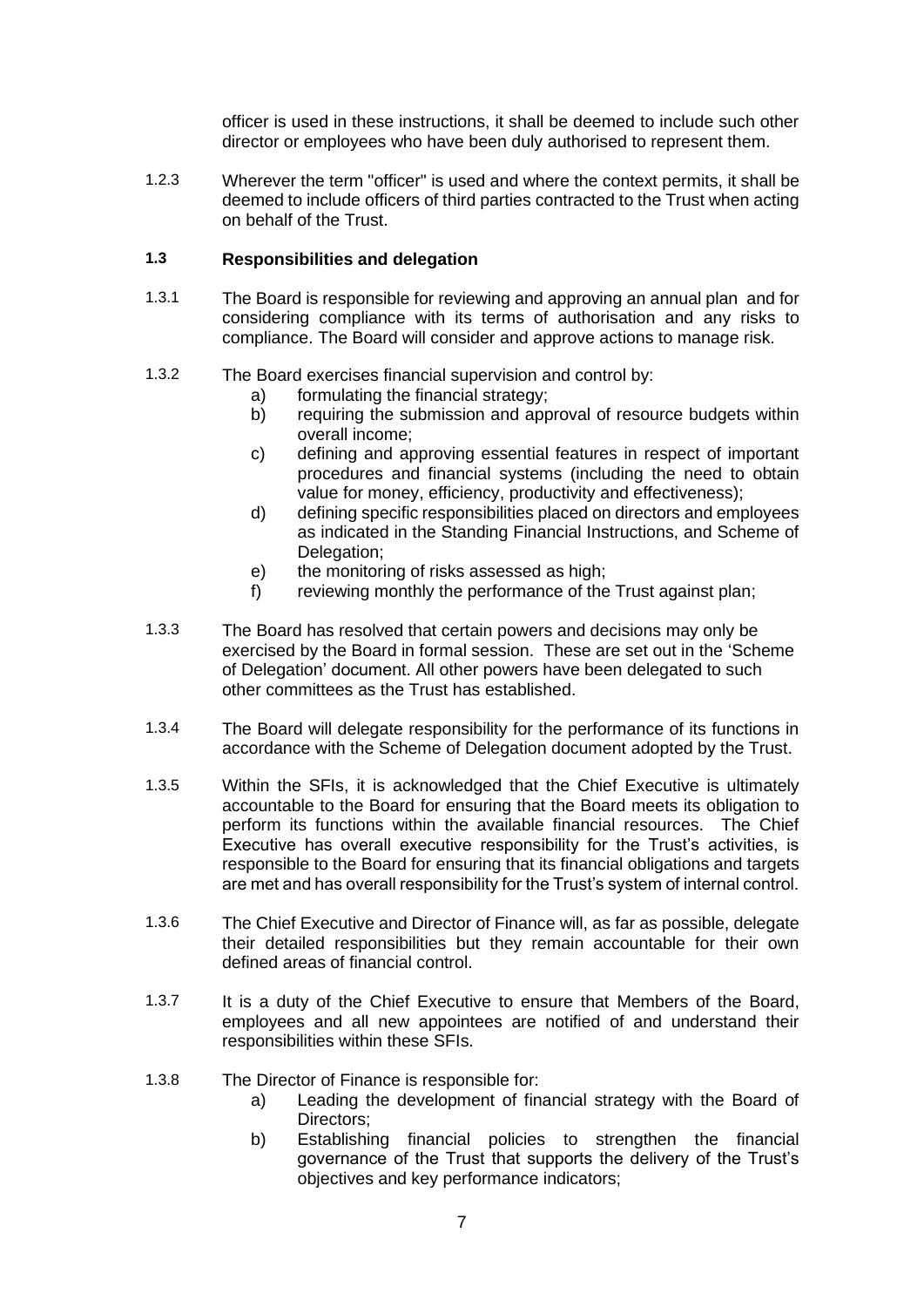- c) Implementing the Trust's financial policies, establishing systems for monitoring compliance and for co-ordinating any corrective action necessary to further these policies;
- d) Maintaining an effective system of internal financial control including ensuring that detailed financial procedures and systems incorporating the principles of separation of duties and internal checks are prepared, documented, maintained and promulgated to supplement these instructions;
- e) Ensuring that sufficient records are maintained to show and explain the Trust's transactions, in order to disclose, with reasonable accuracy, the financial position of the Trust at any time;
- f) Developing the Trust's policies on fraud and corruption; developing work plans; developing and promulgating an anti fraud culture

and, without prejudice to any other functions of directors and employees to the Trust, the duties of the Director of Finance include:

- g) the provision of financial advice to the Trust and its directors and employees, and to the Joint Management Groups established under Section 75 Health Act Flexibilities;
- h) the design, implementation and supervision of systems of internal financial control; and
- i) the preparation and maintenance of such accounts, certificates, estimates, records and reports as the Trust may require for the purpose of carrying out its statutory duties.
- 1.3.9 All directors and employees, severally and collectively, are responsible for:
	- a) the security of the property of the Trust;
	- b) avoiding loss;
	- c) exercising economy and efficiency in the use of resources;
	- d) conforming with the requirements of Standing Orders, Standing Financial Instructions, Financial Procedures and the Scheme of Delegation; and
	- e) Reporting suspected theft or fraud to the Director of Finance or the Local Counter Fraud Specialist and/or the Local Security Management Specialist.
- 1.3.10 Any contractor or employee of a contractor who is empowered by the Trust to commit the Trust to expenditure or who is authorised to obtain income shall be covered by these instructions. It is the responsibility of the Chief Executive to ensure that such persons are made aware of this.
- 1.3.11 For any and all directors and employees who carry out a financial function, the form in which financial records are kept and the manner in which directors and employees discharge their duties must be to the satisfaction of the Director of Finance.

### **2 AUDIT, FRAUD & CORRUPTION, SECURITY MANAGEMENT**

**2.1 Audit Committee**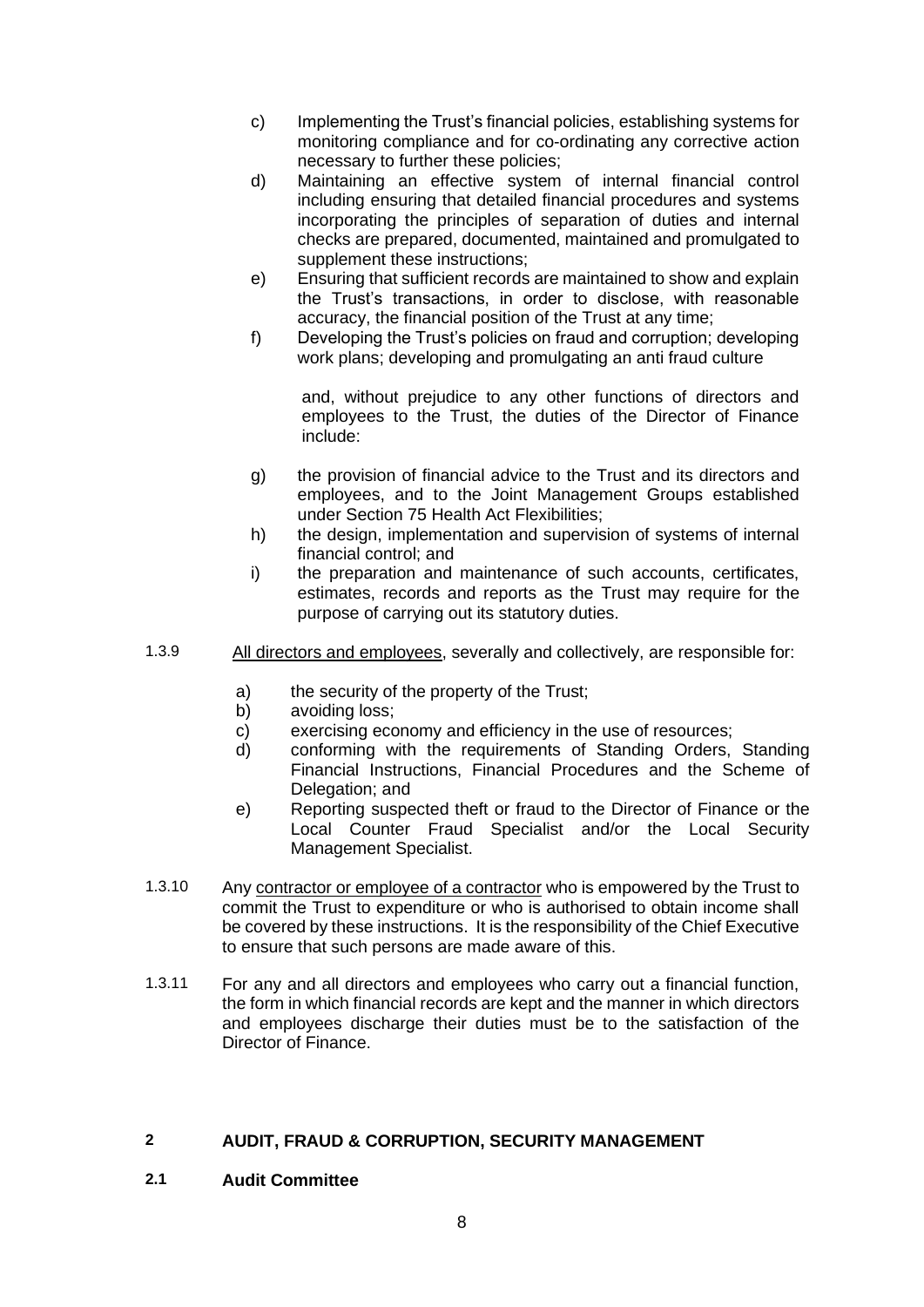- 2.1.1 In accordance with Standing Orders, the Board shall formally establish an Audit Committee, with clearly defined terms of reference and following guidance from the NHS Audit Committee Handbook (2014), which will provide an independent and objective view of internal control by:
	- a) overseeing Internal and External Audit services;
	- b) reviewing financial and information systems and monitoring the integrity of the financial statements and reviewing significant financial reporting judgments;
	- c) reviewing the establishment and maintenance of an effective system of integrated governance, risk management and internal control, across the whole of the organisation's internal control, across the whole of the organisation's activities (both clinical and non-clinical), that supports the achievement of the organisation's objectives;
	- d) monitoring compliance with Standing Orders and Standing Financial Instructions;
	- e) reviewing schedules of losses and compensations and making recommendations to the Board;
	- f) reviewing the arrangements in place to support the assurance framework process prepared on behalf of the Board and advising the Board accordingly.
- 2.1.2 Where the Audit Committee feel there is evidence of ultra vires transactions, evidence of improper acts, or if there are other important matters that the committee wish to raise, the chairman of the Audit Committee should raise the matter at a full meeting of the Board. The Counter Fraud guidance on reporting procedure must be followed (see Counter Fraud Policy).
- 2.1.3 It is the responsibility of the Director of Finance to ensure an adequate internal audit service is provided and the Audit Committee shall be involved in the selection process when an internal audit service provider is changed or retained.
- 2.1.4 The Trust will comply with the National Audit Office Code of Audit Practice.

### **2.2 Director of Finance**

- 2.2.1 The Director of Finance is responsible for:
	- a) Ensuring there are arrangements to review, evaluate and report on the effectiveness of internal financial control including the establishment of an effective internal audit function;
	- b) Monitoring the performance of internal audit, ensuring that internal audit has the necessary staff, balance of skills and meets the NHS mandatory audit standards;
	- c) deciding at what stage to involve the police in cases of misappropriation, and other irregularities;
	- d) ensuring that an annual internal audit report is prepared for the consideration of the Audit Committee and the Board.
- 2.2.2 The Director of Finance or designated auditors are entitled, without necessarily giving prior notice, to require and receive:
	- a) access to all records, documents and correspondence relating to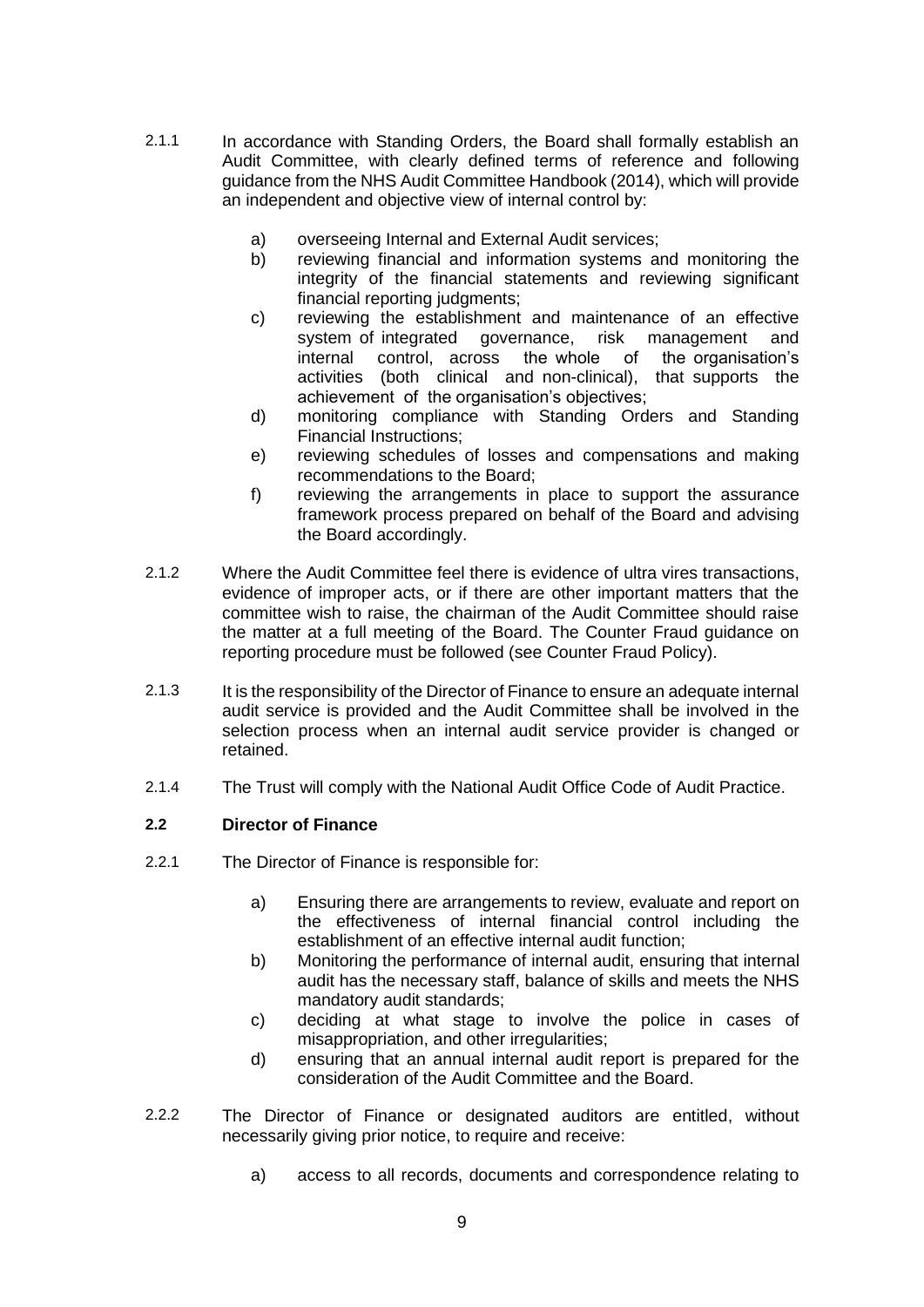any financial or other relevant transactions, including documents of a confidential nature;

- b) access at all reasonable times to any land, premises or members of the Board or officer of the Trust;
- c) the production of any cash, stores or other property of the Trust under an officer's control; and
- d) explanations concerning any matter under investigation.

### **2.3 Role of Internal Audit**

- 2.3.1 Internal Audit will review, within a programme of work approved by the Audit Committee, appraise and report upon:
	- a) the extent of compliance with, and the financial effect of, relevant established policies and procedures;
	- b) the adequacy and application of financial and other related management controls;
	- c) the suitability of financial and other related management data;
	- d) the extent to which the Trust's assets and interests are accounted for and safeguarded from loss of any kind, arising from:
		- i. fraud and other offences,
		- ii. waste, extravagance, inefficient administration,
		- iii. poor value for money or other causes.
- 2.3.2 Internal Audit shall also independently verify on a periodic basis that the Trust complies with its assurance framework.
- 2.3.3 Whenever any matter arises which involves, or is thought to involve, irregularities concerning cash, stores, or other property or any suspected irregularity in the exercise of any function of a pecuniary nature, the Director of Finance and the Local Counter Fraud Specialist and/or Local Security Management Specialist must be notified immediately.
- 2.3.4 The Head of Internal Audit will normally attend Audit Committee meetings and has a right of access to all Audit Committee members, the Chair and Chief Executive of the Trust.
- 2.3.5 The Head of Internal Audit shall be accountable to the Director of Finance for day-to-day operational issues, but is otherwise accountable to the Audit Committee, including for audit strategy and planning, and for the timeliness and quality of its work. The reporting system for internal audit shall be agreed between the Director of Finance, the Audit Committee and the Head of Internal Audit. The agreement shall be in writing and shall comply with the guidance on reporting contained in the NHS Internal Audit Standards. The reporting system shall be reviewed annually.

### **2.4 External Audit**

2.4.1 External Auditors will be appointed in accordance with the National Health Service Act 2006 and the National Audit Office Code of Audit Practice for NHS Foundation Trusts. The Audit Committee must ensure a cost-effective service in compliance with the NHS Foundation Trust Code of Governance.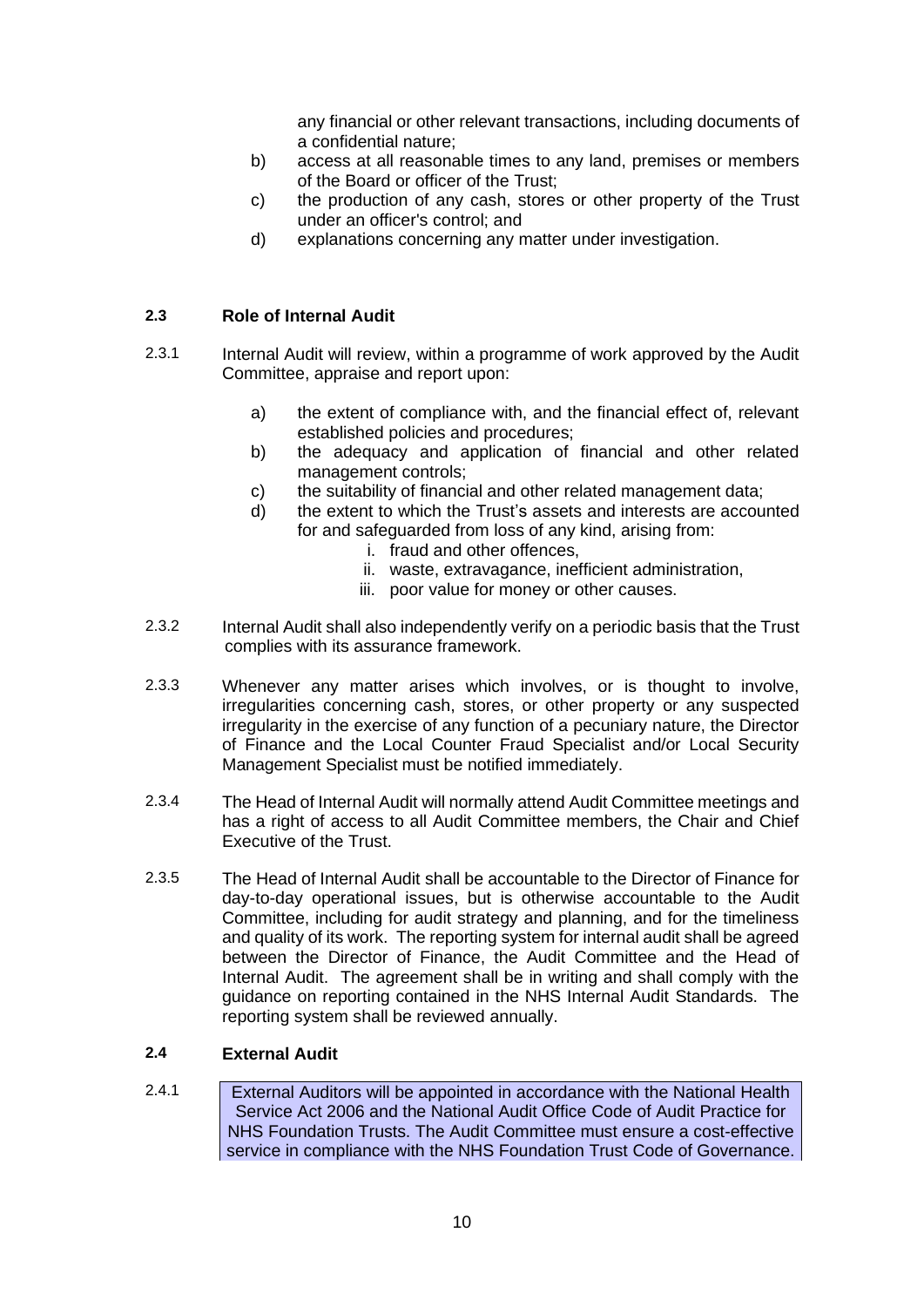- 2.4.2 The Audit Sub-group of the Council of Governors should take the lead in agreeing with the Chair of the Audit Committee and the Director of Finance the criteria for appointing, reappointing and removing Auditors.
- 2.4.3 The Audit Sub-group of the Council of Governors in consultation with the Chair of the Audit Committee and the Director of Finance should make recommendations to the Council of Governors in relation to the appointment, re-appointment and removal of the External Auditors and the approval of the remuneration and terms of engagement of the External Auditor.
- 2.4.4 When the Council of Governors ends an External Auditor's appointment in disputed circumstances, the Chair should write to NHS Improvement informing it of the reasons behind the decision.
- 2.4.5 External auditors are required to comply with International Standards on Auditing and have regard to any relevant Practice Notes and other guidance and advice issued by the Auditing Practices Board.
- 2.4.6 The auditor's primary responsibility will be to the Trust's Council of Governors. Auditors may also be responsible to the Independent Regulator for the exercise of some functions as set out in the National Audit Office Code of Audit Practice.
- 2.4.7

Where the current provider of external audit services seeks to be considered for the provision of non-audit services they will be required to obtain the approval of the Audit Committee. They will be required to submit a letter from their Ethics partner detailing how auditor independence would not be compromised by the work and stating that the work would be complaint with the ethical standards of the National Audit Office Code of Audit Practice. In accordance with the independence requirement the External Auditor shall not be permitted to have non-audit fees exceeding 70% of their audit fee in any year.

#### **2.5 Fraud and Corruption**

- 2.5.1 In line with their requirements to meet the Government Functional Standard 013 for counter fraud and in accordance with section 24 of the NHS contract, the Trust has a Counter Fraud and Corruption Policy and Response Plan. The Trust Chief Executive and Director of Finance shall monitor and ensure appropriate arrangements for the avoidance and management of fraud and corruption.
- 2.5.2 The Trust shall nominate a suitable person to carry out the duties of the Local Counter Fraud Specialist (LCFS) as specified by the Government Functional Standard 013 for counter fraud.The Director of Finance must prepare a 'Counter Fraud Policy' that sets out the action to be taken both by persons detecting a suspected fraud and those persons responsible for investigating it.
- 2.5.3 The Local Counter Fraud Specialist shall liaise with the Director of Finance and shall work with NHS Counter Fraud Authority in accordance with the NHS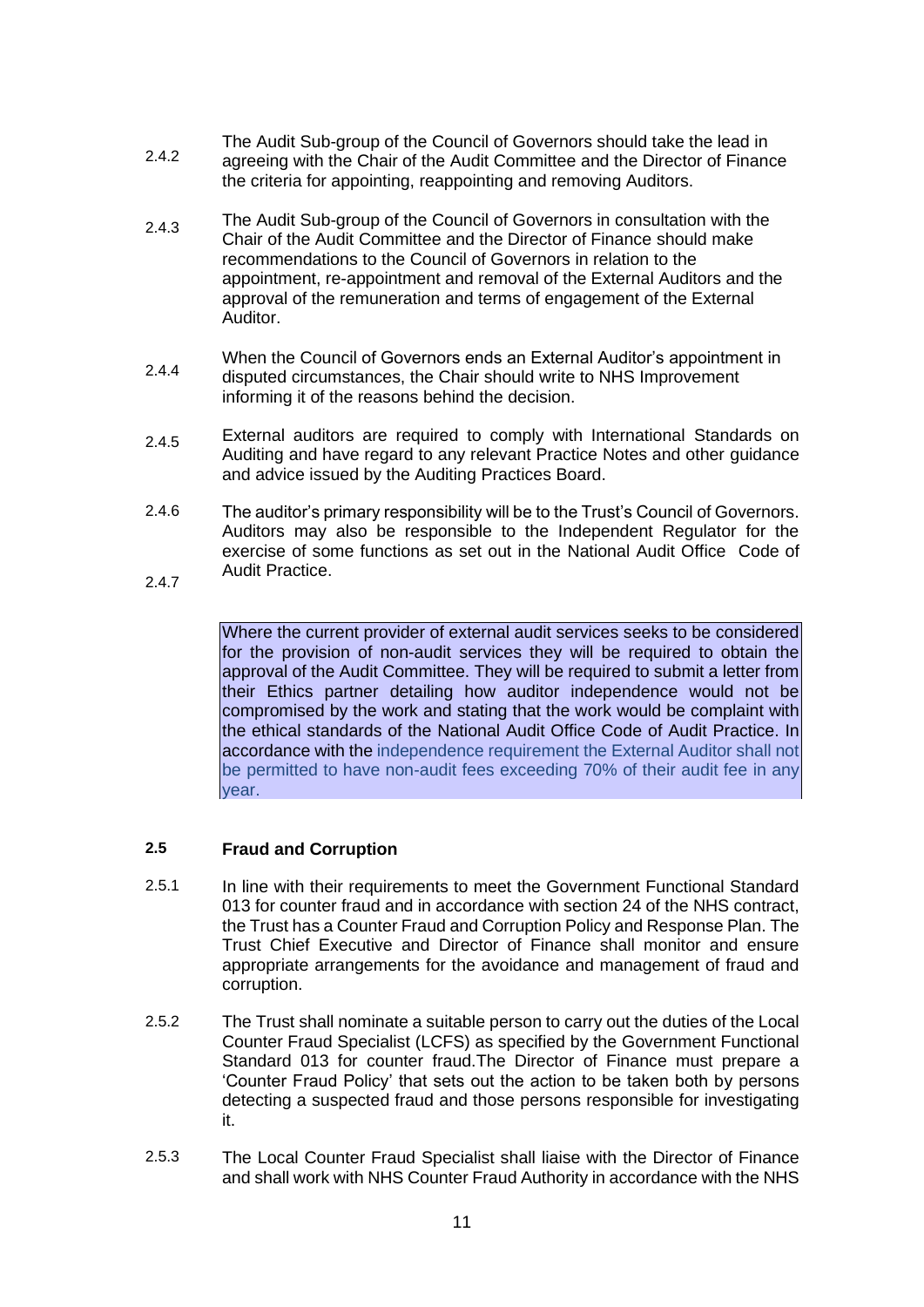'Counter Fraud and Corruption Manual.'

2.5.4 The Local Counter Fraud Specialist will provide the Audit Committee with a written quarterly report on counter fraud work within the Trust.

#### **2.6 Security Management**

- 2.6.1 In line with their responsibilities, the Chief Executive will monitor and ensure compliance with Directions issued by the Secretary of State for Health Social Care and the NHS Standard Contract on NHS security management.
- 2.6.2 The Chief Executive shall nominate a suitable person to carry out the duties of the Local Security Management Specialist (LSMS) as specified by the Secretary of State for Health guidance and the NHS Standard Contract on security management.
- 2.6.3 The Trust shall nominate a Non-executive Director, who should be a member of the Quality Committee, to be responsible to the Board for NHS security management. The Chief Executive shall nominate an Executive Director to act as Security Management Director.
- 2.6.4 The Chief Executive has overall responsibility for controlling and coordinating security. However, key tasks are delegated to the Security Management Director (SMD) and the appointed Local Security Management Specialist (LSMS).
- 2.6.5 The Trust shall prepare a 'Security Policy' that sets out measures to protect patients, staff, visitors, premises and assets.

### 3 **BUSINESS PLANNING, BUDGETS, AND BUDGETARY CONTROL**

#### 3.1 **Preparation and approval of business plans and budgets**

- 3.1.1 The Chief Executive will, on an annual basis, compile and submit to the Board an annual plan which takes into account financial targets and that meets the requirements of the Independent Regulator's compliance framework. The annual plan will contain:
	- a) Strategic overview past and future
	- b) Review of past performance against plan
	- c) Changes to forecast and plans for service developments, operating resources required, investment and disposals, capital expenditure (CapEx)
	- d) Compliance with core healthcare targets and standards
	- e) Risk and performance management
	- f) Board of Directors' role, structure and capacity
	- g) Membership report
	- h) Compliance with the authorisation
	- i) Financial projections
- 3.1.2 Prior to the start of the financial year the Director of Finance will, on behalf of the Chief Executive, submit financial projections and an annual budget for approval by the Board. The financial projections will cover a 2-3 year period and include:
	- a) Income & expenditure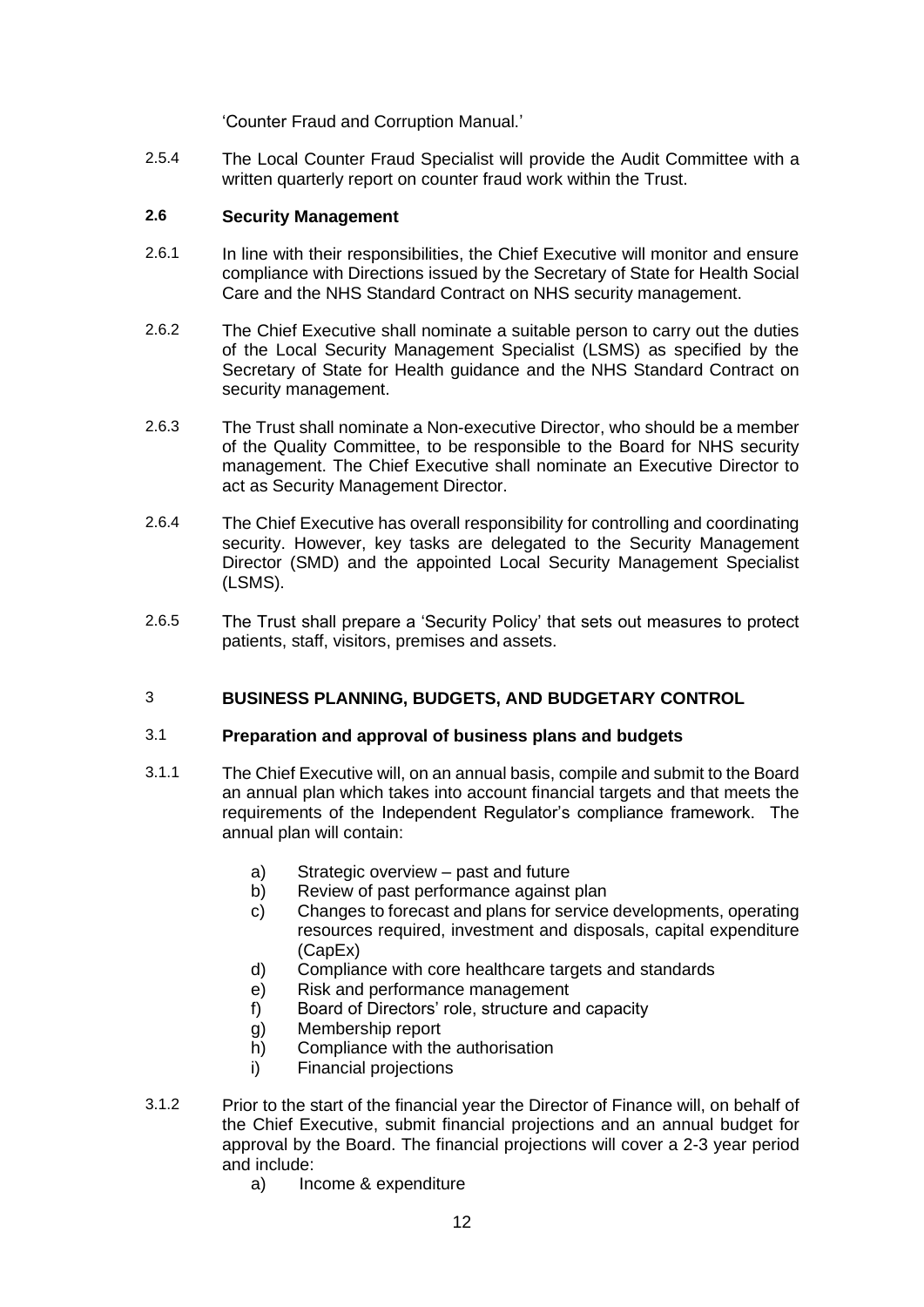- b) Activity
- c) The Statement of Financial Position
- d) Key Performance Indicators
- e) Cash flow
- f) Information on pooled budgets under Section 75 of the Health Act flexibilities
- g) Risk Assessment and mitigation plans; and
- h) Any additional information required by the Independent Regulator
- 3.1.3 The Director of Finance shall monitor financial performance against the financial plan and budget on a monthly basis and report to the Board.
- 3.1.4 All budget holders and managers will sign off their allocated budgets, in accordance with the Trust's Budgetary Control policy.
- 3.1.5 The Director of Finance has a responsibility to promote the highest level of financial governance and ensure that adequate training is delivered on an ongoing basis to budget holders and managers to help them manage successfully.

#### 3.2 **Investment**

- 3.2.1 The Board will agree a policy setting out the governance process for all major investments undertaken by the Trust, the Investment Policy, in accordance with best practice guidance issued by the Independent Regulator. The Director of Finance will develop the policy for approval by the Finance and Investment Committee. As reflected in the scheme of delegation and its terms of reference, the Finance and Investment Committee will have delegated authority to:
	- a) Recommend investment and borrowing strategy and supporting policies
	- b) Approve investment and performance benchmarks
	- c) Review performance of investments with an annual report to the Board
	- d) Ensure proper safeguards are in place for the security of the Trust's funds
	- e) Monitor compliance with investment policy and procedures
	- f) Approve external funding arrangements within delegated authority

### 3.3 **Budgetary delegation**

- 3.3.1 The Chief Executive will delegate the management of a budget to permit the performance of a defined range of activities, ensuring alignment of financial and managerial responsibilities. Arrangements for this will be set out in the Budgetary Control Policy.
- 3.3.2 The Chief Executive shall specifically delegate the management of pooled budgets arising from any Section 75 agreement to the Managing Director of Mental Health Services & Learning Disabilities Care. This delegated authority shall include:
	- a) Confirming and agreeing the NHS contribution to any pooled budget
	- b) Authorising commitments which exceed or are reasonably likely to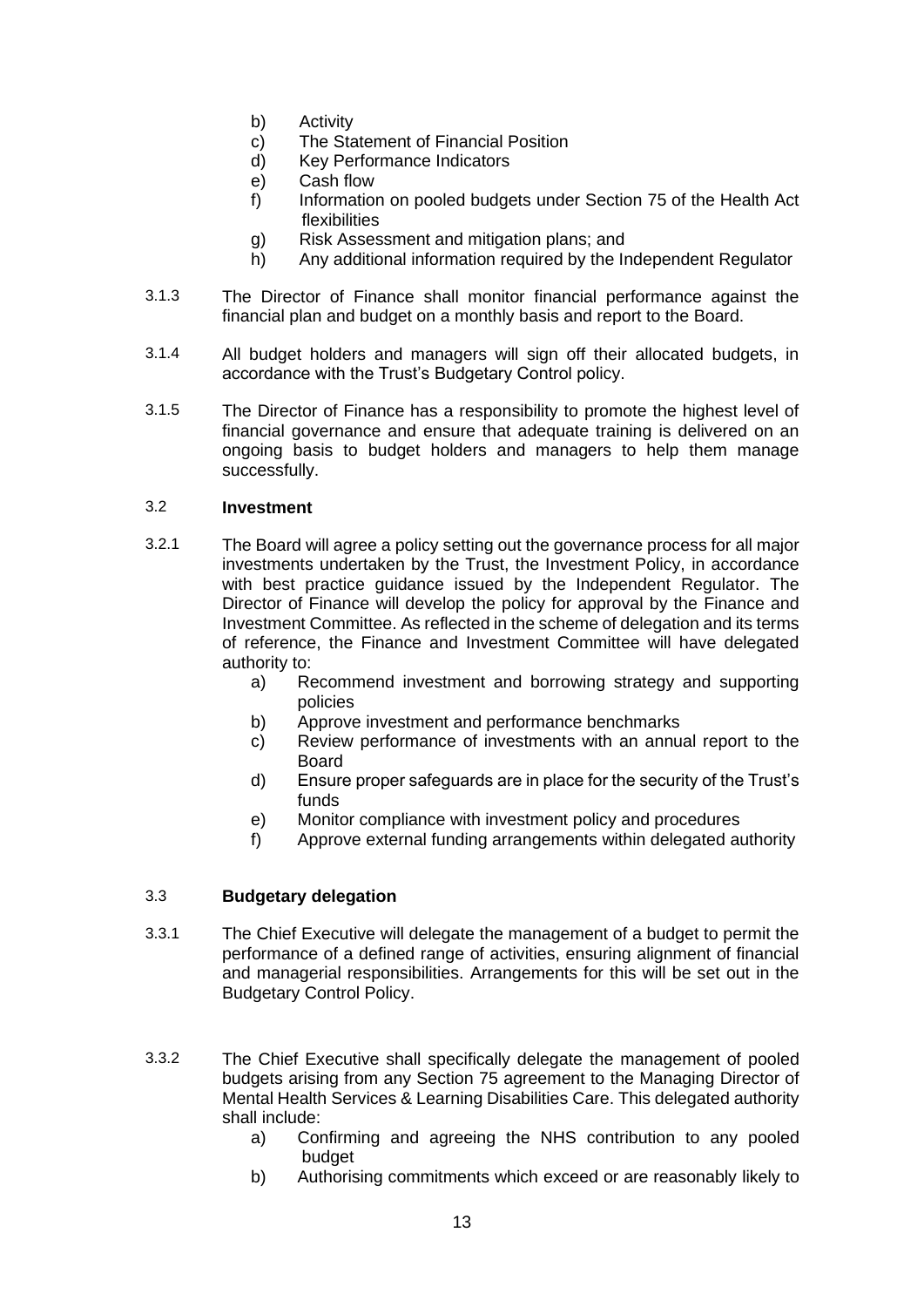lead to exceeding the NHS contribution to the aggregate contributions of the Partners to the Pooled Fund in accordance with the budgetary control policy.

- 3.3.3 Any budgeted funds not required for their designated purpose(s) revert to the immediate control of the Chief Executive, subject to any authorised use of any budget virements.
- 3.3.4 Non-recurring budgets should not be used to finance recurring expenditure without the authority in writing of the Chief Executive, as advised by the Director of Finance.

### 3.4 **Budgetary control and reporting**

- 3.4.1 The Director of Finance will devise and maintain systems of budgetary control. These arrangements will be set out in the Budgetary Control Policy, the purpose of which will be to assist the Board, budget holders and budget managers in understanding how the process of budgetary control operates within the Trust and their individual role within that process. The policy will set out the Trust's budgetary control framework, making explicit links to Standing Orders, Standing Financial Instructions, and the budget preparation and control procedure, which will provide details on the preparation of the budget. The Budgetary Control Policy is to have the effect as if incorporated in the Trust's Standing Orders.
- 3.4.2 The systems of budgetary control will include:
	- a) monthly financial reports to the Board in a form approved by the Board containing:
		- i. income and expenditure to date showing trends and forecast year-end position;
		- ii. movements in working capital;
		- iii. movements in cash and capital;
		- iv. capital project spend and forecast outturn against plan;
		- v. explanations of any material variances from plan;
		- vi. details of any corrective action where necessary and the Chief Executive's and/or Director of Finance's view of whether such actions are sufficient to correct the situation;
	- b) the issue of timely, accurate and comprehensible advice and financial reports to each budget holder, covering the areas for which they are responsible;
	- c) investigation and reporting of variances from financial, workload and staffing budgets;
	- d) monitoring of management action to correct variances; and
	- e) arrangements for the authorisation of budget transfers.
- 3.4.3 Each Budget Holder is responsible for ensuring that:
	- a) any likely overspending or reduction of income which cannot be met by a virement of budget elsewhere is not incurred without the prior consent of the Board;
	- b) the amount provided in the approved budget is not used in whole or in part for any purpose other than that specifically authorised subject to the rules of budget virements;
	- c) no permanent employees are appointed without the approval of the Chief Executive other than those provided for within the available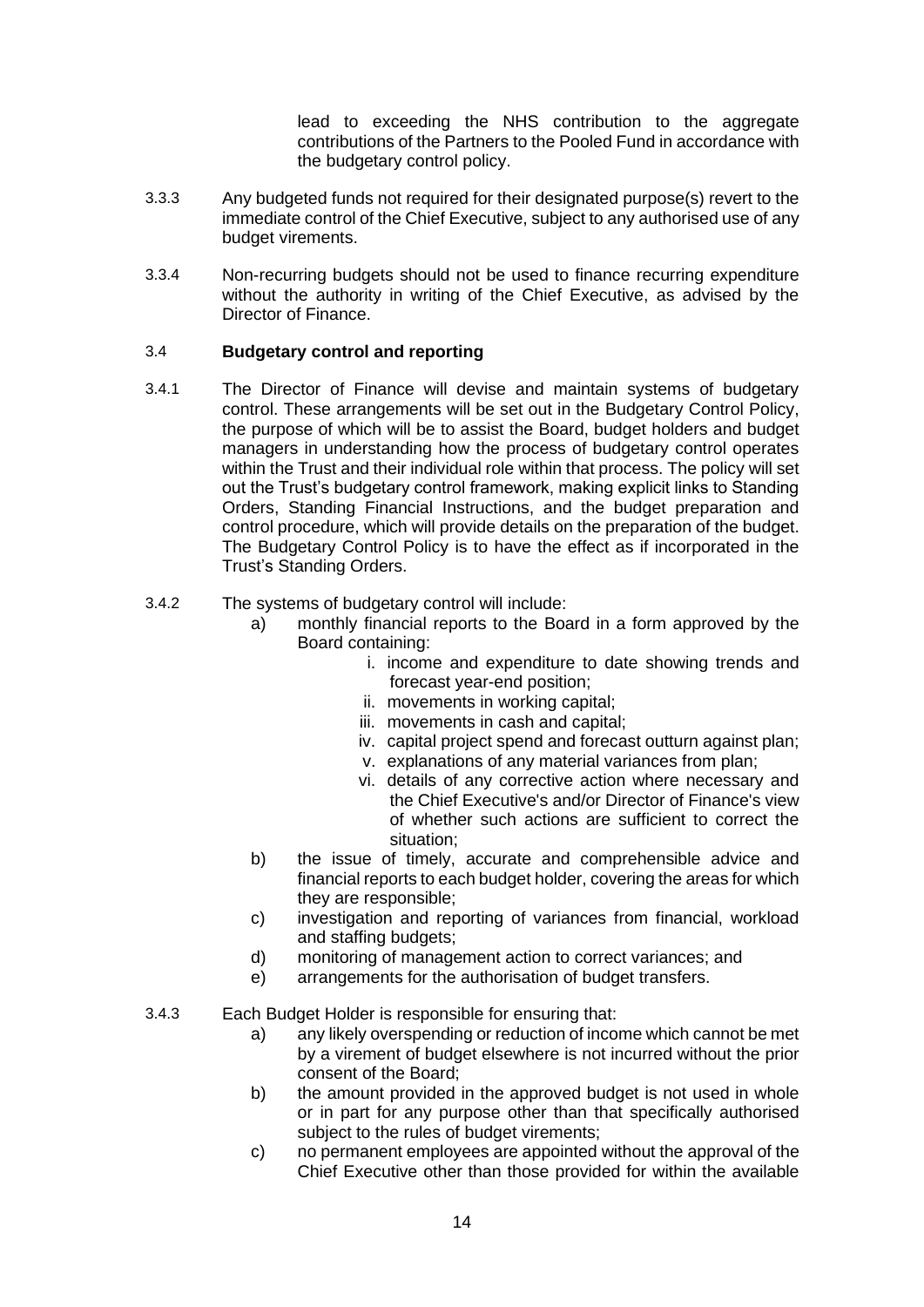resources and staffing establishment as approved by the Board.

3.4.4 The Chief Executive is responsible to the Board for the Cost Improvement Programme which supports the financial viability and sustainability of the Trust, and can demonstrate that the Trust operates as an efficient provider of health services. Responsibility for the establishment and delivery of the Cost Improvement Programme is delegated to the Director of Strategy & Chief Information Officer, with accountability for individual schemes devolved to nominated project leads.

#### 3.5 **Capital expenditure**

3.5.1 The general rules applying to delegation and reporting shall also apply to capital expenditure.

#### 3.6 **Monitoring returns**

3.6.1 The Chief Executive is responsible for ensuring that the appropriate monitoring forms are submitted to the requisite monitoring organisations within designated timescales.

#### **4 ANNUAL ACCOUNTS AND REPORTS**

- 4.1 The Director of Finance, on behalf of the Trust, will:
	- a) Keep accounts in such a form as the NHSE/I may, with the approval of HM Treasury, direct;
	- b) Prepare in respect of each financial year annual accounts in such form as the NHSE/I may with the approval of HM Treasury direct;
	- c) Comply with any directions given by the NHSE/I with the approval of HM Treasury as to:
		- i. The methods and principles according to which the accounts are to be prepared
		- ii. The information to be given in the accounts
- 4.2 The Trust's annual accounts must be subject to independent external audit. The Trust's audited annual report and accounts must be formally approved by the Board. The Trust is required to lay its annual report and accounts before Parliament in accordance with guidance and a timetable for submission set out by the NHSE/I.
- 4.3 The annual report and accounts and auditor's report on the accounts must be presented to the Council of Governors after the end of the financial year but not before the annual report and accounts have been laid before Parliament.
- 4.4 The annual report and accounts will include:
	- a) Directors' report
	- b) Remuneration report
	- c) Accounting Officer's statement of responsibilities
	- d) Auditor's opinion and certificate
	- e) Annual Governance Statement
	- f) Foreword to the accounts
	- g) Primary financial statements
	- h) Notes to the accounts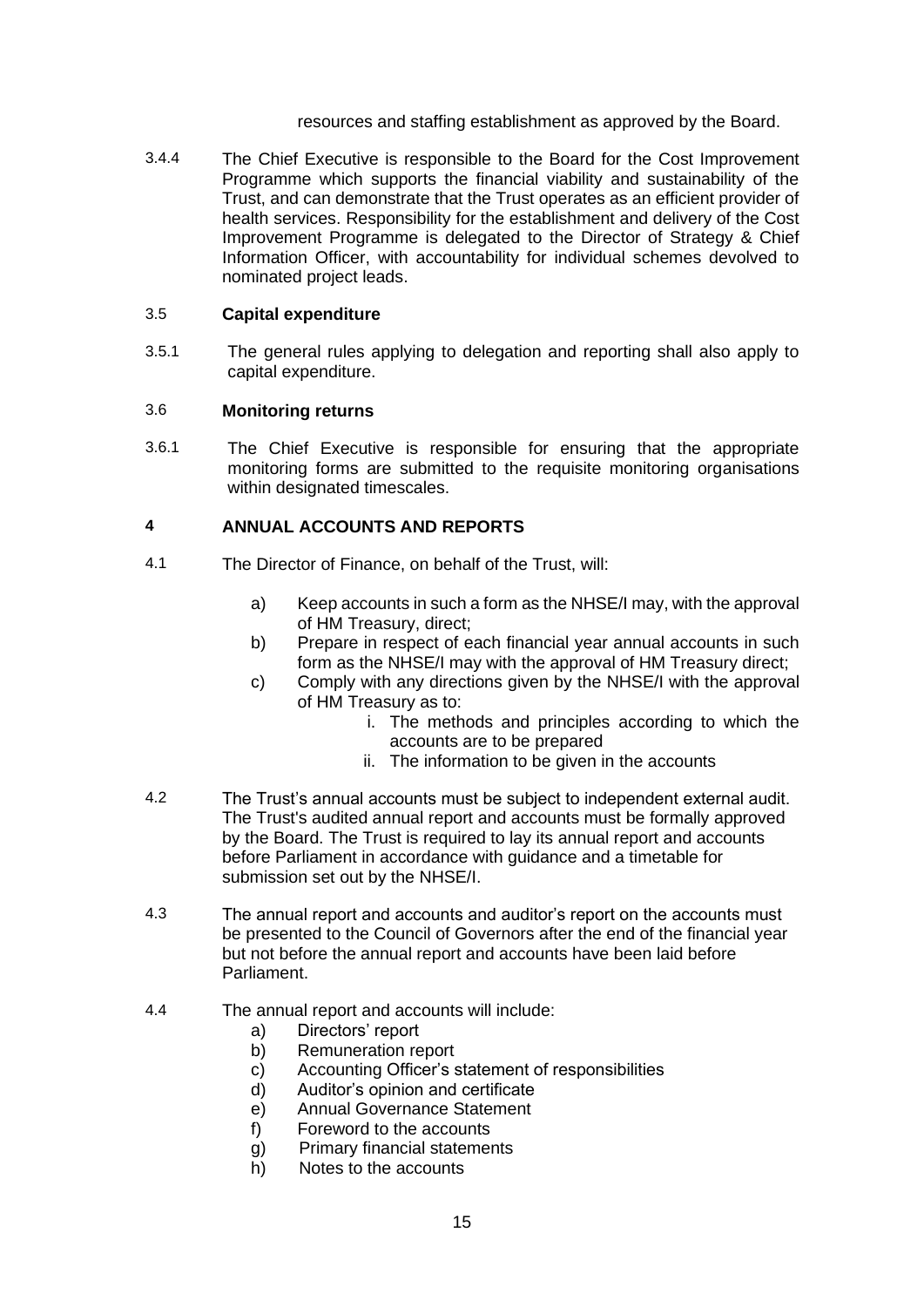### **5 TREASURY MANAGEMENT**

#### 5.1 **General**

- 5.1.1 The Board of Directors will approve a Treasury Management Policy and Scheme of Delegation. The Board will delegate to the Finance and Investment Committee approval of the Trust's treasury management and investment policy, procedures, processes and controls in accordance with policy.
- 5.1.2 The Director of Finance is responsible for:
	- a) Proper operation of accounting systems including cash flow projections,
	- b) Reviewing treasury reports and preparation of reports for the Board and Finance and Investment Committee,
	- c) Managing the Trust's day to day banking arrangements,
	- d) Advising on the provision of banking services and operation of accounts, and the investment of surplus cash.
- 5.1.3 The Trust will maintain a risk averse stance to investing cash surplus balances. The Board of Directors shall approve the banking arrangements.

### 5.2 **Banking Arrangements**

- 5.2.1 The Director of Finance is responsible for managing the Trust's banking arrangements and for advising the Trust on the provision of banking services and operation of accounts. This advice will take into account guidance/ directions issued from time to time by NHS England/Improvement as well as Treasury requirements. The Board shall approve the banking arrangements.
- 5.2.2 The Director of Finance is responsible for:
	- a) bank accounts;
	- b) ensuring payments made from bank accounts do not exceed the amount credited to the account except where arrangements have been made; and
	- c) reporting to the Board all arrangements made with the Trust's bankers for accounts to be overdrawn.
	- d) monitoring compliance with policy, procedures and the Independent Regulator's guidance.

#### 5.3 **Banking procedures**

- 5.3.1 The Director of Finance will prepare detailed instructions on the operation of bank accounts, which must include:
	- a) the conditions under which each bank account is to be operated;
	- b) the limit to be applied to any overdraft; and
	- c) those authorised to sign cheques or other orders drawn on the Trust's accounts.
- 5.3.2 The Director of Finance must advise the Trust's bankers in writing of the conditions under which each account will be operated.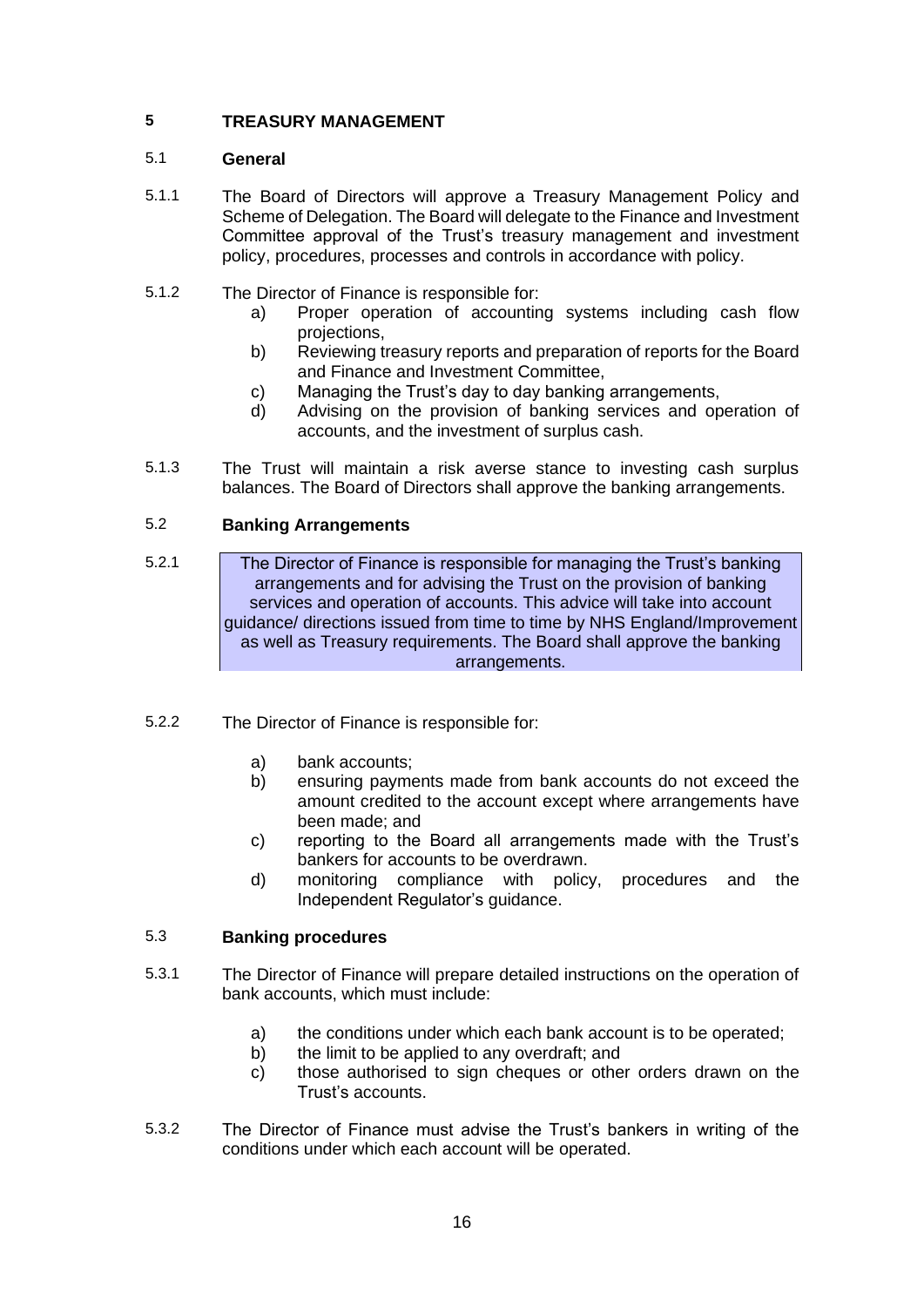### 5.4 **Review**

5.4.1 The Director of Finance will review the commercial banking arrangements of the Trust at regular intervals to ensure they reflect best practice and represent best value for money.

### **6 INCOME, FEES AND CHARGES AND SECURITY OF CASH, CHEQUES AND OTHER NEGOTIABLE INSTRUMENTS**

### 6.1 **Income systems**

- 6.1.1 The Director of Finance is responsible for designing, maintaining and ensuring compliance with systems for the proper recording, invoicing, collection and coding of all monies due.
- 6.1.2 The Director of Finance is also responsible for the prompt banking of all monies received.

### 6.2 **Fees and charges**

- 6.2.1 The Director of Finance is responsible for approving and regularly reviewing the level of all fees and charges other than those determined by the Department of Health or by Statute. Independent professional advice on matters of valuation shall be taken as necessary. Where sponsorship income (including items in kind such as subsidised goods or loans of equipment) is considered the guidance in the DH's Commercial Sponsorship: Ethical Standards in the NHS shall be followed.
- 6.2.2 All officers must inform the Director of Finance promptly of money due arising from transactions which they initiate/deal with, including all contracts, leases, tenancy agreements, private patient undertakings and other transactions.

#### 6.3 **Debt recovery**

- 6.3.1 The Director of Finance is responsible for the appropriate recovery action on all outstanding debts.
- 6.3.2 Income not received should be dealt with in accordance with losses procedures.
- 6.3.3 Overpayments should be detected (or preferably prevented) and recovery initiated as soon as possible and within a month of detection. If appropriate, the services of the LCFS may be used to support recovery.

### 6.4 **Security of cash, cheques and other negotiable instruments**

- 6.4.1 The Director of Finance is responsible for:
	- a) approving the form of all receipt books, agreement forms, or other means of officially acknowledging or recording monies received or receivable;
	- b) ordering and securely controlling any such stationery;
	- c) ensuring adequate facilities and systems are in place for employees whose duties include collecting and holding cash, including ensuring they obtain safes or lockable cash boxes, the procedures for keys, and for coin operated machines; and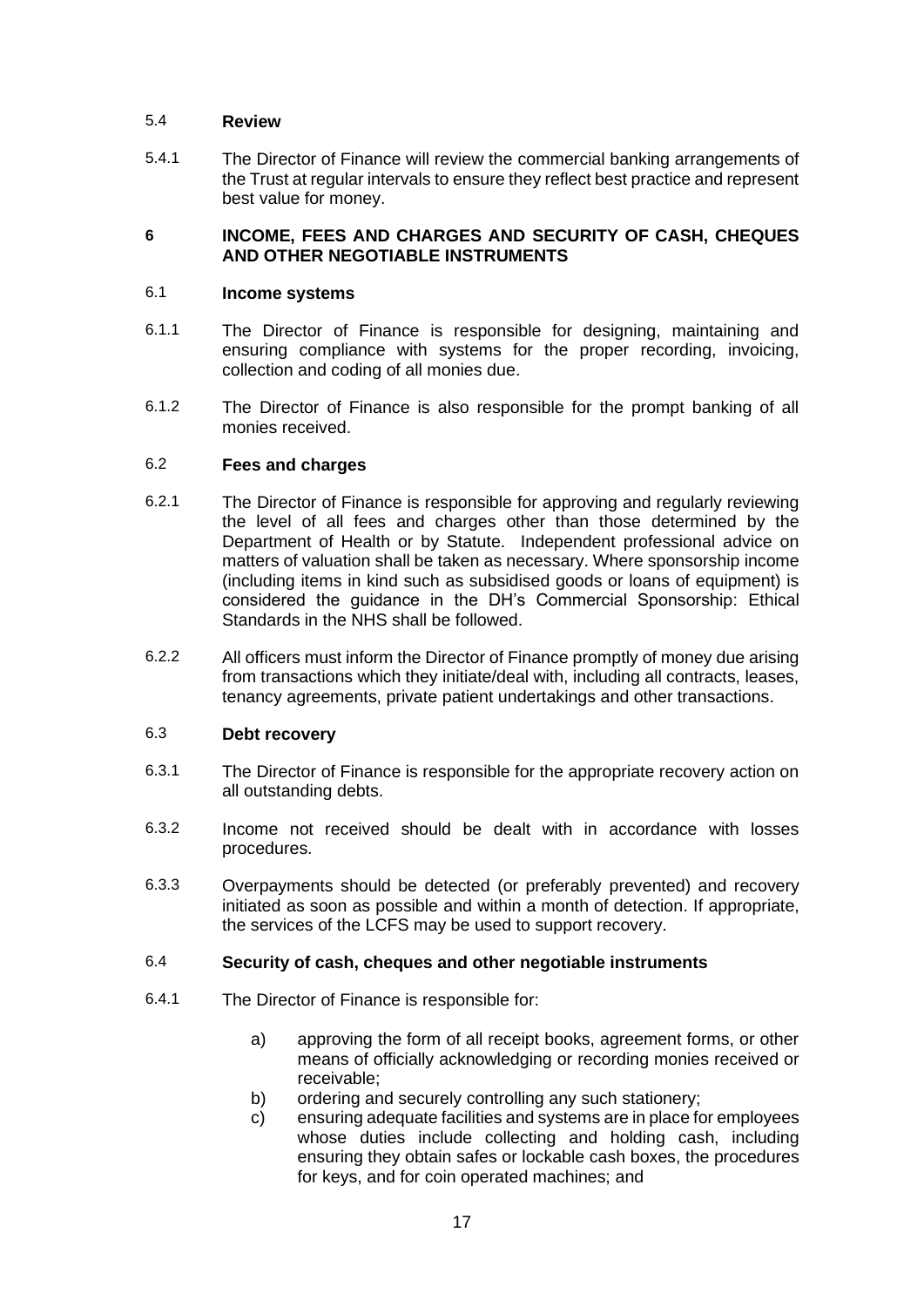- d) prescribing systems and procedures for handling cash and negotiable securities on behalf of the Trust.
- 6.4.2 Official money shall not under any circumstances be used for the encashment of private cheques or IOUs.
- 6.4.3 All cheques, postal orders, cash etc, shall be banked intact within a week. Disbursements shall not be made from cash received, except under arrangements approved by the Director of Finance.
- 6.4.4 The holders of safe keys shall not accept unofficial funds for depositing in their safes. Patient monies and Charitable donations are deemed to be official funds and must be managed in accordance with procedures approved by the Director of Finance.

#### **7 TENDERING AND CONTRACTING PROCEDURE**

#### 7.1 **Duty to comply with Standing Orders and Standing Financial Instructions**

- 7.1.1 The procedure for making or entering into all contracts by or on behalf of the Trust shall comply with the Standing Orders and Standing Financial Instructions (except where Standing Order No. 3.13 Suspension of Standing Orders is applied).
- 7.1.2 These Instructions shall not only apply to expenditure from Exchequer funds but also to works, services and goods purchased from the Trust's charitable trust funds and private resources.
- 7.1.3 All those involved in the tendering and contracting process should be aware that the Bribery Act 2010 replaced the fragmented and complex offences at common law and the Prevention of Corruption Acts 1889-1916. This is broadly defined in the sections below:
	- **a)** two general offences of bribery: (i) offering or giving a bribe to induce someone to behave, or to reward someone for behaving, improperly and (ii) requesting or accepting a bribe either in exchange for acting improperly, or where the request or acceptance is itself improper;
	- **b)** the new corporate offence of negligently failing by a company or limited liability partnership to prevent bribery being given or offered by an employee or agent on behalf of the organisation;
	- **c)** bribing a foreign official.
- 7.1.4 All personnel involved in tendering and contracting activities must be aware of the Bribery Act 2010 and must ensure that all dealings with other organisations and their staff do not bring them into breach of the Act that could leave them open to investigation by the Local Counter Fraud Specialist, and criminal proceedings being commenced.
- 7.1.5 It is the responsibility of the Director of Finance to publish and maintain rules and procedures for tendering and contracting in the Trust's Procurement Policy. The Procurement Policy is to have the effect as if incorporated in the Trust's Standing Orders.

### 7.2 **EU Directives Governing Public Procurement**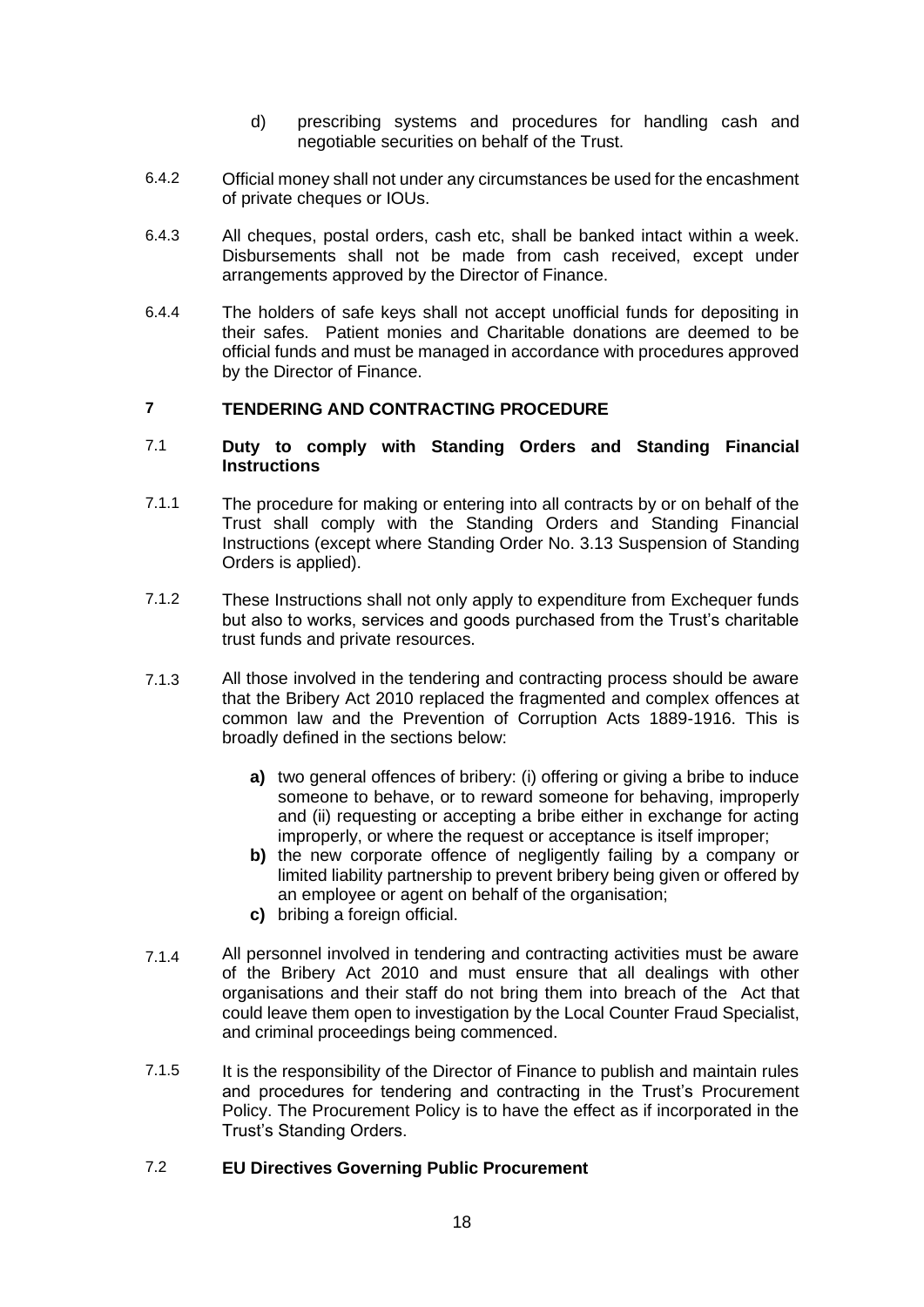7.2.1 Previous Directives by the Council of the European Union promulgated by the Department of Health (DH) prescribing procedures for awarding all forms of contracts are now incorporated into UK law under Public Contracts Regulations 2015 as at 1<sup>st</sup> January 2021.

### 7.3 **Reverse eAuctions**

7.3.1 The Trust's procurement advisors will have policies and procedures in place for the control of all tendering activity carried out through Reverse eAuctions. The Director of Finance shall obtain assurance that these policies and procedures are in place and adhered to.

### 7.4 **Capital Investment Manual and other NHSE/I Guidance**

7.4.1 The Trust shall comply as far as is practicable with the requirements of the NHSE/I "Capital regime, investment and property business case approval guidance for NHS trusts and foundation trusts" November 2016 and DHSC [Health Building Note 00-08 Part A Strategic framework for the efficient](https://www.thenbs.com/PublicationIndex/documents/details?Pub=DH&DocID=308171)  [management of healthcare estates and facilities](https://www.thenbs.com/PublicationIndex/documents/details?Pub=DH&DocID=308171) 5<sup>th</sup> November 2014 (updated 19<sup>th</sup> March 2015) in respect of capital investment and estate and property transactions.

> 7.4.2In the case of management consultancy contracts the Trust shall comply with NHS Improvement guidance "Consultancy spending approval criteria for<br>providers", published on the NHSI website published on the NHSI website [https://improvement.nhs.uk/resources/consultancy-spending-approval](https://improvement.nhs.uk/resources/consultancy-spending-approval-criteria-providers/)[criteria-providers/](https://improvement.nhs.uk/resources/consultancy-spending-approval-criteria-providers/) 2<sup>nd</sup> November 2016 (updated 16<sup>th</sup> March 2018) requirements on the procurement of management consultants.

#### 7.5 **Formal Competitive Tendering**

- 7.5.1 **General Applicability -** The Trust shall ensure that competitive tenders are invited for:
	- a) the supply of goods, materials and manufactured articles;
	- b) the rendering of services including all forms of management consultancy services (other than specialised services sought from or provided by the DHSC);
	- c) the design, construction and maintenance of building and engineering works (including construction and maintenance of grounds and gardens);
	- d) disposals.
- 7.5.2 **Health Care Services -** Where the Trust elects to invite tenders for the supply of healthcare services these Standing Orders and Standing Financial Instructions shall apply as far as they are applicable to the tendering procedure and need to be read in conjunction with Standing Financial Instruction No. 8.
- 7.5.3 The waiving of competitive tendering procedures should not be used to avoid competition or for administrative convenience or to award further work to a consultant or organisation originally appointed through a competitive procedure.
- 7.5.4 Where it is decided that competitive tendering is not applicable and should be waived, the fact of the waiver and the reasons should be documented and recorded in an appropriate Trust record and reported to the Audit Committee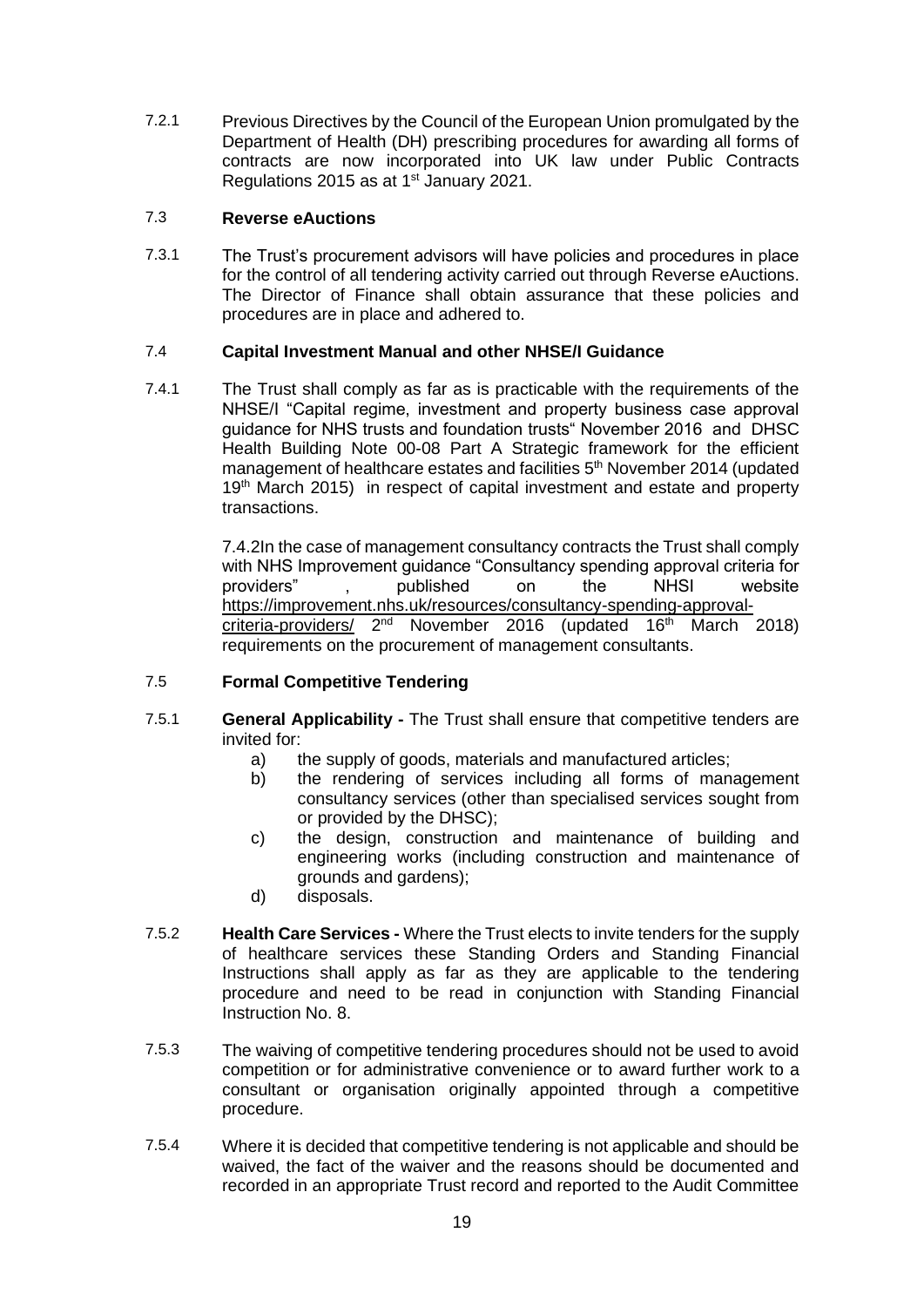at each meeting.

- 7.5.5 Exceptions and instances where formal tendering need not be applied are set out below.
	- a) Formal tendering procedures **need not be applied**:
		- i. Where the estimated expenditure or income does not, or is not reasonably expected to, exceed the limits set out in the Financial Limits Approval Matrix at Appendix 1;
		- ii. where the supply is proposed under special arrangements negotiated by the DHSC in which event the said special arrangements must be complied with;
		- iii. regarding disposals as set out in Standing Financial Instructions No. 7.14;
	- b) Formal tendering procedures **may be waived** in the following circumstances:
		- i. in very exceptional circumstances where the Chief Executive decides that formal tendering procedures would not be practical or the estimated expenditure or income would not warrant formal tendering procedures, and the circumstances are detailed in an appropriate Trust record;
		- ii. where the requirement is covered by an existing contract; (but see 7.5.3)
		- iii. where NHS Supply Chain agreements are in place and have been approved by the Board;
		- iv. where a consortium arrangement or joint tendering is in place and a lead organisation has been appointed to carry out tendering activity on behalf of the consortium members or the joint tendering group;
		- v. where the timescale genuinely precludes competitive tendering. Note that failure to plan the work properly would not be regarded as a justification for a single tender;
		- vi. where specialist expertise is required and is available from only one source. Note, reasonable care should be taken and sufficient pre-market research conducted to accurately determine that the specialist expertise is only available from one source;
		- vii. when the task is essential to complete the project, and arises as a consequence of a recently completed assignment and engaging different consultants for the new task would be inappropriate;
		- viii. when there is a clear benefit to the Trust to be gained from maintaining continuity with an earlier project. However in such cases the benefits of such continuity must outweigh any potential financial advantage to be gained by competitive tendering;
		- ix. where allowed and provided for in the NHS Improvement "Capital regime, investment and property business case approval guidance for NHS trusts and foundation trusts" November 2016.
- 7.5.6 **Fair and Adequate Competition** Except where the exceptions set out in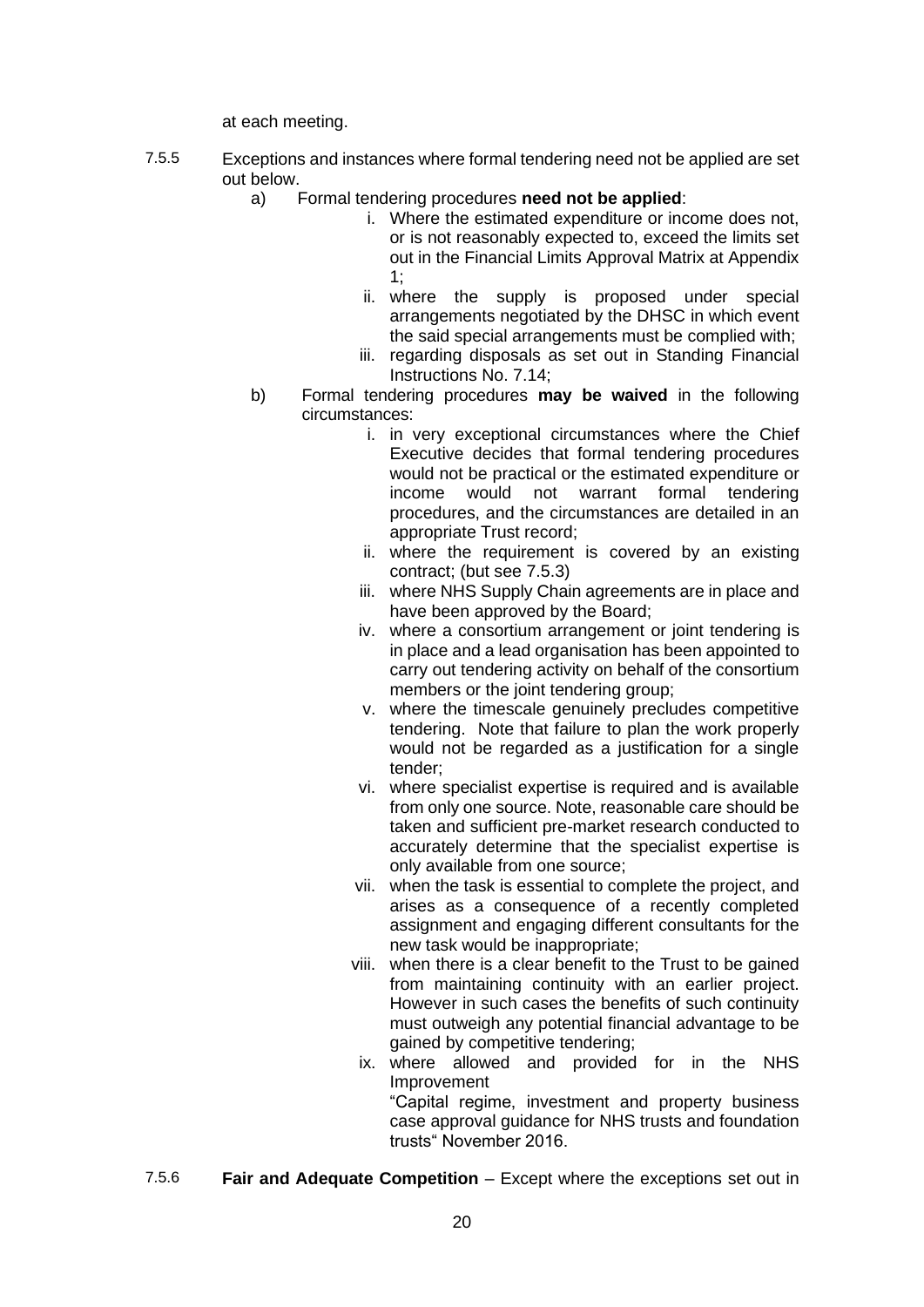SFI Nos. 7.1 and 7.5.3 apply, the Trust shall ensure that invitations to tender are sent to a sufficient number of firms/individuals to provide fair and adequate competition as appropriate, in accordance with the Trust's Procurement Policy.

- 7.5.7 **List of Approved Firms -** The Trust shall ensure that, where approved supplier lists have been established through a legally compliant process, the firms/individuals invited to tender (and where appropriate, quote) are among those on the appropriate approved supplier lists. Where the Trust decides to deviate from those established lists, the normal procurement policies and procedures must apply.
- 7.5.8 **Items which subsequently breach thresholds after original approval -** Items estimated to be below the limits set in this Standing Financial Instruction for which formal tendering procedures are not used which subsequently prove to have a value above such limits shall be reported to the Chief Executive, and be recorded in an appropriate Trust record and reported to the Audit Committee.

#### 7.6 **Contracting/Tendering Procedure**

#### 7.6.1 **Invitation to tender**

- a) All invitations to tender must be issued through the Trust's etendering system and follow processes which are compliant with the Trust's Procurement Policy and with The Public Contract Regulations 2015 as appropriate.
- b) Every tender for goods, materials, services or disposals shall embody such of the NHS Standard Contract Conditions as are applicable.
- c) Every tender for building or engineering works (except for maintenance work, when Estmancode guidance shall be followed) shall embody or be in the terms of the current edition of one of the Joint Contracts Tribunal Standard Forms of Building Contract, the New Engineering Contracts (NEC 4) or GC/Works Standard forms of contract; or, when the content of the work is primarily engineering, Model forms of General Conditions of Contract issued by the Institution of Mechanical Engineers jointly with the Institution of Engineering and Technology or (in the case of civil engineering work) the General Conditions of Contract recommended by the Institute of Civil Engineers, the Association of Consulting Engineers and theCivil Engineering Contractors Association. These documents shall be modified and/or amplified to accord with Department of Health and Social Care and NHSI guidance, in minor respects, to cover special features of individual projects.
- 7.6.2 **Receipt and safe custody of tenders -** The Chief Executive or his/her nominated representative will be responsible for the receipt, endorsement and safe custody of tenders received until the time appointed for their opening.

#### 7.6.3 **Opening and Receipt of tenders by Non-Electronic Means**

a As soon as practicable after the date and time stated as being the latest time for the receipt of tenders, they shall be opened by two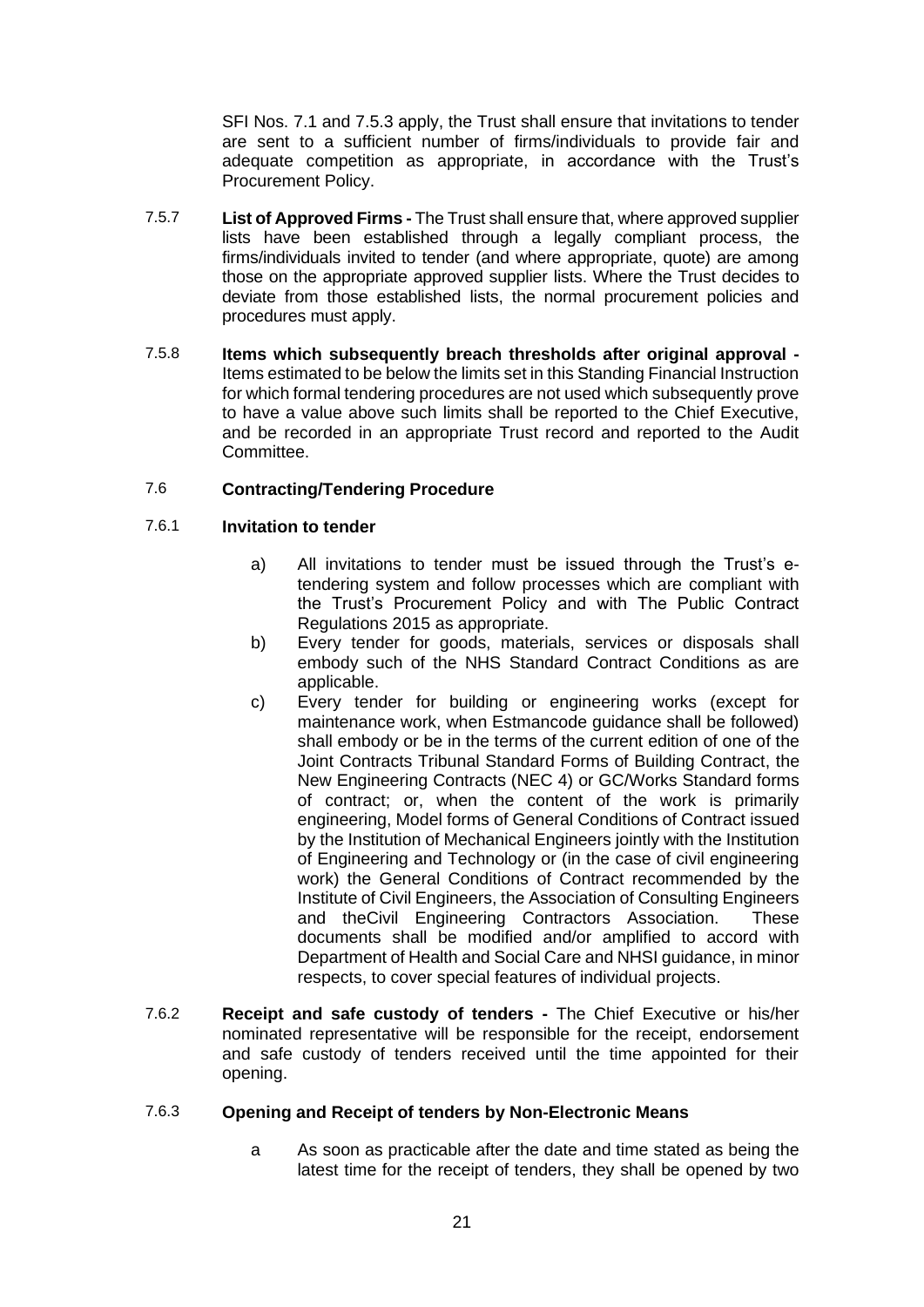senior officers/managers designated by the Chief Executive and not from the originating department.

- b Two Directors will be required to be present for the opening of tenders estimated above £500k.
- c The 'originating' Department will be taken to mean the Department sponsoring or commissioning the tender.
- d The involvement of Finance Directorate staff in the preparation of a tender proposal will not preclude the Director of Finance or any approved Senior Manager from the Finance Directorate from serving as one of the two senior managers to open tenders.
- e All Executive Directors will be authorised to open tenders regardless of whether they are from the originating department provided that the other authorised person opening the tenders with them is not from the originating department.
- f The Trust's Company Secretary will count as a Director for the purposes of opening tenders.
- g A register shall be maintained by the Chief Executive, or a person authorised by him, to show for each set of competitive tender invitations despatched:
	- i. the name of all firms or individuals invited;
	- ii. the names of firms or individuals from which tenders have been received;
	- iii. the date the tenders were opened;
	- iv. the tender award criteria and scoring matrix for each tender
- i Incomplete tenders, i.e. those from which information necessary for the adjudication of the tender is missing, and amended tenders i.e., those amended by the tenderer upon his own initiative either orally or in writing after the due time for receipt, but prior to the opening of other tenders, should be dealt with in the same way as late tenders. (SFI No. 7.6.5 below).

#### 7.6.4 **Opening and Receipt of Tenders by Electronic Means**

a The Trust, in accordance with Regulation 22 of the Public Contract Regulations 2015 shall use a system for the electronic receipt of tenders except where: -

- (i) due to the specialised nature of the procurement, the use of electronic means of communication would require specific tools, devices or file formats that are not generally available or supported by generally available applications;
- (ii) the applications supporting file formats that are suitable for the description of the tenders use file formats that cannot be handled by any other open or generally available applications or are under a proprietary licensing scheme and cannot be made available for downloading or remote use by the contracting authority;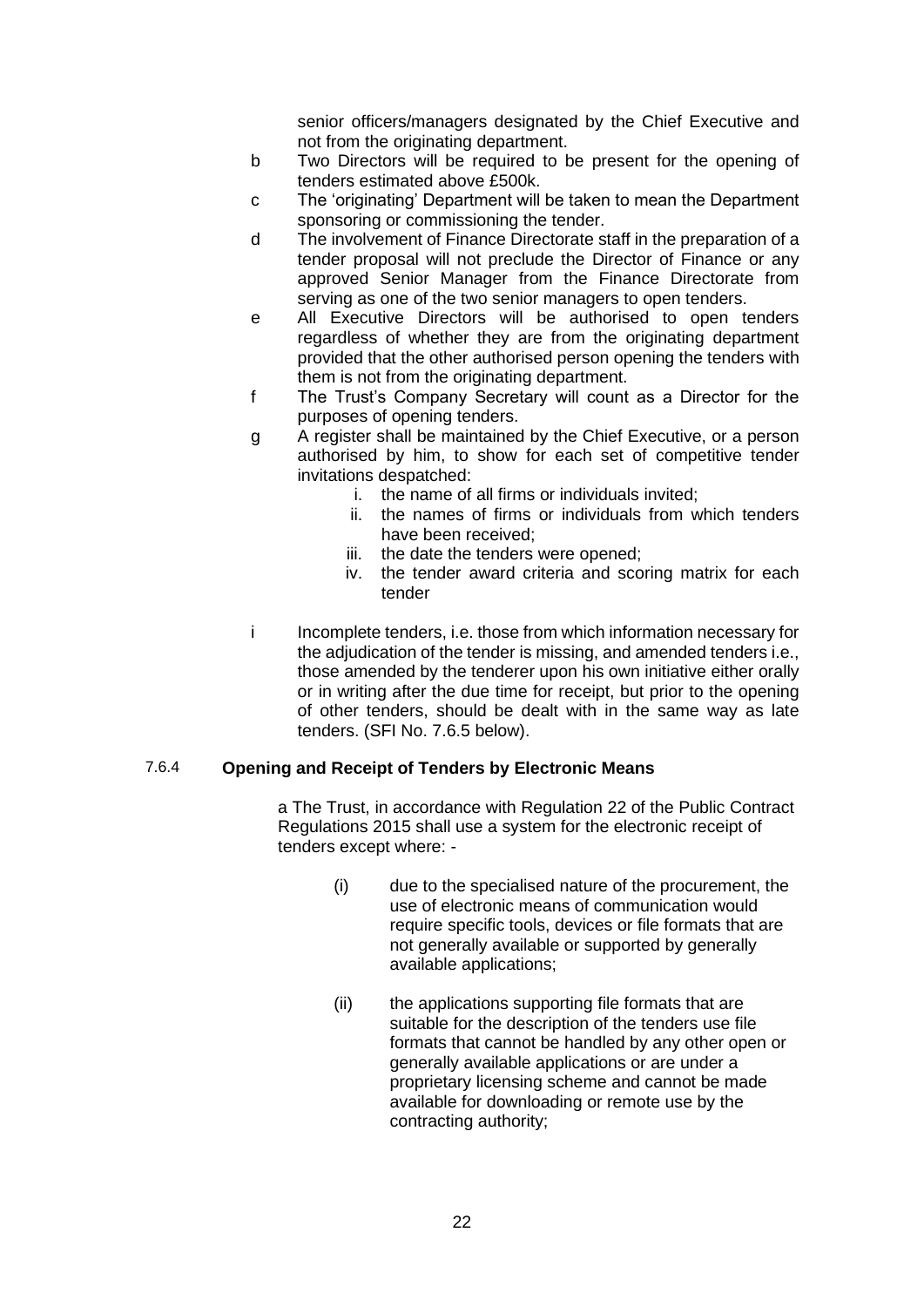- (iii) the use of electronic means of communication would require specialised office equipment that is not generally available to contracting authorities; or
- (iv) the procurement documents require the submission of physical or scale models which cannot be transmitted using electronic means.

b The electronic system shall guarantee and record the exact time and date of the receipt of tenders, requests to participate and the submission of tender bids and;

 c ensure the secure transmission and storage of tenderers' electronic bids.

d At any given tender deadline the electronic system shall ensure Tenderers' electronic bid submissions shall be available to view and download

e The electronic system will be set up in a way that Tenderers' bid submissions may only be accessed, retrieved and opened by authorised Trust personnel.

f Upon opening of the electronic tender bid submission, tender information is to be recorded and held on a file to include: -

i. the name of all firms or individuals invited;

ii. the names of firms or individuals from which tenders have been received;

iii. the date the tenders were opened;

iv. the total bid offer price

g After opening of the electronic tender bid submission, access may only be given to persons authorised to acquaint themselves with the data.

h The electronic system must provide a verifiable electronic audit log with exact date and times to account for establishment of tender competition parameters, supplier access to tender documents and other related documents, amendments to tender documents and deadlines clarification questions and responses, tender bid submissions

#### **Admissibility**

- a If for any reason the designated officers are of the opinion that the tenders received are not strictly competitive (for example, because their numbers are insufficient or any are amended, incomplete or qualified) no contract shall be awarded without the approval of the Chief Executive.
- b Where only one tender is sought and/or received, the Chief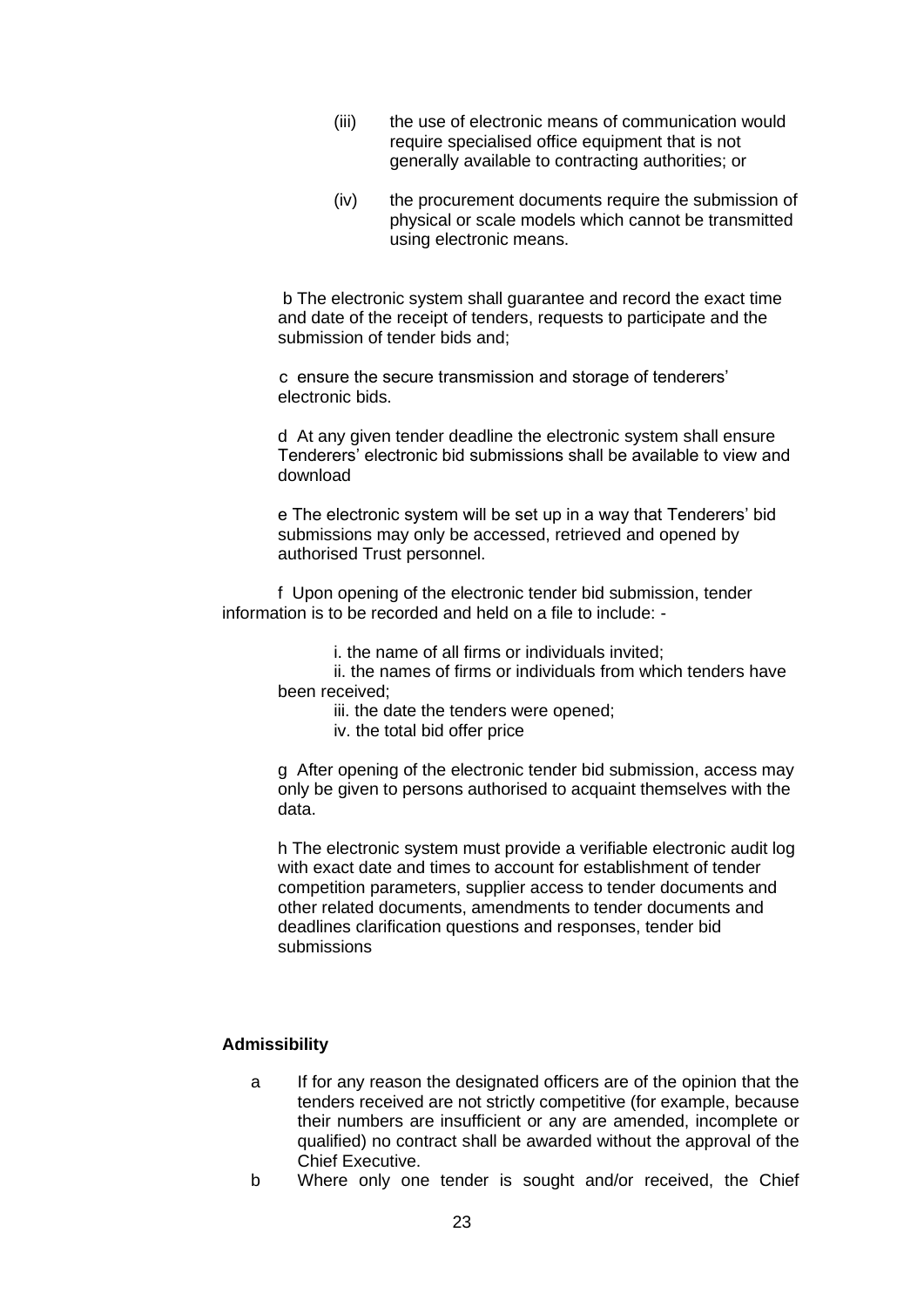Executive and Director of Finance shall, as far practicable, ensure that the price to be paid is fair and reasonable and will ensure value for money for the Trust.

#### 7.6.5 **Late tenders**

- a Tenders received after the due time and date, but prior to the opening of the other tenders, may be considered only if the Chief Executive or his/her nominated officer decides that there are exceptional circumstances i.e. despatched in good time but delayed through no fault of the tenderer;
- b or if submitted by electronic or digital means, a proven or verifiable technical fault occurred such as to prevent the uploading of tender<br>documents to the the tender documents to the the portal.
- c While decisions as to the admissibility of late, incomplete or amended tenders are under consideration, the tender documents shall be kept strictly confidential, recorded, and held in safe custody by the Chief Executive or his/her nominated officer.

### 7.6.6 **Acceptance of formal tenders (See overlap with SFI No. 7.7)**

- a Any discussions with a tenderer which are deemed necessary to clarify technical aspects of their tender before the award of a contract will not disqualify the tender.
- b The lowest tender, if payment is to be made by the Trust, or the highest, if payment is to be received by the Trust, should normally be accepted unless there are good and sufficient reasons to the contrary. Such reasons shall be set out in either the contract file, or other appropriate record.

It is accepted that the lowest price does not always represent the best value for money. Other factors affecting the success of a project include:

- i. experience and qualifications of team members;
- ii. understanding of Trust's needs;
- iii. feasibility and credibility of proposed approach;
- iv. ability to complete the project on time.

Where other factors are taken into account in selecting a tenderer, these must be clearly recorded and documented by means of a ratification report and saved in the appropriate contract file linked to the tender via a unique reference number, and the reason(s) for not accepting the lowest tender clearly stated.

- c No tender shall be accepted which will commit expenditure in excess of that which has been allocated by the Trust and which is not in accordance with these Instructions except with the authorisation of the Chief Executive.
- d The use of these procedures must demonstrate that the award of the contract was:
	- i. not in excess of the going market rate / price current at the time the contract was awarded;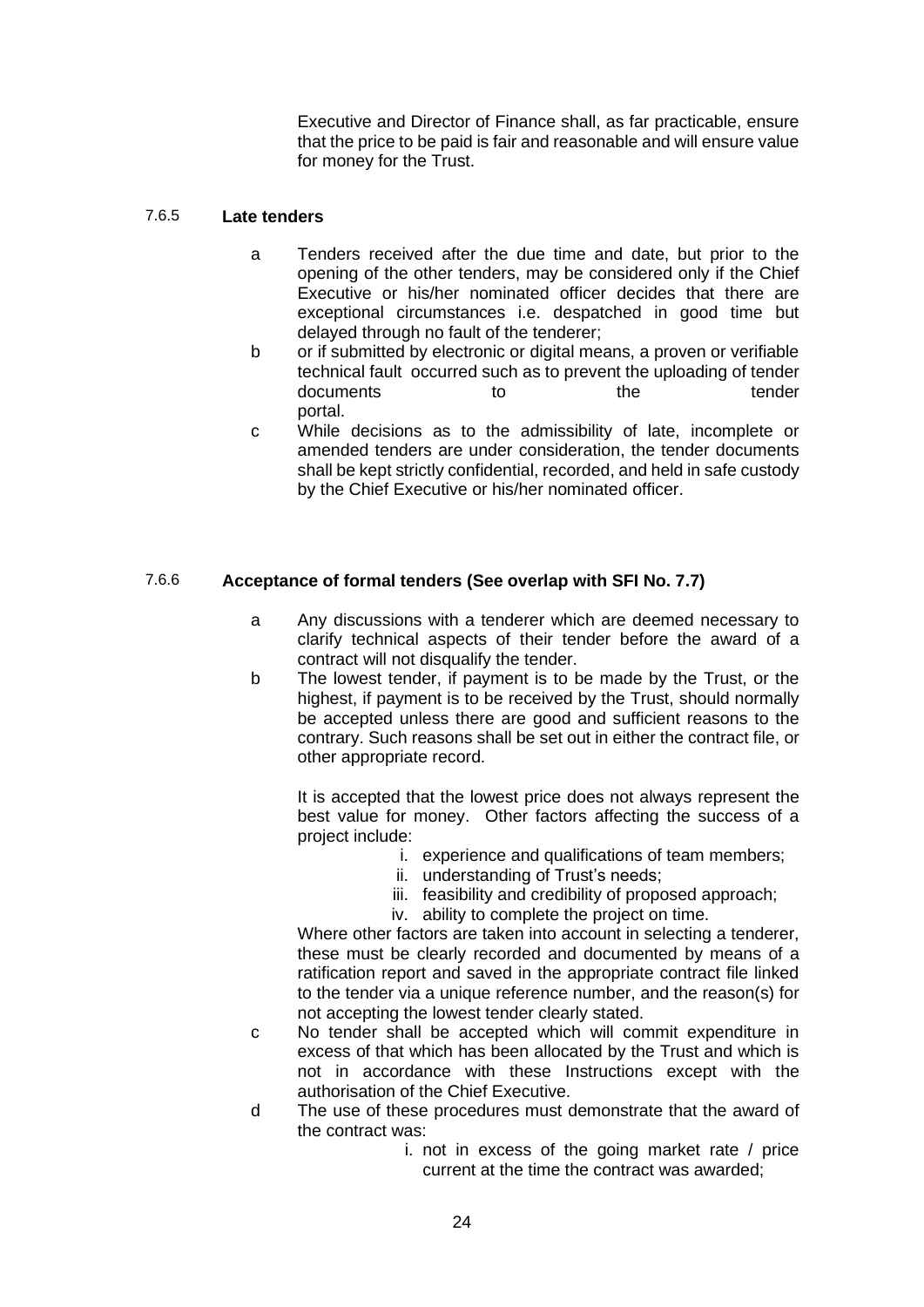- ii. that best value for money was achieved.
- e All tenders should be treated as confidential and should be retained for inspection for 6 years.
- 7.6.7 **Tender reports to the Board of Directors -** Reports to the Board of Directors will be made on an exceptional circumstance basis only and for all tenders over £2,000,000.

#### 7.7 **Quotations**

- 7.7.1 Quotations are required where formal tendering procedures are not adopted and where the intended expenditure or income exceeds, or is reasonably expected to exceed, a minimum level set out in the Financial Limits Approval Matrix at Appendix 1.
- 7.7.2 Competitive Quotations
	- a Quotations should be obtained from at least the number of firms/individuals as set out in the Procurement Policy, based on specifications or terms of reference prepared by, or on behalf of, the Trust.
	- b Quotations should be in writing unless the Chief Executive or his/her nominated officer determines that it is impractical to do so in which case quotations may be obtained by telephone. Confirmation of telephone quotations should be obtained as soon as possible and the reasons why the telephone quotation was obtained should be set out in a permanent record.
	- c All quotations should be treated as confidential and should be retained for inspection.
	- d The Chief Executive or his/her nominated officer should evaluate the quotation and select the quote which gives the best value for money. If this is not the lowest quotation if payment is to be made by the Trust, or the highest if payment is to be received by the Trust, then the choice made and the reasons why should be recorded in a permanent record.
- 7.7.3 Non-competitive quotations in writing may be obtained in the following circumstances:
	- a the supply of proprietary or other goods of a special character and the rendering of services of a special character, for which it is not, in the opinion of the responsible officer, possible or desirable to obtain competitive quotations;
	- b the supply of goods or manufactured articles of any kind which are required quickly and are not obtainable under existing contracts;
	- c miscellaneous services, supplies and disposals;
	- d where the goods or services are for building and engineering maintenance the responsible works manager must certify that the first two conditions of this SFI (i.e.: a and b of this SFI) apply.

#### 7.8 **Authorisation of Tenders and Competitive Quotations**

7.8.1 Providing all the conditions and circumstances set out in these Standing Financial Instructions have been fully complied with, formal authorisation for the award of the contract will be made in accordance with the financial limits and thresholds set out in the Financial Limits Approval Matrix at Appendix 1. These levels of authorisation may be varied or changed and need to be read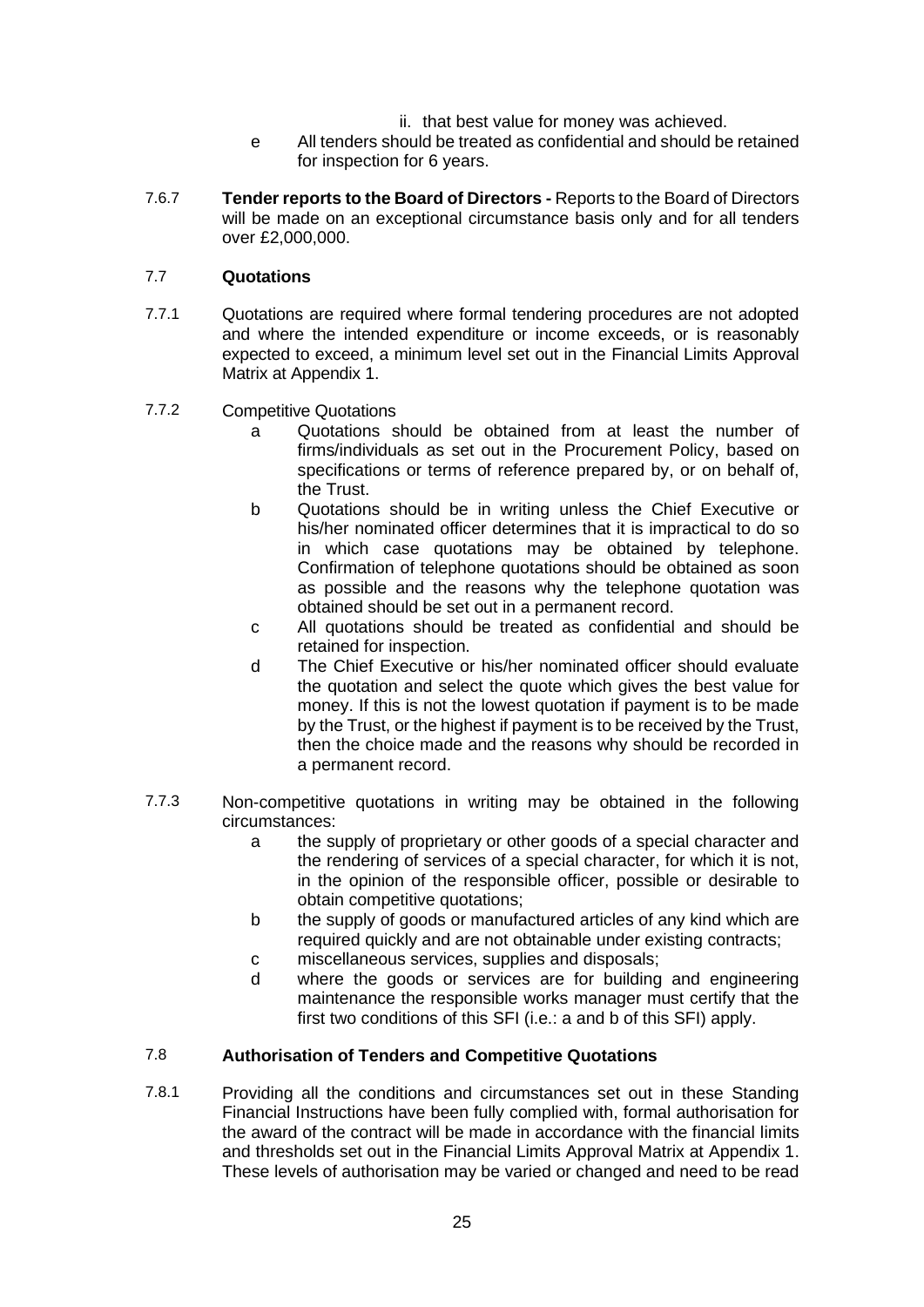in conjunction with the Board of Director's Scheme of Delegation.

7.8.2 Formal authorisation must be put in writing. In the case of authorisation by the Board of Directors this shall be recorded in their minutes.

#### 7.9 **Instances where formal competitive tendering or competitive quotation is not required**

- 7.9.1 Where competitive tendering or a competitive quotation is not required the Trust should adopt one of the following alternatives:
	- a the Trust shall use NHS Supply Chain for procurement of all goods and services unless the Chief Executive or nominated officers deem it inappropriate. The decision to use alternative sources must be documented.
	- b If the Trust does not use NHS Supply Chain where tenders or quotations are not required, because expenditure is below the minimum set out in the procurement policy, the Trust shall procure goods and services in accordance with procurement procedures approved by the Director of Finance.

### 7.10 **Private Finance for capital procurement (see overlap with SFI No. 12)**

- 7.10.1 The Trust should normally consider PFI (Private Finance Initiative funding) when considering a capital procurement. When the Board proposes, or is required, to use finance provided by the private sector the following should apply:
	- a The Chief Executive shall demonstrate that the use of private finance represents value for money and genuinely transfers risk to the private sector.
	- b Any investment that meets the Independent Regulator's criteria as set out in the investment policy will be reported to the Independent Regulator.
	- c The proposal must be specifically agreed by the Board of Directors.
	- d The selection of a contractor/finance company must be on the basis of competitive tendering or quotations.

#### 7.11 **Compliance requirements for all contracts**

- 7.11.1 The Board may only enter into contracts on behalf of the Trust within the statutory powers delegated to it by the Secretary of State and shall comply with:
	- a The Trust's Standing Orders and Standing Financial Instructions;
	- b EU Directives incorporated into UK law under Public Contracts Regulations 2015 as at  $1<sup>st</sup>$  January 2021 and other statutory provisions;

any relevant directions including the NHS Improvement "Capital regime, investment and property business case approval quidance for NHS trusts and foundation trusts " November 2016, DHSC [Health Building Note 00-08 Part A](https://www.thenbs.com/PublicationIndex/documents/details?Pub=DH&DocID=308171)  [Strategic framework for the efficient management of](https://www.thenbs.com/PublicationIndex/documents/details?Pub=DH&DocID=308171)  [healthcare estates and facilities](https://www.thenbs.com/PublicationIndex/documents/details?Pub=DH&DocID=308171) 5<sup>th</sup> November 2014 (updated 19<sup>th</sup> March 2015 & Health Building Note 00-0 Part B: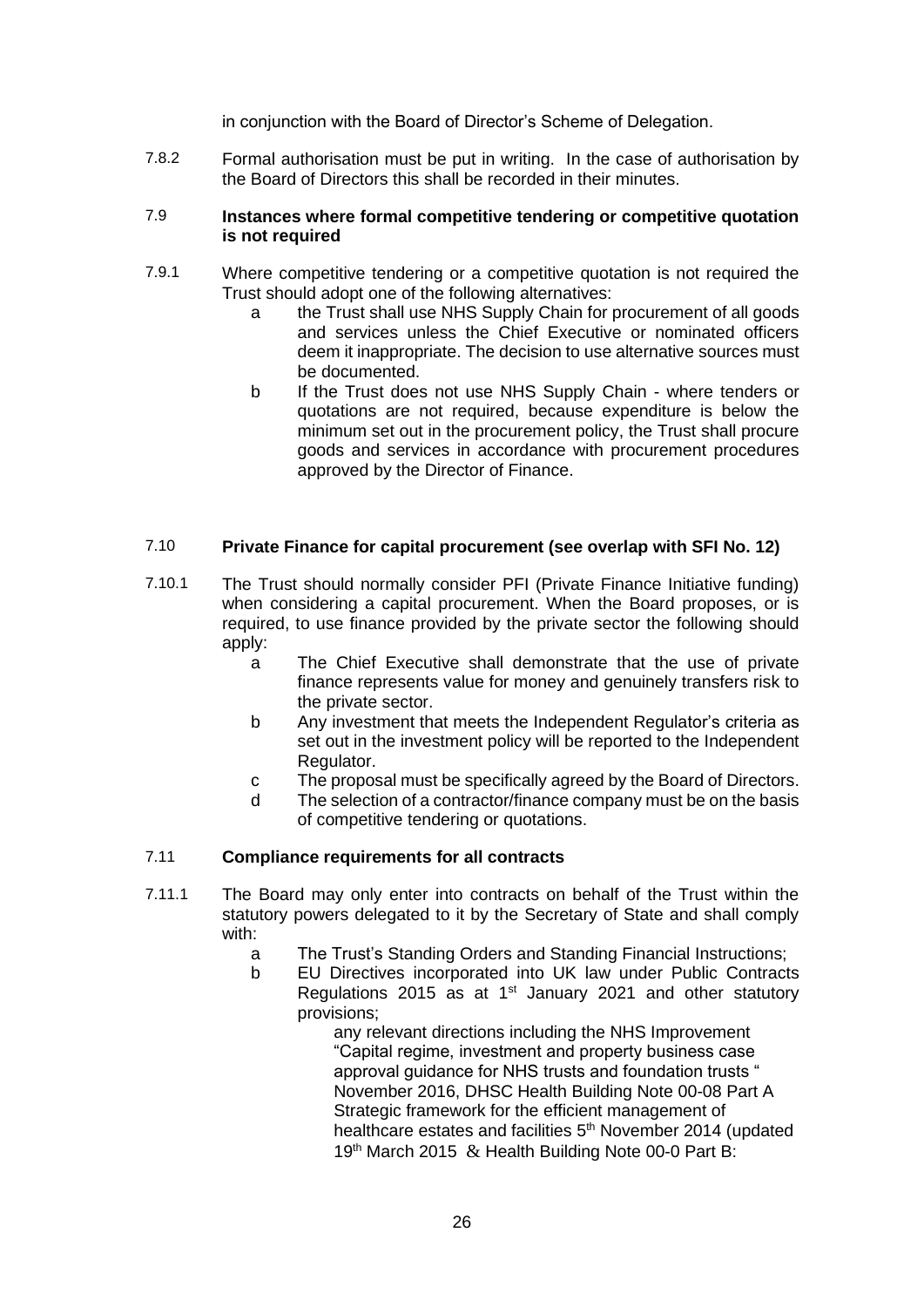Supplementary information for Part A in respect of capital investment and estate and property transactions; E c NHS Improvement guidance "Consultancy spending approval criteria for providers" , published on the NHS Improvement website [https://improvement.nhs.uk/resources/consultancy-spending](https://improvement.nhs.uk/resources/consultancy-spending-approval-criteria-providers/)<u>[approval-criteria-providers/](https://improvement.nhs.uk/resources/consultancy-spending-approval-criteria-providers/)</u> 2<sup>nd</sup> November 2016 (updated 16<sup>th</sup> March 2018) on the procurement of management consultants.

d such of the NHS Standard Contract Conditions as are applicable.

- 7.11.2 Contracts with Foundation Trusts must be in a form compliant with appropriate NHS guidance.
- 7.11.3 Contracts shall be in or embody the same terms and conditions of contract as was the basis on which tenders or quotations were invited.
- 7.11.4 In all contracts made by the Trust, the Board shall endeavour to obtain best value for money by use of all systems in place. The Chief Executive shall nominate an officer who shall oversee and manage each contract on behalf of the Trust.
- 7.11.5 The Trust is required to comply with the Data Protection Act. Where procurement or acquisition of a service or system which requires the use of personal information, of staff, patients, or other identifiable people, is initiated the Trust must ensure that the person or organisation providing the system or service is subject to the obligations imposed on the Trust as data controller by the Data Protection Act. The provider of the system or service will be required to provide assurance about their responsibilities as a data processor, and this will include committing themselves to the obligations of the Trust by signing a data processor agreement.

#### 7.12 **Personnel and Agency or Temporary Staff Contracts**

- 7.12.1 The Chief Executive shall nominate appropriately qualified officers with delegated authority to enter into contracts of employment, regarding staff, agency staff or temporary staff service contracts.
- 7.12.2 The use of agency staff shall be in accordance with detailed procedures approved by the Director responsible for Human Resources, and in accordance with guidance issued by the independent regulator.

#### 7.13 **Healthcare Services Agreements (see overlap with SFI No. 8)**

7.13.1 Where the Trust is providing Healthcare Services:

- a) The Chief Executive, or nominated officer (as defined at appendix 1 to these SFIs) is responsible for ensuring the Trust enters into suitable service contracts with service commissioners for the provision of NHS services. Service contracts must be signed in accordance with the approval matrix at appendix 1 to these SFIs;
- b) Service agreements with NHS commissioners for the supply of healthcare services shall be drawn up as a legally binding contract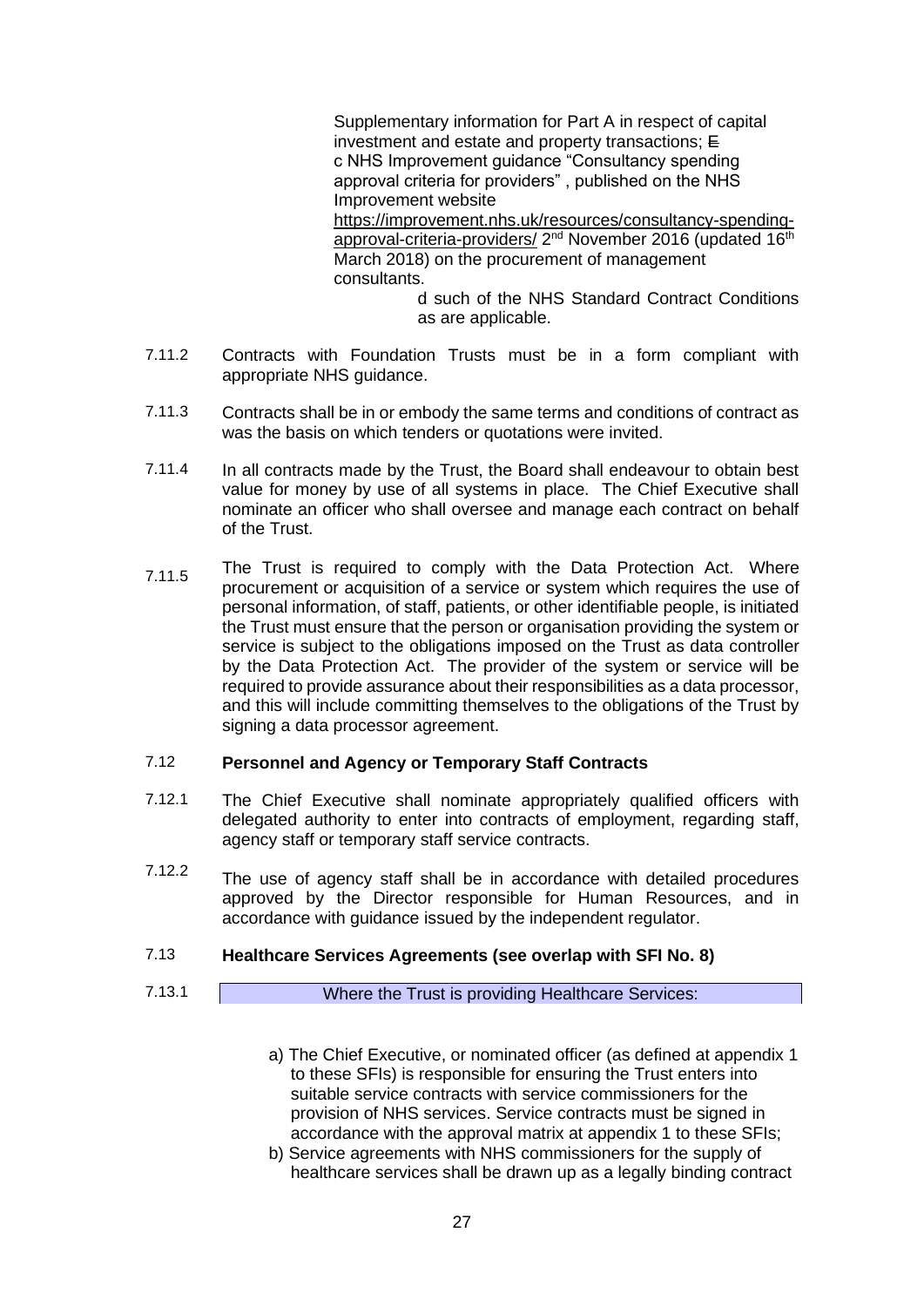|        | based on templates (as they exist) agreed by NHS Improvement<br>and the Department of Health and Social Care;<br>c) The Chief Executive, as Accounting Officer, will need to ensure that<br>regular reports are provided to the Board detailing actual and<br>forecast income from the service contracts. |
|--------|-----------------------------------------------------------------------------------------------------------------------------------------------------------------------------------------------------------------------------------------------------------------------------------------------------------|
| 7.13.2 | Where the Trust is commissioning Healthcare Services:                                                                                                                                                                                                                                                     |
|        | a) Contracts or service agreements with NHS providers for the supply<br>of healthcare services shall be drawn up as a legally binding<br>contract;<br>h) The Chief Executive shall nominate officers to commission service                                                                                |

hief Executive shall nominate officers to commission service agreements with providers of healthcare in line with a commissioning plan approved by the Board.

#### 7.14 **Disposals (See overlap with SFI No. 14)**

- 7.14.1 Competitive Tendering or Quotation procedures shall not apply to the disposal of:
	- a any matter in respect of which a fair price can be obtained only by negotiation or sale by auction as determined (or pre-determined in a reserve) by the Chief Executive or his/her nominated officer;
	- b obsolete or condemned articles and stores, which may be disposed of in accordance with the supplies policy of the Trust;
	- c items to be disposed of with an estimated sale value of less than £5,000 this figure to be reviewed at each review of the SFIs;
	- d items arising from works of construction, demolition or site clearance, which should be dealt with in accordance with the relevant contract;
	- e land or buildings concerning which DHSC/NHSI guidance has been issued but subject to compliance with such guidance.

#### 7.15 **In-house Services**

- 7.15.1 The Chief Executive shall be responsible for ensuring that best value for money can be demonstrated for all services provided on an in-house basis. The Trust may also determine from time to time that in-house services should be market tested by competitive tendering.
- 7.15.2 In all cases where the Board determines that in-house services should be subject to competitive tendering the following groups shall be set up:
	- a Specification group, comprising the Chief Executive or nominated officer/s and specialist.
	- b In-house tender group, comprising a nominee of the Chief Executive and technical support.
	- c Evaluation team, comprising normally a specialist officer, a procurement officer and a Director of Finance representative. For services having a likely annual expenditure exceeding £1,000,000, a Non-Executive Director should be a member of the evaluation team.
- 7.15.3 All groups should work independently of each other and individual officers may be a member of more than one group but no member of the in-house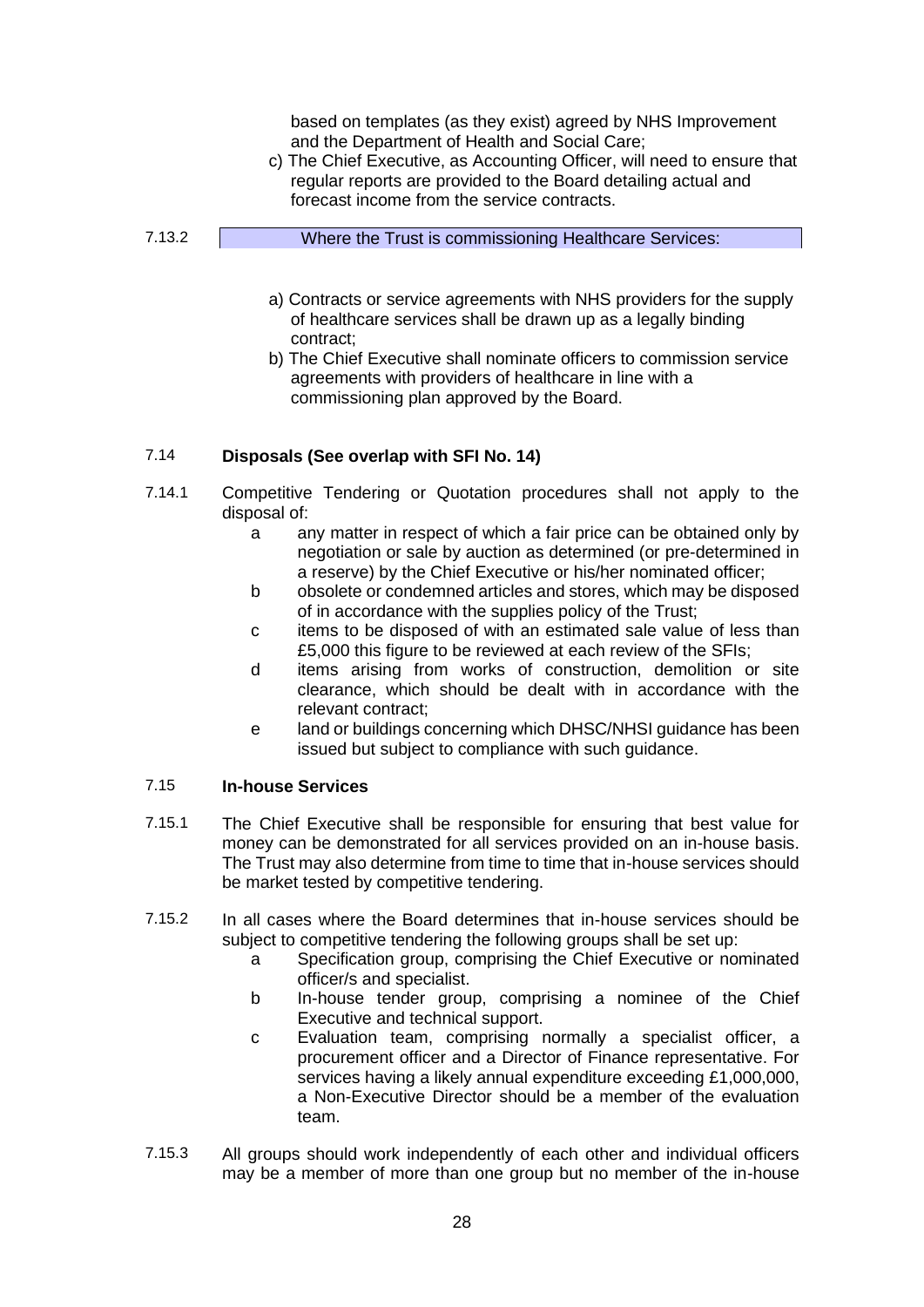tender group may participate in the evaluation of tenders.

- 7.15.4 The evaluation team shall make recommendations to the Board.
- 7.15.5 The Chief Executive shall nominate an officer to oversee and manage the contract on behalf of the Trust.

### **8 CONTRACTING FOR PROVISION OF SERVICES**

#### 8.1 **Service Contracts**

- 8.1.1 The Chief Executive, or nominated officer (as defined at appendix 1 to these SFIs) is responsible for ensuring the Trust enters into suitable Service Contracts with service commissioners for the provision of NHS services. Service Contracts must be signed in accordance with the delegated approval matrix at appendix 1 to these SFIs.
- 8.1.2 All Service Contracts should aim to implement the agreed priorities contained within the Trust's Integrated Business Plan (IBP) and wherever possible, be based upon integrated care pathways to reflect expected patient experience. In discharging this responsibility, the Chief Executive should take into account:
	- a the standards of service quality expected;
	- b the relevant national service framework (if any);
	- c the provision of reliable information on cost and volume of services;
	- d the NHS National Performance Assessment Framework;
	- e that contracts build, where appropriate, on existing Joint Investment Plans;
	- f that contracts are based on integrated care pathways.
- 8.2 **Partnership arrangements and jointly managing risk -** The Chief Executive will ensure that the Trust works with all partner agencies involved in both the delivery and the commissioning of the service required. Where a formal partnership arrangement exists, this will be reflected in the appropriate legal documentation and where the Trust is the Lead Provider any sub-contracts will align quality and activity requirements with the head contract and apportion responsibility for handling a particular risk to the party or parties in the best position to influence the event and financial arrangements should reflect this. In this way the Trust can jointly manage risk with all interested parties.
- 8.3 **Reports to Board on Contracts -** The Chief Executive, as the Accounting Officer, will need to ensure that regular reports are provided to the Board detailing actual and forecast income from the contracts. This will include information on costing arrangements. All parties should agree a common currency for application across the range of contracts.
- 9 **TERMS OF SERVICE AND PAYMENT OF DIRECTORS AND EMPLOYEES**

#### 9.1 **Remuneration and terms of service**

9.1.1 In accordance with Standing Orders 5.7.1.2 the Board shall establish a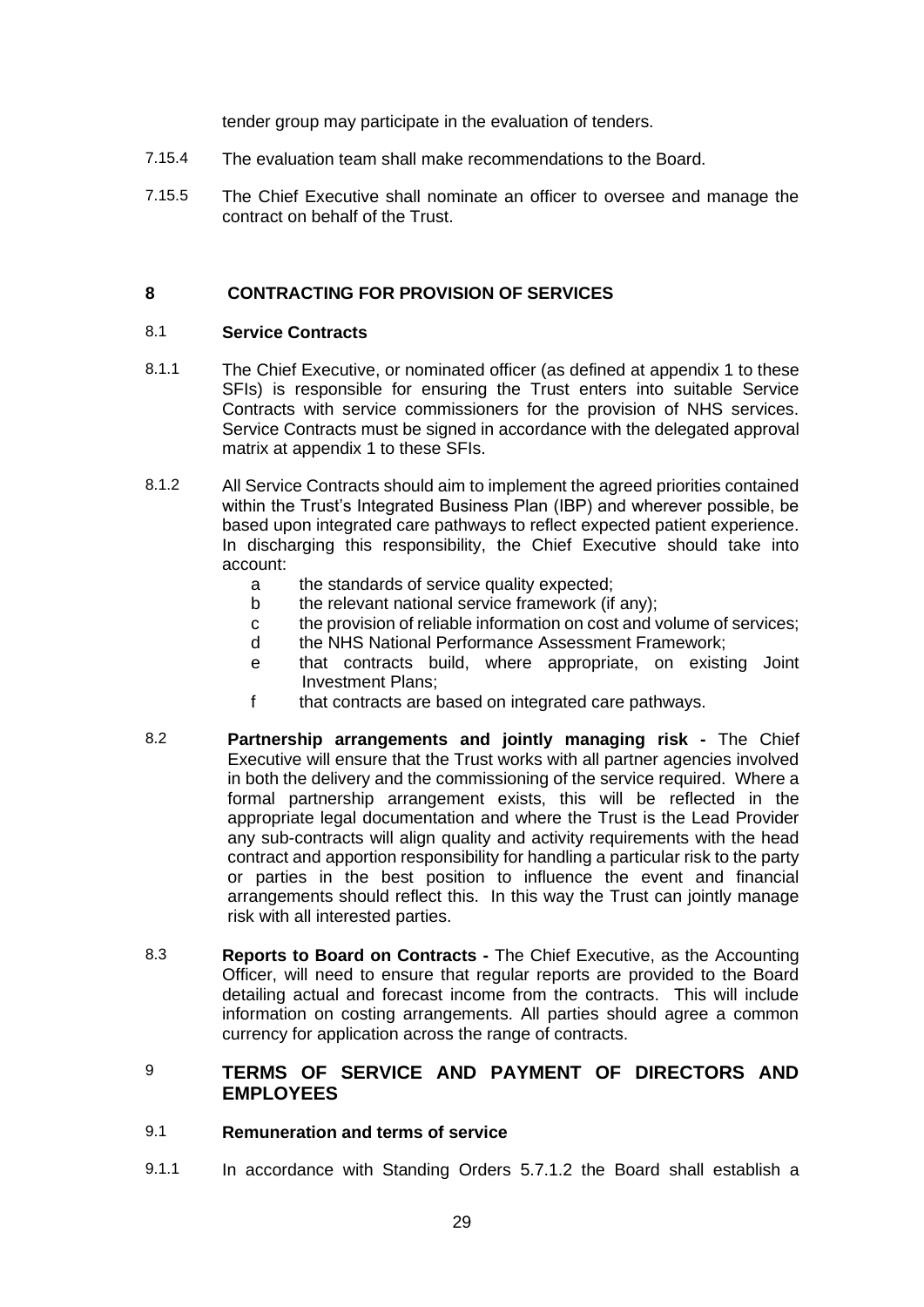Nominations Remuneration and Terms of Service Committee, with clearly defined terms of reference, specifying which posts fall within its area of responsibility, its composition, and the arrangements for reporting.

- 9.1.2 The Committee will:
	- a determine appropriate remuneration and terms of service for the Chief Executive and other executive directors (and other senior officers), including:
		- i. all aspects of salary (including any performancerelated elements/bonuses);
		- ii. provisions for other benefits, including pensions and cars;
		- iii. arrangements for termination of employment and other contractual terms;
	- b determine the remuneration and terms of service of executive directors (and other senior officers) to ensure they are fairly rewarded for their individual contribution to the Trust having proper regard to the Trust's circumstances and performance and to the provisions of any national arrangements for such staff where appropriate;
	- c determine and oversee appropriate contractual arrangements for such staff including the proper calculation and scrutiny of termination payments taking account of such national guidance as is appropriate.
- 9.1.3 The Board will need to consider and approve proposals presented by the Chief Executive for setting of remuneration and conditions of service for those officers not covered by the Committee.
- 9.1.4 The Trust will remunerate the Chairman and Non-executive Directors in accordance with resolution of the Council of Governors. The Board shall establish a Nominations and Remuneration Committee, with clearly defined terms of reference, to undertake this responsibility.

#### 9.2 **Funded establishment**

- 9.2.1 The budget will reflect the agreed workforce establishment. Changes to the establishment and the associated budget changes will be agreed as part of an establishment control procedure, as defined in the Budgetary Control Policy.
- 9.2.2 The funded establishment of any department may only be varied within the virement rules, see Budgetary Control Policy.

### 9.3 **Staff appointments**

- 9.3.1 No director or officer may engage, re-engage, or re-grade staff, either on a permanent or temporary nature, or hire agency staff, or agree to changes in any aspect of remuneration unless:
	- a authorised to do so by the Chief Executive;
	- b within the limit of his/her approved budget and funded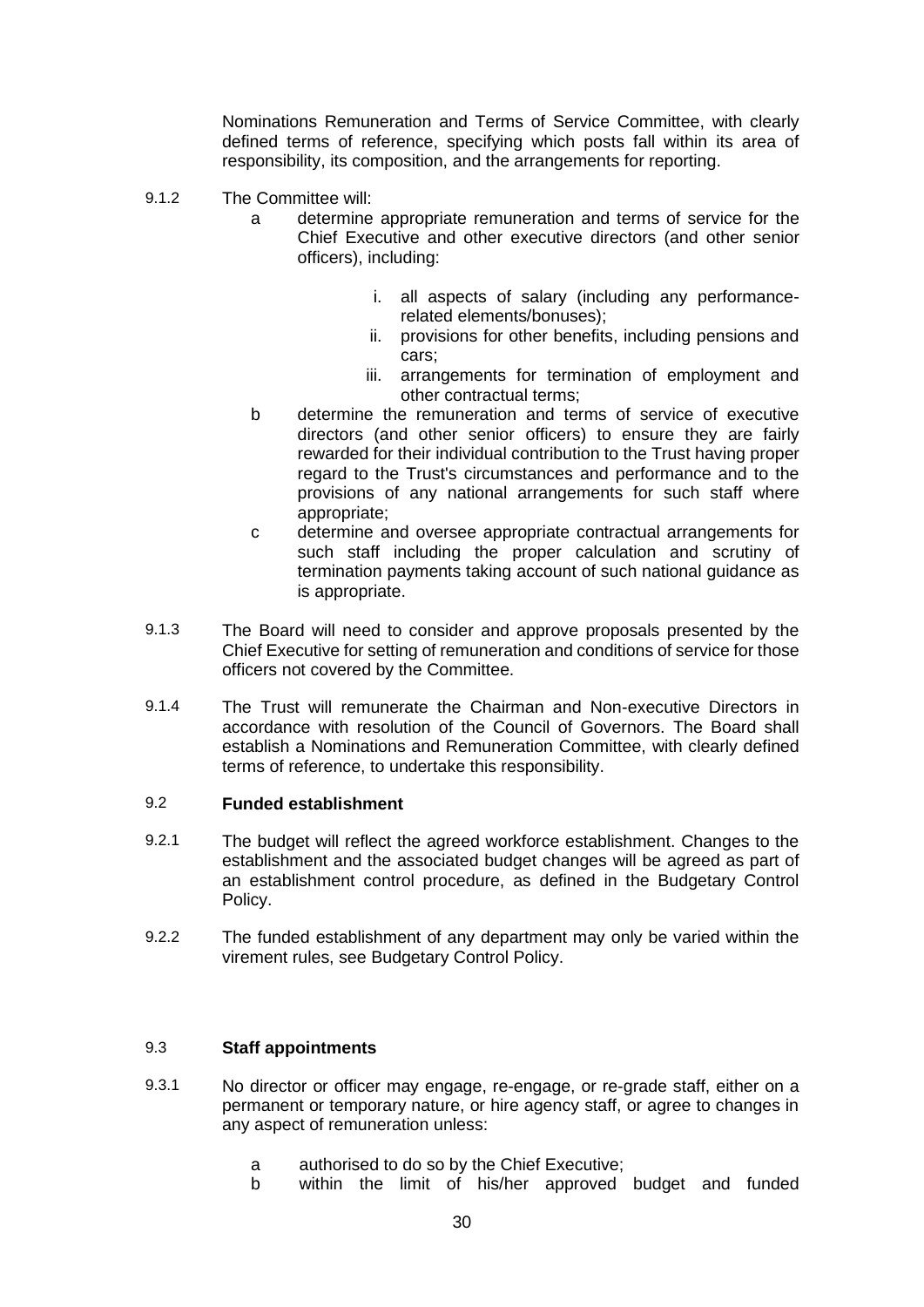establishment;

- c it is in accordance with Trust policies and procedures as approved by the Director responsible for Human Resources, in particular with respect to pre-employment checks.
- 9.3.2 The Board will approve procedures presented by the Chief Executive for the determination of commencing pay rates, condition of service, etc, for officers.
- 9.3.3 The Chief Executive has delegated responsibility to the Managing Director of Mental Health Services & Learning Disabilities Care to agree arrangements for the appointment of new staff under any Section 75 agreement.

### 9.4 **Processing of payroll**

- 9.4.1 The Director responsible for Human Resources is responsible for:
	- a specifying timetables for submission of properly authorised time records and other notifications;
	- b the final determination of pay;<br>c making payment on agreed da
	- making payment on agreed dates;
	- d agreeing method of payment.
	- e verification and documentation of data;
	- f the timetable for receipt and preparation of payroll data and the payment of employees and allowances;
	- g maintenance of subsidiary records for superannuation, income tax, social security and other authorised deductions from pay;
	- h security and confidentiality of payroll information;
	- i checks to be applied to completed payroll before and after payment;
	- j authority to release payroll data under the provisions of the Data Protection Act;
	- k pay advances and their recovery;
	- l separation of duties of preparing records and handling cash; and
	- **m** recovery of overpayments.
- 9.4.2 The Director of Finance is responsible for:
	- **a** procedures for payment by cheque, bank credit, or cash to officers;
	- **b** procedures for the recall of cheques and bank credits
	- **c** maintenance of regular and independent reconciliation of pay control accounts; and
	- **d** a system to ensure the recovery from leavers of sums of money and property due by them to the Trust.
- 9.4.3 Appropriately nominated managers have delegated responsibility for:
	- a submitting time records, and other notifications in accordance with agreed timetables;
	- b completing time records and other notifications in accordance with the Director responsible for Human Resources instructions and in the form prescribed by the Director responsible for Human Resources; and
	- c submitting termination forms in the prescribed form within 2 working days upon knowing the effective date of an employee's resignation, termination or retirement. Where an employee fails to report for duty in circumstances that suggest they have left without notice, the Director responsible for Human Resources must be informed within 2 working days.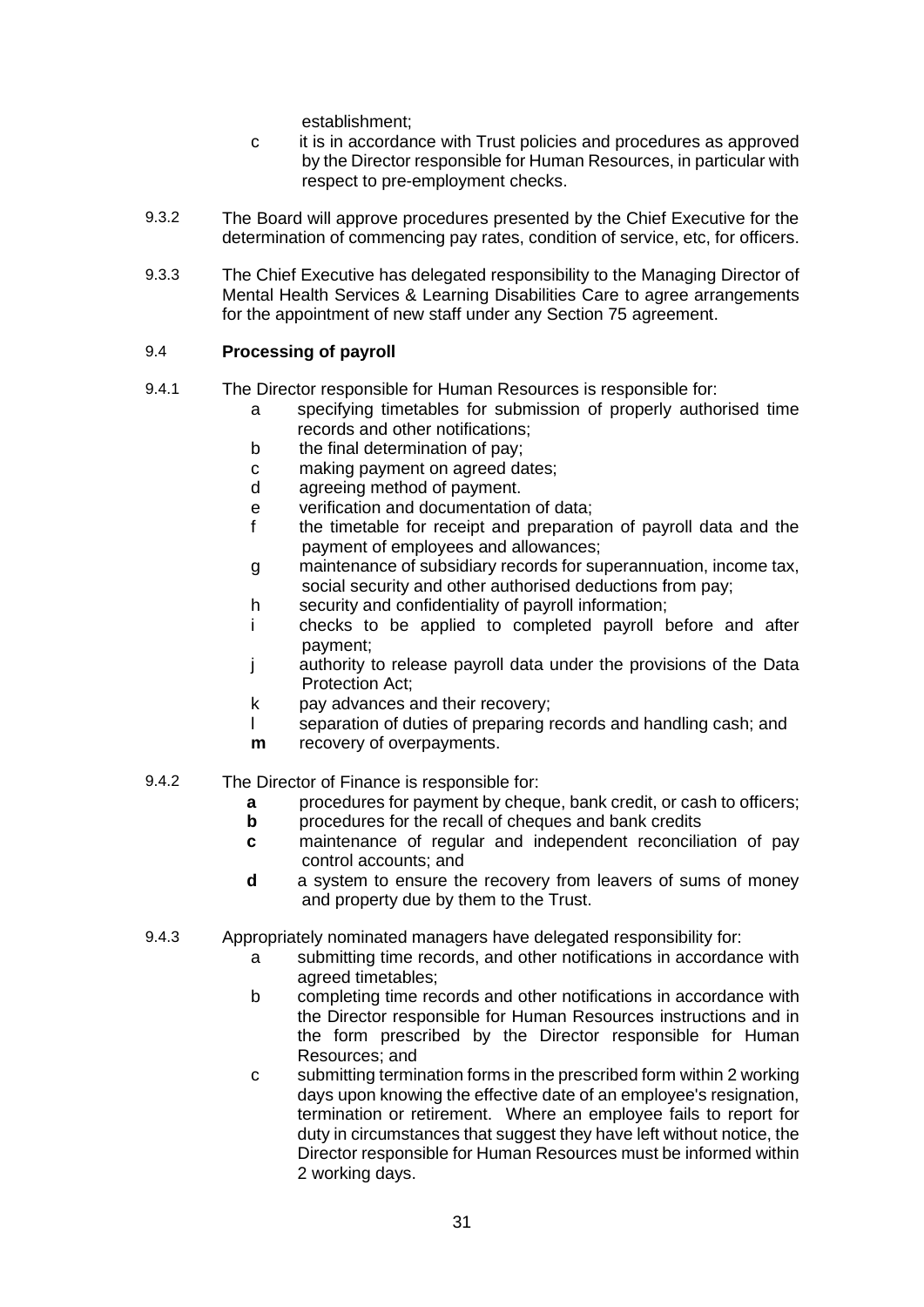9.4.4 Regardless of the arrangements for providing the payroll service, the Director responsible for Human Resources shall ensure that the chosen method is supported by appropriate (contracted) terms and conditions, adequate internal controls and audit review procedures and that suitable arrangements are made for the collection of payroll deductions and payment of these to appropriate bodies.

### 9.5 **Contracts of Employment**

- 9.5.1 The Board shall delegate responsibility to a manager for:
	- a ensuring that all employees are issued with a Contract of Employment in a form approved by the Board and which complies with employment legislation; and
	- b dealing with variations to, or termination of, contracts of employment.

### 10 **NON-PAY EXPENDITURE**

### 10.1 **Delegation of Authority**

- 10.1.1 The Board will approve the level of non-pay expenditure on an annual basis and the Chief Executive will determine the level of delegation to budget managers.
- 10.1.2 The Chief Executive will set out:
	- a the list of managers who are authorised to place requisitions for the supply of goods and services;
	- b the maximum level of each requisition and the system for authorisation above that level.
- 10.1.3 The Chief Executive shall set out procedures on the seeking of professional advice regarding the supply of goods and services.

#### 10.2 **Requisitioning**

- 10.2.1 The requisitioner, in choosing the item to be supplied (or the service to be performed) shall always obtain the best value for money for the Trust. An assessment of value for money must take into account, cost, quality and whole life costs. In addition to value for money the requisitioner must also ensure that appropriate internal financial control is maintained throughout the procurement process. In so doing, the advice of the Trust's procurement lead shall be sought. Where this advice is not acceptable to the requisitioner, the Director of Finance shall be consulted.
- 10.2.2 Staff approving requisitions must be clear that they understand what is being requested and be able to justify the request. They should consider the benefit obtained from requisitioning the goods/services and the impact of not requiring goods/services and whether the benefit is worth the expenditure being incurred.

#### 10.3 **System of Payment and Payment Verification**

10.3.1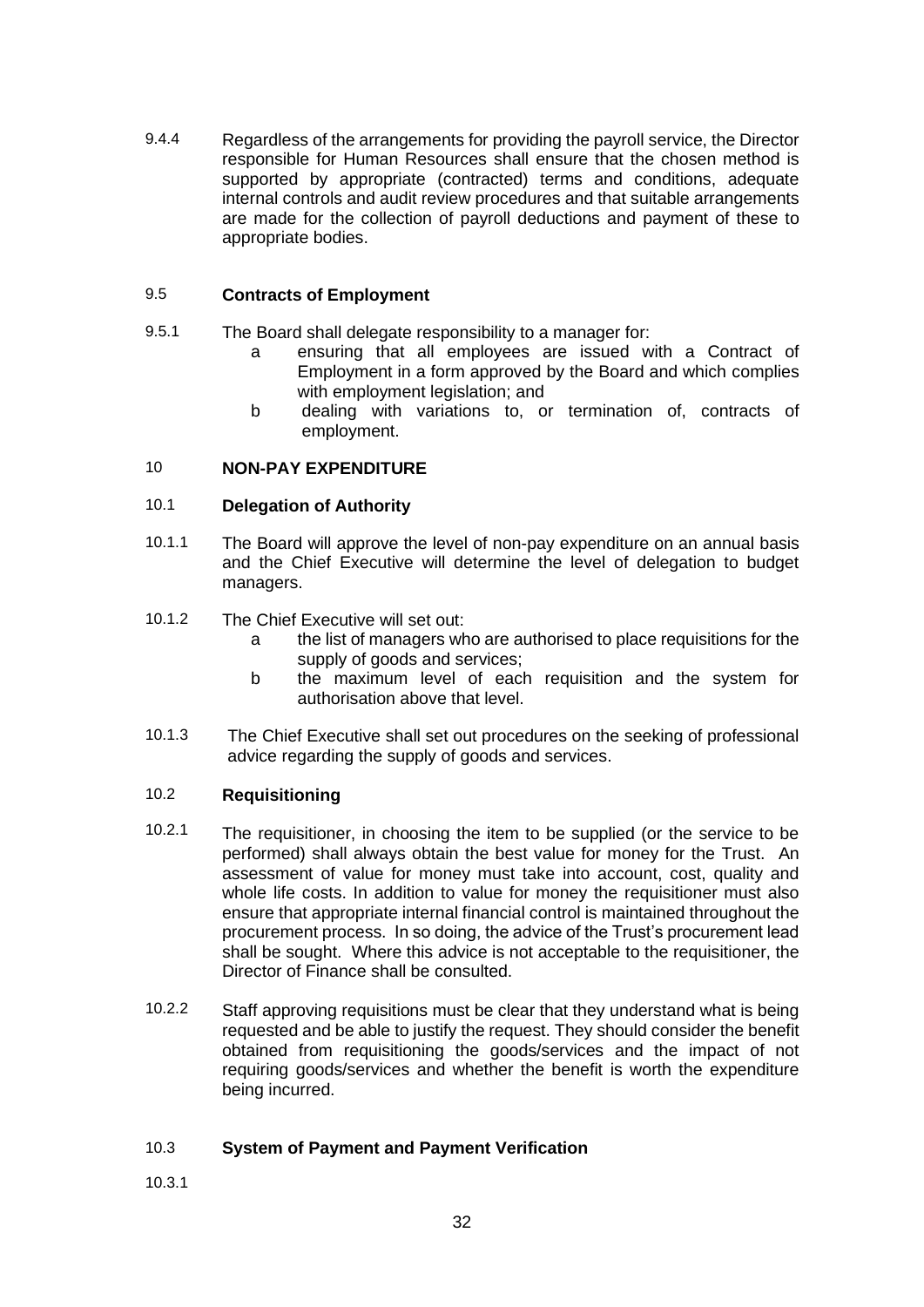The Director of Finance shall be responsible for the prompt payment of accounts and claims. Payment of contract invoices shall be in accordance with contract terms, or otherwise, in accordance with national guidance.

- 10.3.2 The Director of Finance will:
	- a. advise the Board regarding the setting of thresholds above which quotations (competitive or otherwise) or formal tenders must be obtained; and, once approved, the thresholds should be incorporated in Standing Orders and Standing Financial Instructions and the Procurement Policy and be reviewed at each review of the SFIs;
	- b. prepare procedural instructions or guidance within the Scheme of Delegation on the obtaining of goods, works and services incorporating the thresholds;
	- c. be responsible for the prompt payment of all properly authorised accounts and claims;
	- d. be responsible for designing and maintaining a system of verification, recording and payment of all amounts payable. The system shall provide for:
		- i. Segregation of duties.
		- ii. A list of Trust employees authorised to certify invoices.
		- iii. Certification that:
			- o goods have been duly received, examined and are in accordance with specification and the prices are correct;
			- o work done or services rendered have been satisfactorily carried out in accordance with the order, and, where applicable, the materials used are of the requisite standard and the charges are correct;
			- o in the case of contracts based on the measurement of time, materials or expenses, the time charged is in accordance with the time sheets, the rates of labour are in accordance with the appropriate rates, the materials have been checked as regards quantity, quality, and price and the charges for the use of vehicles, plant and machinery have been examined;
			- o where appropriate, the expenditure is in accordance with regulations and all necessary authorisations have been obtained;
			- o the account is arithmetically correct;
			- $\circ$  the account is in order for payment.
			- iv. A timetable and system for submission to the Director of Finance of accounts for payment; provision shall be made for the early submission of accounts subject to cash discounts or otherwise requiring early payment.
			- v. Instructions to employees regarding the handling and payment of accounts within the Finance Department.
	- e. be responsible for ensuring that payment for goods and services is only made once the goods and services are received. The only exceptions are set out in SFI No. 10.4 below.

#### 10.4 **Prepayments**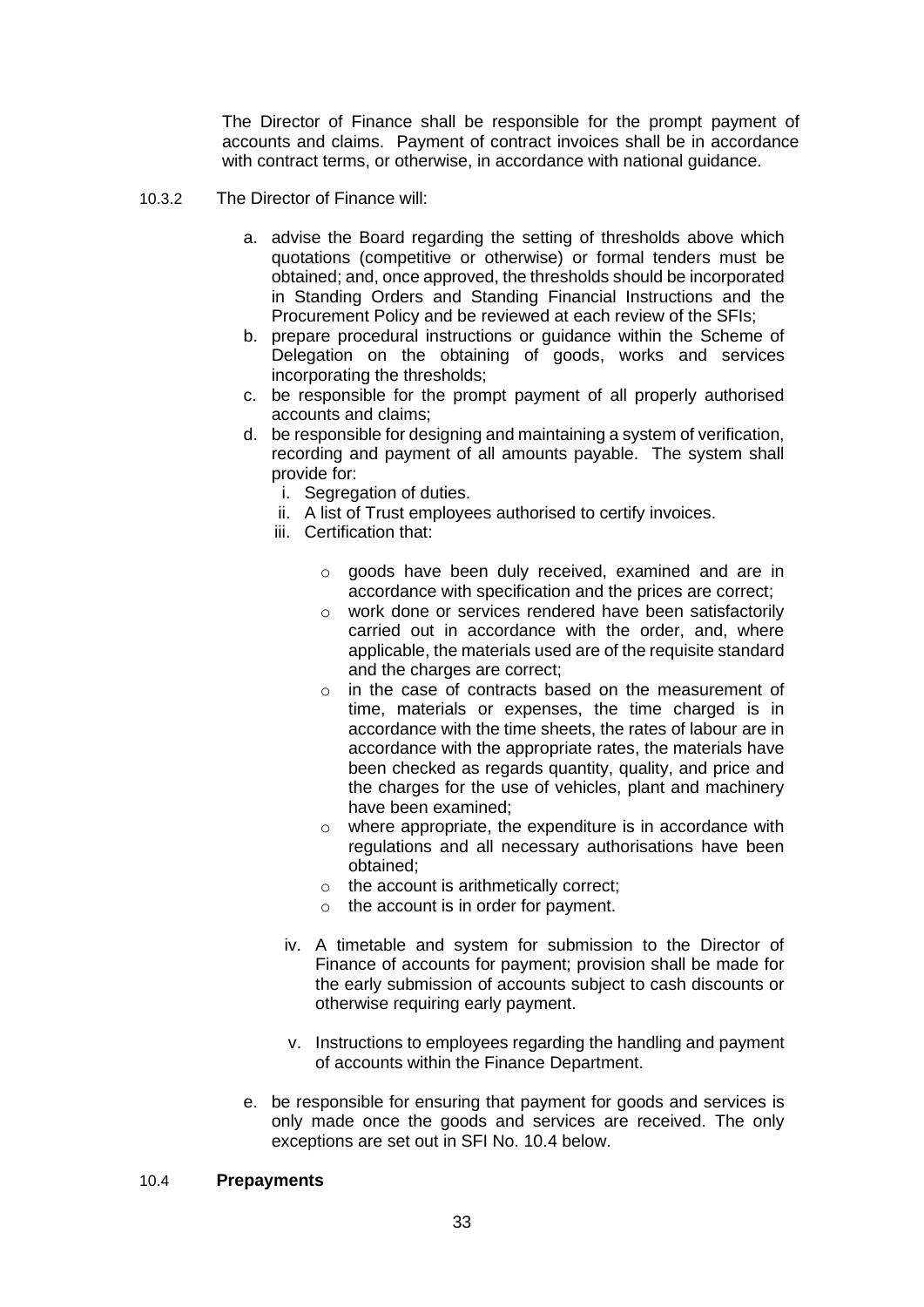- 10.4.1 Prepayments are only permitted where exceptional circumstances apply. In such instances:
	- 1. Prepayments are only permitted where contractually obliged or the financial advantages outweigh the disadvantages (i.e. cash flows must be discounted to NPV using the National Loans Fund (NLF) rate plus 2%).
	- 2. The appropriate officer must provide, in the form of a written report, a case setting out all relevant circumstances of the purchase. The report must set out the effects on the Trust if the supplier is at some time during the course of the prepayment agreement unable to meet his commitments;
	- 3. The Director of Finance will need to be satisfied with the proposed arrangements before contractual arrangements proceed (taking into account the EU public procurement rules where the contract is above a stipulated financial threshold);
	- 4. The budget holder is responsible for ensuring that all items due under a prepayment contract are received and they must immediately inform the appropriate Director or Chief Executive if problems are encountered.

### **10.5 Official orders**

- 10.5.1 Official Orders must:
	- 1. be raised for all non-pay expenditure in accordance with the Trust's Procurement Policy;
	- 2. be consecutively numbered;
	- 3. be in a form approved by the Director of Finance;
	- 4. state the Trust's terms and conditions of trade;
	- 5. only be issued to, and used by, those duly authorised by the Chief Executive.

#### **10.6 Duties of Managers and Officers**

- 10.6.1 Managers and officers must ensure that they comply fully with the guidance and limits specified by the Director of Finance and that:
	- a) all contracts (except as otherwise provided for in the Scheme of Delegation), leases, tenancy agreements and other commitments which may result in a liability are notified to the Director of Finance in advance of any commitment being made;
	- b) contracts above specified thresholds are advertised and awarded in accordance with EU Directives on public procurement which are incorporated into UK law under Public Contracts Regulations 2015 as at 1st January 2021;
	- c) where consultancy advice is being obtained, the procurement of such advice must be in accordance with guidance issued by the Department of Health;
	- d) no order shall be issued for any item or items to any firm which has made an offer of gifts, reward or benefit to directors or employees, other than:
		- i. isolated gifts of a trivial character or inexpensive seasonal gifts,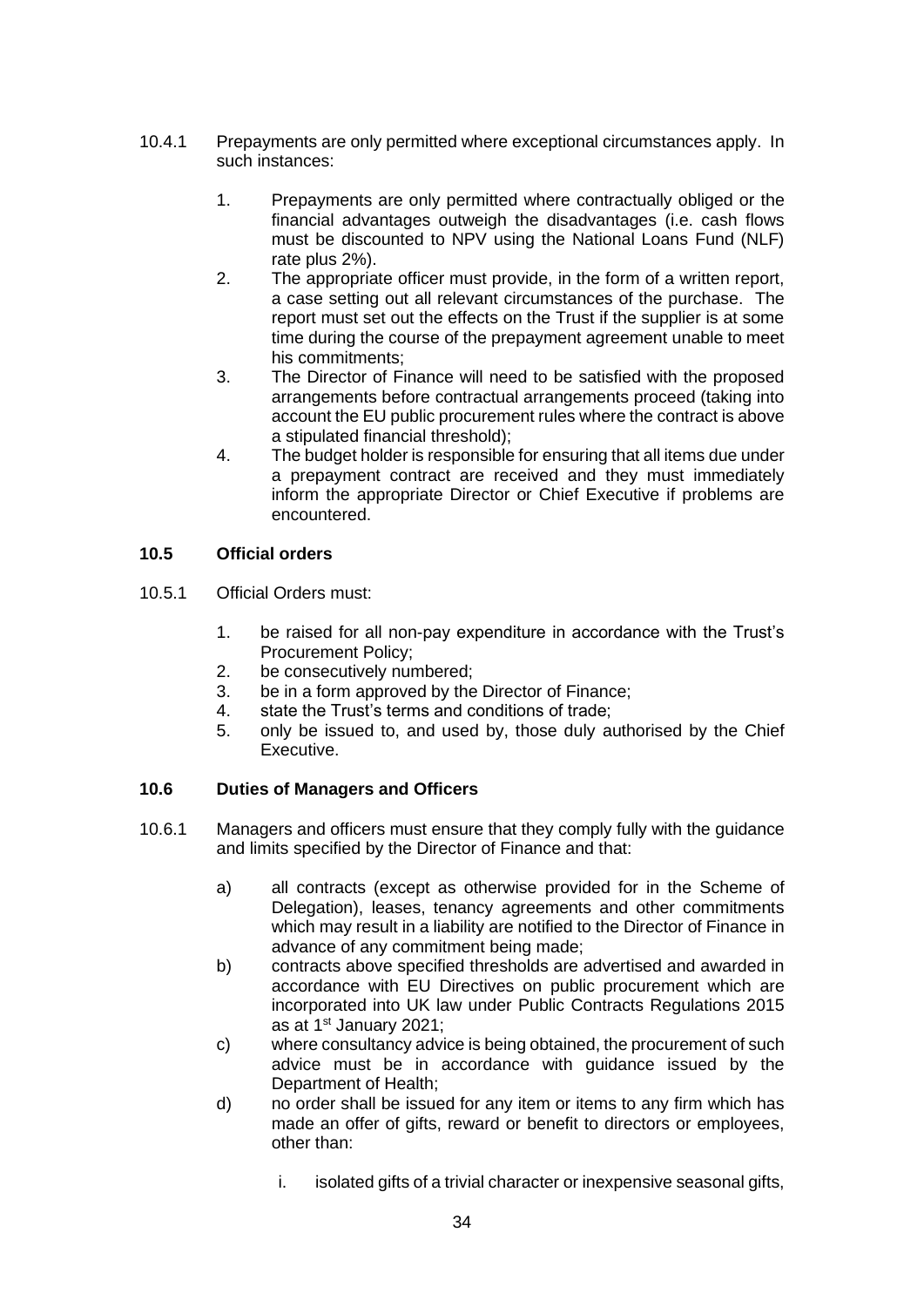such as calendars;

- ii. conventional hospitality, such as lunches in the course of working visits;
- e) no requisition/order is placed for any item or items for which there is no budget provision unless authorised by the Director of Finance on behalf of the Chief Executive;
- f) all goods, services, or works are ordered on an official order;
- g) verbal orders must only be issued very exceptionally by an employee designated by the Director of Finance and only in cases of emergency or urgent necessity. These must be confirmed by an official order and clearly marked "Confirmation Order";
- h) orders are not split or otherwise placed in a manner devised so as to avoid the financial thresholds;
- i) goods are not taken on trial or loan in circumstances that could commit the Trust to a future uncompetitive purchase;
- j) changes to the list of employees and officers authorised to certify invoices are notified to the Director of Finance;
- k) purchases from petty cash are restricted in value and by type of purchase in accordance with instructions issued by the Director of Finance within the Petty Cash Procedure Notes;
- l) petty cash records are maintained in a form as determined by the Director of Finance.
- 10.6.2 The Chief Executive and Director of Finance shall ensure that the arrangements for financial control and financial audit of building and engineering contracts and property transactions comply with the guidance contained within ESTATE CODE. The technical audit of these contracts shall be the responsibility of the relevant Director.

#### **10.7 Joint Finance Arrangements with Local Authorities and Voluntary Bodies**

10.7.1 Payments to local authorities and voluntary organisations made under the powers of the NHS Act **shall** comply with procedures laid down by the Director of Finance which shall be in accordance with the Act.

### **11 EXTERNAL BORROWING AND INVESTMENTS**

#### 11.1 **External borrowing**

- 11.1.1 The Director of Finance must prepare a Treasury Management Policy and detailed procedural instructions for applications for loans and overdrafts. All short-term borrowings should be kept to the minimum period of time possible, consistent with the overall cash flow position, representing value for money, and comply with the latest guidance from the NHSE/I and best practice.
- 11.1.2 Any short-term borrowing must be with the authority of two members of the Finance and Investment Committee, one of which must be the Chief Executive or the Director of Finance. The Board must be made aware of all short term borrowings at the next Board meeting.
- 11.1.3 The Board will agree the list of employees (including specimens of their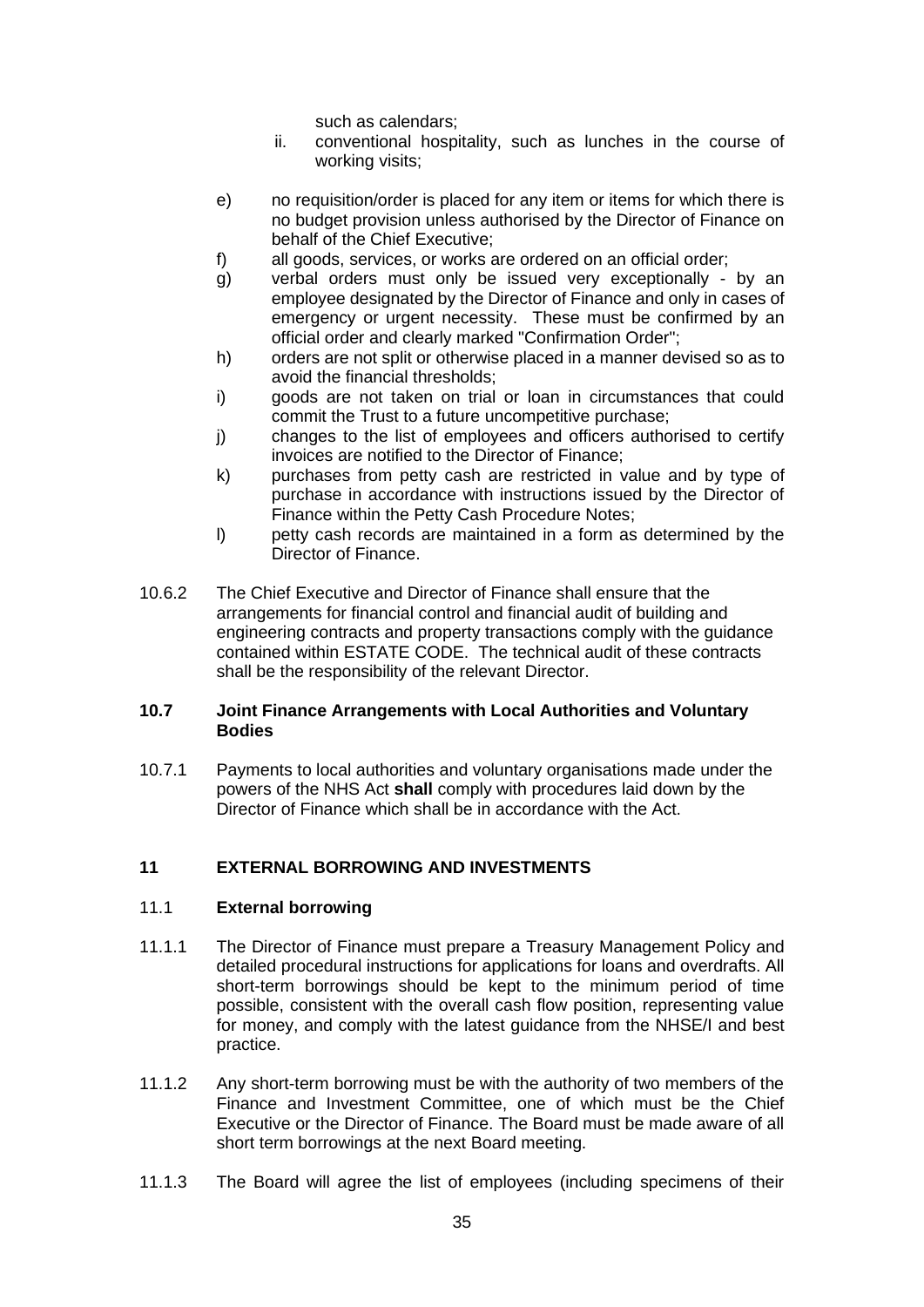signatures) who are authorised to make short term borrowings on behalf of the Trust. This must contain the Chief Executive and the Director of Finance.

- 11.1.4 The Director of Finance will advise the Board concerning the Trust's ability to pay dividend on, and repay Public Dividend Capital (PDC) and any proposed new borrowing, within the limits as set by the Terms of Authorisation. The Director of Finance is also responsible for reporting monthly to the Board concerning the PDC debt and all loans and overdrafts.
- 11.1.5 All long-term borrowing must be consistent with the plans outlined in the current Business Plan.

#### 11.2 **Investments**

- 11.2.1 In support of the Trust's high level objectives, the key objectives of the treasury management function are to ensure:
- 11.2.1.1 A competitive return on surplus cash balances within the Trust's agreed risk profile (taking account of the cost of administering this function)
- 11.2.1.2 That competitively priced funds appropriate to the Trust's needs are available when required and throughout the required period
- 11.2.2 The Trust will maintain a risk-averse stance to investing cash surplus balances and can invest surplus funds solely with certain 'permitted institutions' considered low risk by the Trust for a maximum investment period of three months,
- 11.2.3 The Board of Directors will approve a scheme of delegation in respect of investments and delegate to the Finance and Investment Committee:
- 11.2.3.1 Approval of the Trust's treasury management and investment procedures, processes and controls;
- 11.2.3.2 Responsibility for monitoring performance of investments, internal controls and compliance with policy and procedures.
- 11.2.4 The Director of Finance shall:
- 11.2.4.1 Prepare a comprehensive policy and detailed procedures covering treasury management and investment for the Finance and Investment Committee's approval; **12**

#### **CAPITAL INVESTMENT, PRIVATE FINANCING, FIXED ASSET REGISTERS AND SECURITY OF ASSETS**

#### 12.1 **Capital investment**

- 12.1.1 The Chief Executive:
- 12.1.1.1 Shall ensure there is a comprehensive governance framework for capital investment;
- 12.1.1.2 Shall ensure PRINCE2 project management methodology or equivalent is followed in all capital schemes;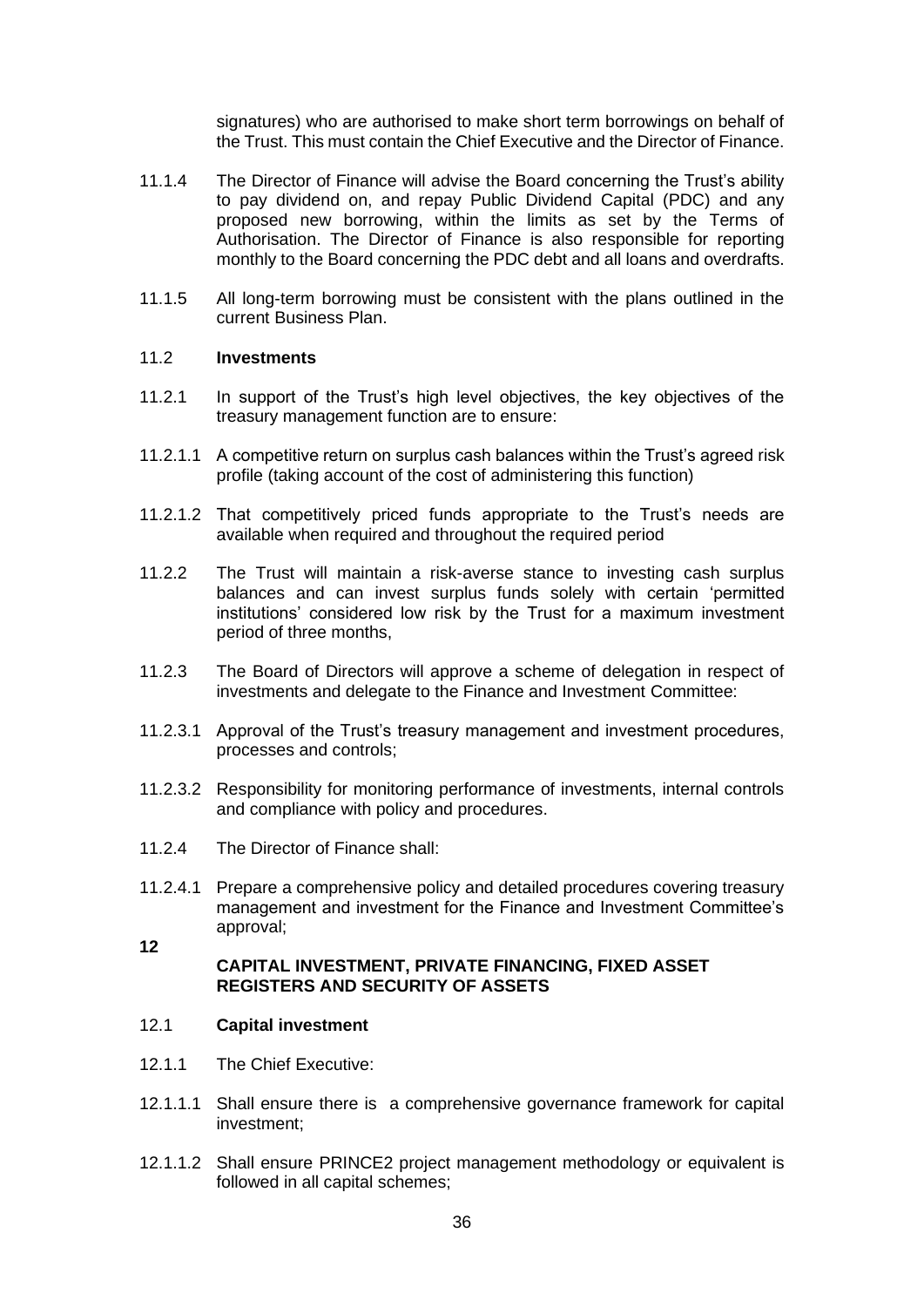- 12.1.1.3 Shall ensure that there is an adequate appraisal and approval process in place for determining capital expenditure priorities and the effect of each proposal upon business plans;
- 12.1.1.4 Is responsible for the management of all stages of capital schemes and for ensuring that schemes are delivered on time and to cost; and
- 12.1.1.5 Shall ensure that the capital investment is not undertaken without confirmation of commissioner(s) support, if appropriate, and the availability of resources to finance all revenue consequences, including capital charges.
- 12.1.2 The Finance and Investment Committee will approve an Investment Policy.
- 12.1.3 For every capital expenditure proposal the Chief Executive shall ensure:
- 12.1.3.1 that a business case (in line with the Trust's governance framework for capital investment and guidance contained within the Capital Accounting Manual) is produced setting out:
	- iii. an option appraisal of potential benefits compared with known costs to determine the option with the highest ratio of benefits to costs;
	- iv. the involvement of appropriate Trust personnel and external agencies;
	- v. appropriate project management and control arrangements; and
- 12.1.3.2 that the Director of Finance has certified professionally to the costs and revenue consequences detailed in the business case.
- 12.1.4 For capital schemes where the contracts stipulate stage payments, the Chief Executive will issue procedures for their management, incorporating the recommendations of NHS Estate Code.
- 12.1.5 The Director of Finance shall assess on an annual basis the requirement for the operation of the construction industry tax deduction scheme in accordance with HM Revenue and Customs guidance.
- 12.1.6 The Director of Finance shall issue procedures for the regular reporting of expenditure and commitment against authorised expenditure.
- 12.1.7 The approval of the Capital Investment Programme shall not constitute approval for expenditure on any scheme; each scheme must have specific approval prior to expenditure.
- 12.1.8 The Chief Executive shall issue to the manager responsible for any scheme:
- 12.1.8.1 specific authority to commit expenditure;
- 12.1.8.2 authority to proceed to tender (refer to Appendix 1);
- 12.1.8.3 approval to accept a successful tender (refer to Appendix 1).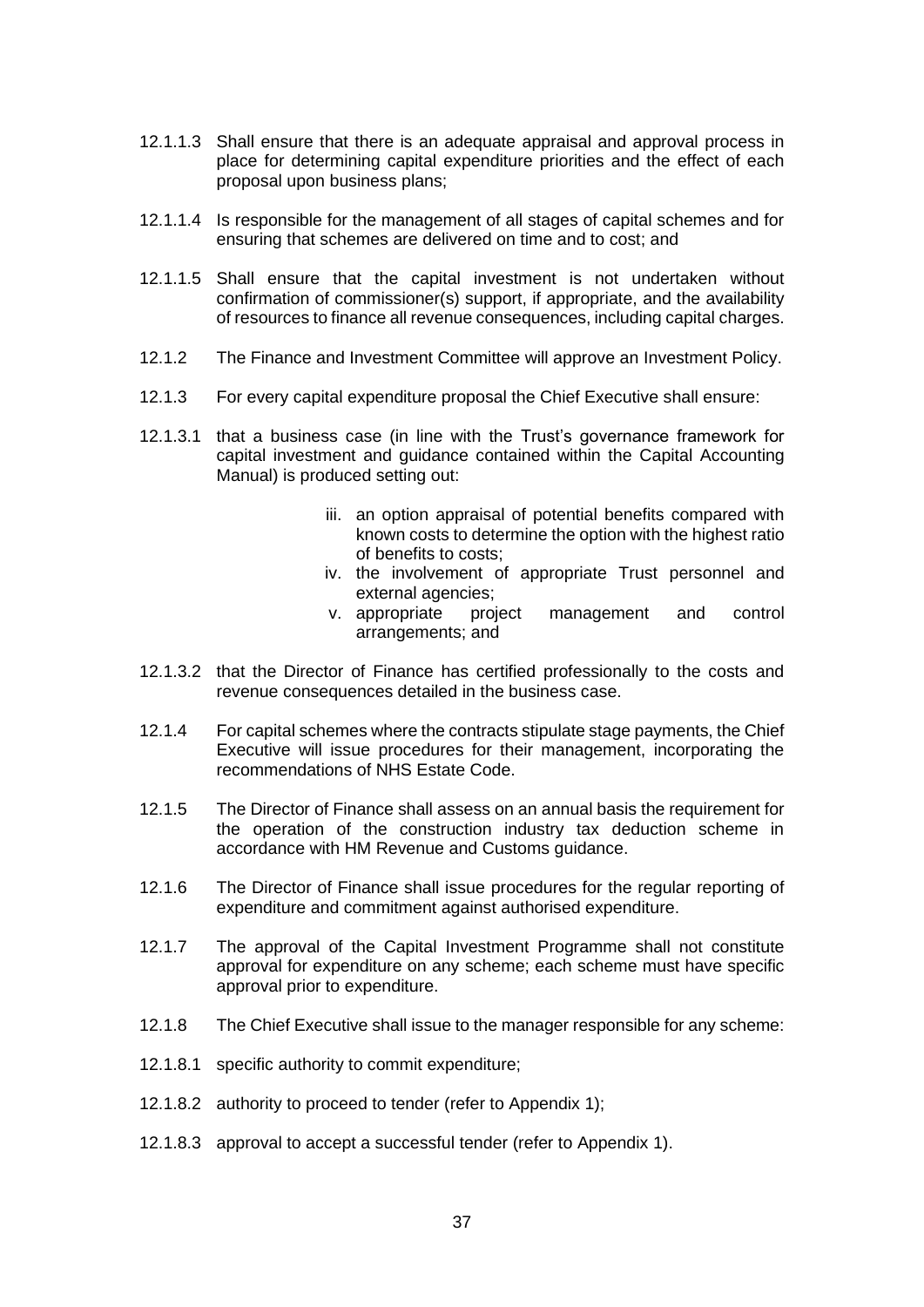The Director of Finance will issue a scheme of delegation for capital investment management in accordance with NHS Estate Code guidance and the Trust Standing Orders.

- 12.1.9 The Director of Finance shall issue procedures governing the financial management, including variations to contract, of capital investment projects and valuation for accounting purposes.
- 12.2 **Private finance –** refer to 7.10

#### 12.3 **Asset registers**

- 12.3.1 The Chief Executive is responsible for the maintenance of registers of assets, taking account of the advice of the Director of Finance concerning the form of any register and the method of updating, and arranging for a physical check and valuation of land and buildings against the asset register to be conducted once a year.
- 12.3.2 The Trust shall maintain an asset register recording fixed assets. The minimum data set to be held within these registers shall be as specified in the Capital Accounting Manual as issued by the Department of Health.
- 12.3.3 Additions to the fixed asset register must be clearly identified to an appropriate budget holder and be validated by reference to:
- 12.3.3.1 properly authorised and approved agreements, architect's certificates, supplier's invoices and other documentary evidence in respect of purchases from third parties;
- 12.3.3.2 stores, requisitions and wages records for own materials and labour including appropriate overheads; and
- 12.3.3.3 lease agreements in respect of assets held under a finance lease and capitalised.
- 12.3.4 Where capital assets are sold, scrapped, lost or otherwise disposed of, their value must be removed from the accounting records and each disposal must be validated by reference to authorisation documents and invoices (where appropriate).
- 12.3.5 The Director of Finance shall approve procedures for reconciling balances on fixed assets accounts in ledgers against balances on fixed asset registers.
- 12.3.6 The value of each asset shall be maintained in accordance with methods specified in the Foundation Trust Annual Reporting Manual (ARM).
- 12.3.7 The value of each asset shall be depreciated using methods and rates as specified in the ARM.
- 12.3.8 The Director of Finance shall calculate and pay Public Dividend Capital annual dividends (capital charges).
- 12.3.9 The Trust must not dispose of any protected property without the approval of Monitor. This includes the disposal of part of a property or granting an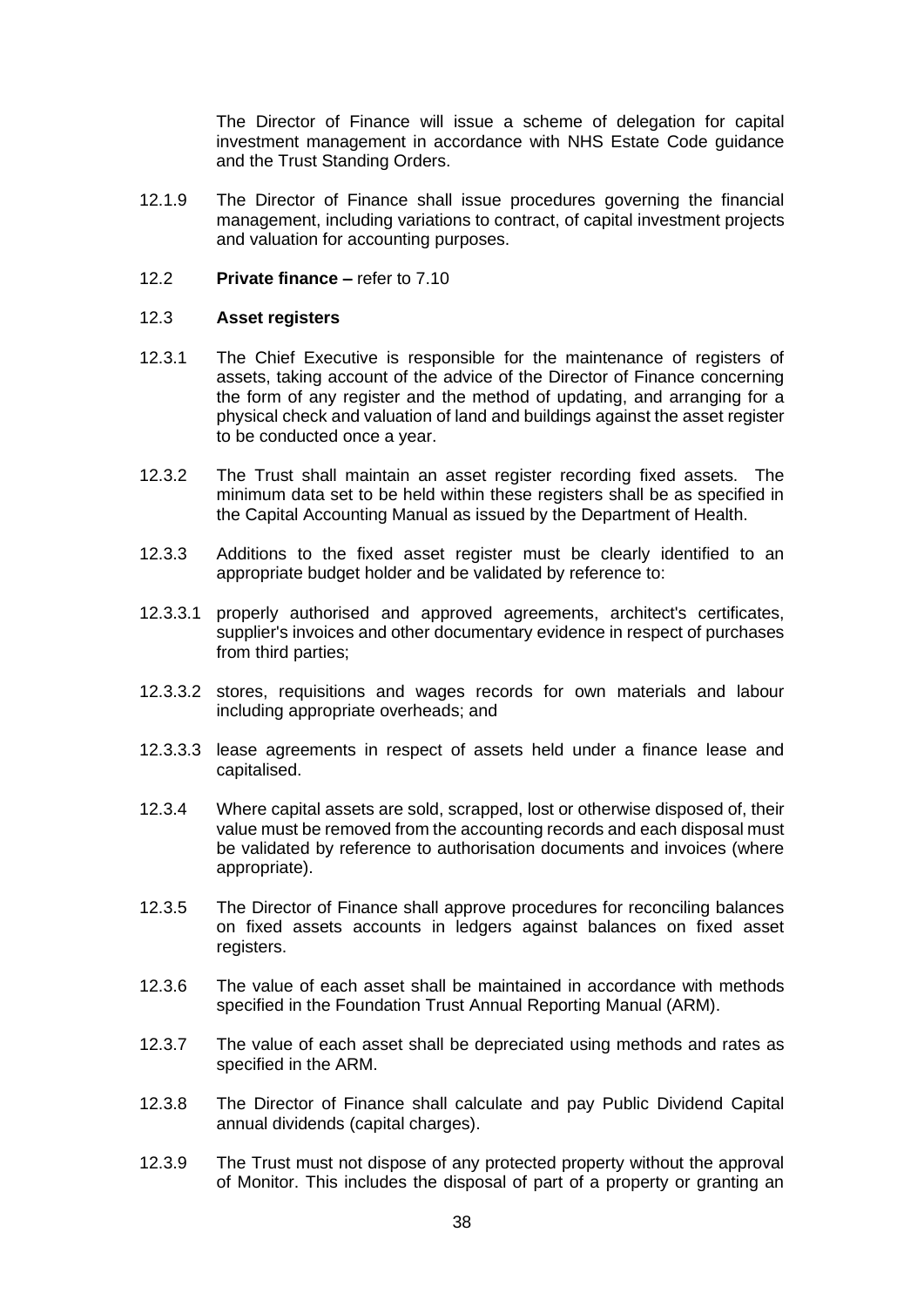interest it.

#### 12.4 **Security of assets**

- 12.4.1 The overall control of fixed assets is the responsibility of the Chief Executive.
- 12.4.2 Asset control procedures (including fixed assets, cash, cheques and negotiable instruments, and also including donated assets) must be approved by the Director of Finance. This procedure shall make provision for:
- 12.4.2.1 recording managerial responsibility for each asset;
- 12.4.2.2 identification of additions and disposals;
- 12.4.2.3 identification of all repairs and maintenance expenses;
- 12.4.2.4 physical security of assets;
- 12.4.2.5 periodic verification of the existence of, condition of, and title to, assets recorded;
- 12.4.2.6 identification and reporting of all costs associated with the retention of an asset; and
- 12.4.2.7 reporting, recording and safekeeping of cash, cheques, and negotiable instruments.
- 12.4.3 All discrepancies revealed by verification of physical assets to fixed asset register shall be notified to the Director of Finance.
- 12.4.4 Whilst each officer has a responsibility for the security of property of the Trust, it is the responsibility of directors and senior officers in all disciplines to apply such appropriate routine security practices in relation to NHS property as may be determined by the Board. Any breach of agreed security practices must be reported in accordance with instructions.
- 12.4.5 Any damage to the Trust's premises, vehicles and equipment, or any loss of equipment, stores or supplies must be reported by directors and officers in accordance with the procedure for reporting losses, and reported to the Local Security Management Specialist for investigation.
- 12.4.6 Where practical, assets should be marked as Trust property.

#### **13 STORES AND RECEIPT OF GOODS**

- 13.1 Stores, defined in terms of controlled stores and departmental stores (for immediate use) should be:
- 13.1.1.1 kept to a minimum whilst ensuring that there are no stock-outs throughout the supply chain, with contingency plans;
- 13.1.1.2 subjected to annual stock take or more frequent periods as determined by the Director of Finance;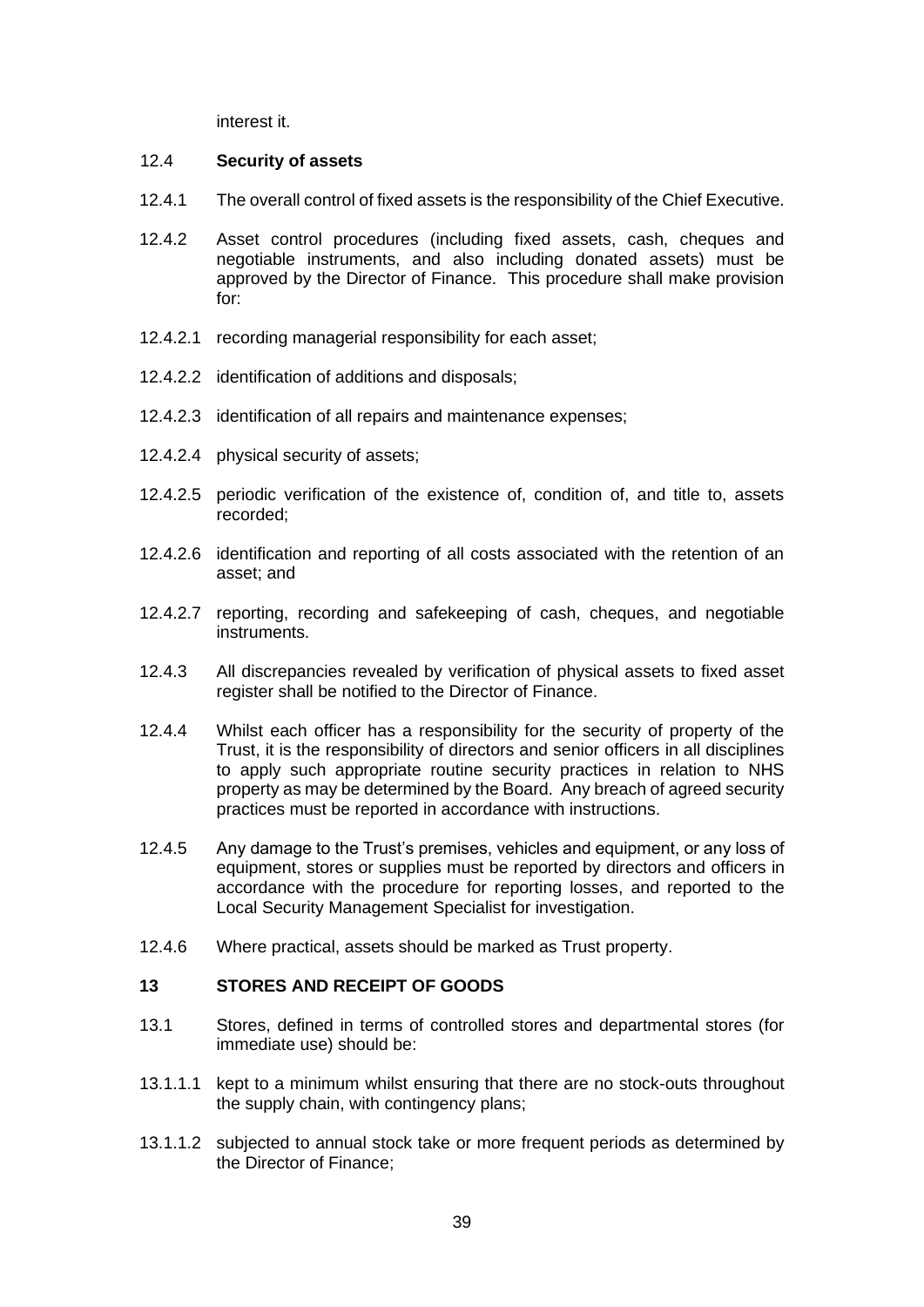- 13.1.1.3 valued at the lower of cost and net realisable value.
- 13.2 Subject to the responsibility of the Director of Finance for the systems of control, overall responsibility for the control of stores shall be delegated to an employee by the Chief Executive. The day-to-day responsibility may be delegated by him to departmental officers and stores managers/keepers, subject to such delegation being entered in a record available to the Director of Finance. The control of Pharmaceutical stocks shall be the responsibility of a designated Pharmaceutical Officer; the control of fuel oil and coal shall be the responsibility of a designated Estates Manager.
- 13.3 The responsibility for security arrangements and the custody of keys for all stores and locations shall be clearly defined in writing by the designated Manager/Pharmaceutical Officer. Wherever practicable, stocks should be marked as health service property.
- 13.4 The Director of Finance shall set out procedures and systems to regulate the stores including records for receipt of goods, issues, and returns to stores, and losses.
- 13.5 Stocktaking arrangements shall be agreed with the Director of Finance and there shall be a physical check covering all items in store at least once a year.
- 13.6 Where a complete system of stores control is not justified, alternative arrangements shall require the approval of the Director of Finance.
- 13.7 The designated Manager/Pharmaceutical Officer shall be responsible for a system approved by the Director of Finance for a review of slow moving and obsolete items and for condemnation, disposal, and replacement of all unserviceable articles. The designated Officer shall report to the Director of Finance any evidence of significant overstocking and of any negligence or malpractice (see also 14, Disposals and Condemnations, Losses and Special Payments). Procedures for the disposal of obsolete stock shall follow the procedures set out for disposal of all surplus and obsolete goods.
- 13.8 For goods supplied via the NHS Supply Chain central warehouses, the Chief Executive shall identify those authorised to requisition and accept goods from the store. The authorised person shall check receipt against the delivery note before forwarding this to the Director of Finance who shall satisfy himself that the goods have been received before accepting the recharge.

#### **14 DISPOSALS AND CONDEMNATIONS, LOSSES AND SPECIAL PAYMENTS**

#### 14.1 **Disposals and condemnations**

- 14.1.1 The Director of Finance must prepare detailed procedures for the disposal of assets including condemnations, and ensure that these are notified to managers.
- 14.1.2 When it is decided to dispose of a Trust asset, the head of department or authorised deputy will determine and advise the Director of Finance of the estimated market value of the item, taking account of professional advice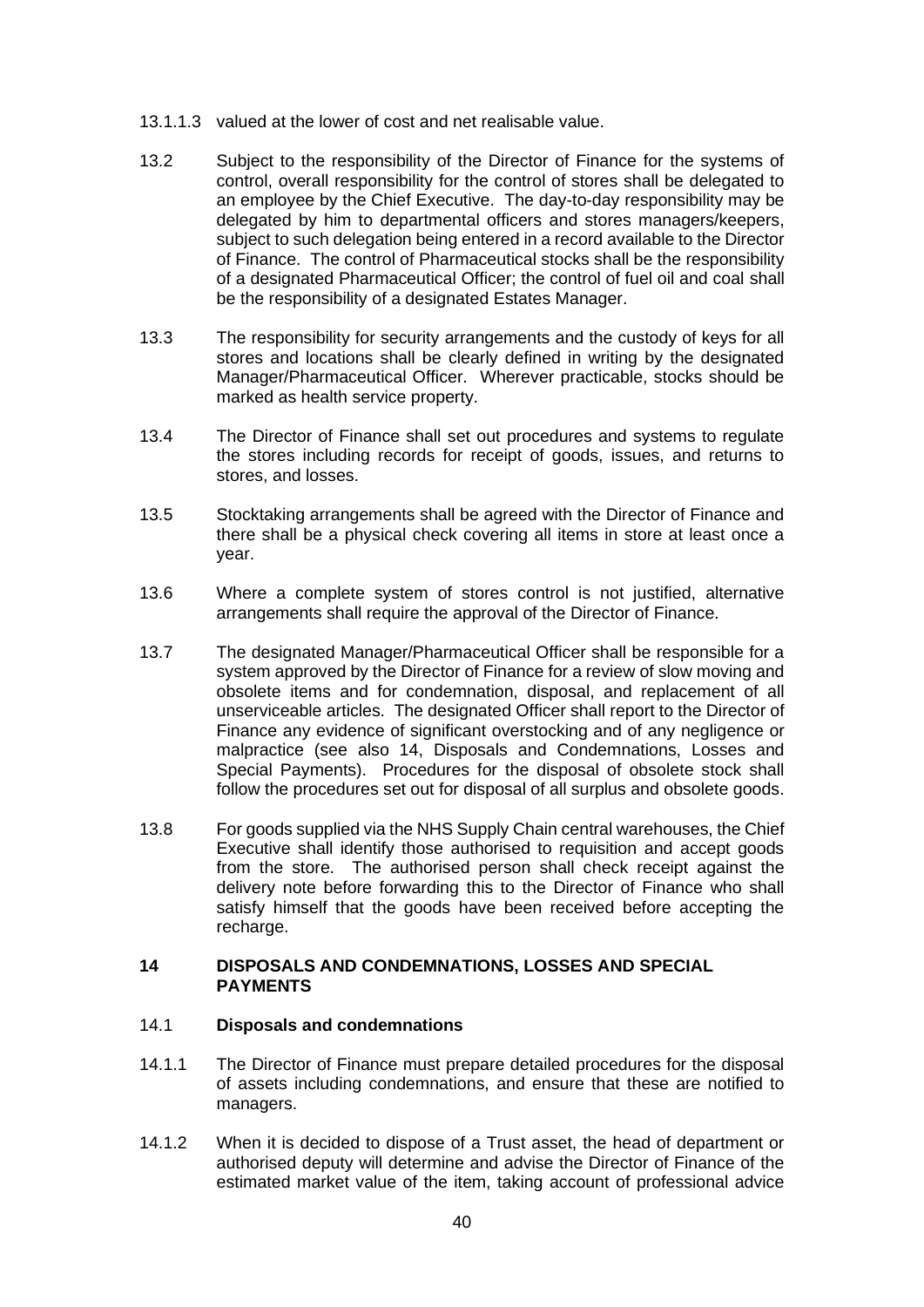where appropriate.

- 14.1.3 All unserviceable articles shall be:
- 14.1.3.1 condemned or otherwise disposed of by an officer authorised for that purpose by the Director of Finance;
- 14.1.3.2 recorded by the 'Condemning Officer' in a form approved by the Director of Finance, which will indicate whether the articles are to be converted, destroyed or otherwise disposed of. All entries shall be confirmed by the countersignature of a second officer authorised for the purpose by the Director of Finance.
- 14.1.4 The 'Condemning Officer' shall satisfy himself as to whether or not there is evidence of negligence in use and shall report any such evidence to the Director of Finance who will take the appropriate action.

#### 14.2 **Losses and special payments**

- 14.2.1 The Director of Finance must prepare procedural instructions on the recording of, and accounting for, condemnations, losses, and special payments. The Counter Fraud Specialist, with the approval of the Director of Finance, must also prepare a 'fraud response plan' that sets out the action to be taken both by persons detecting a suspected fraud and those persons responsible for investigating it.
- 14.2.2 Any officer discovering or suspecting a loss of any kind must either immediately inform their head of department, who must immediately inform the Chief Executive and the Director of Finance or inform the Local Counter Fraud Specialist and/or Local Security Management Specialist. This officer will then appropriately inform the Director of Finance and/or Chief Executive. Where a criminal offence is suspected, the Director of Finance must immediately inform the police and Local Security Management Specialist if theft or arson is involved. In cases of fraud and corruption or of anomalies which may indicate fraud or corruption, the Director of Finance must inform the relevant LCFS in accordance with section 24 of the NHS Standard Contract.
- 14.2.3 The Director of Finance must notify the External Auditor and the chair of the Audit Committee of all material frauds.
- 14.2.4 For losses apparently caused by theft, arson, neglect of duty or gross carelessness, except if trivial, the Director of Finance must immediately notify:
- 14.2.4.1 The Board,
- 14.2.4.2 The External Auditor.
- 14.2.4.3 The Local Security Management Specialist.
- 14.2.5 The Board shall agree a delegation of limits delegated for the writing-off of losses (see Appendix 1).
- 14.2.6 The Director of Finance shall be authorised to take any necessary steps to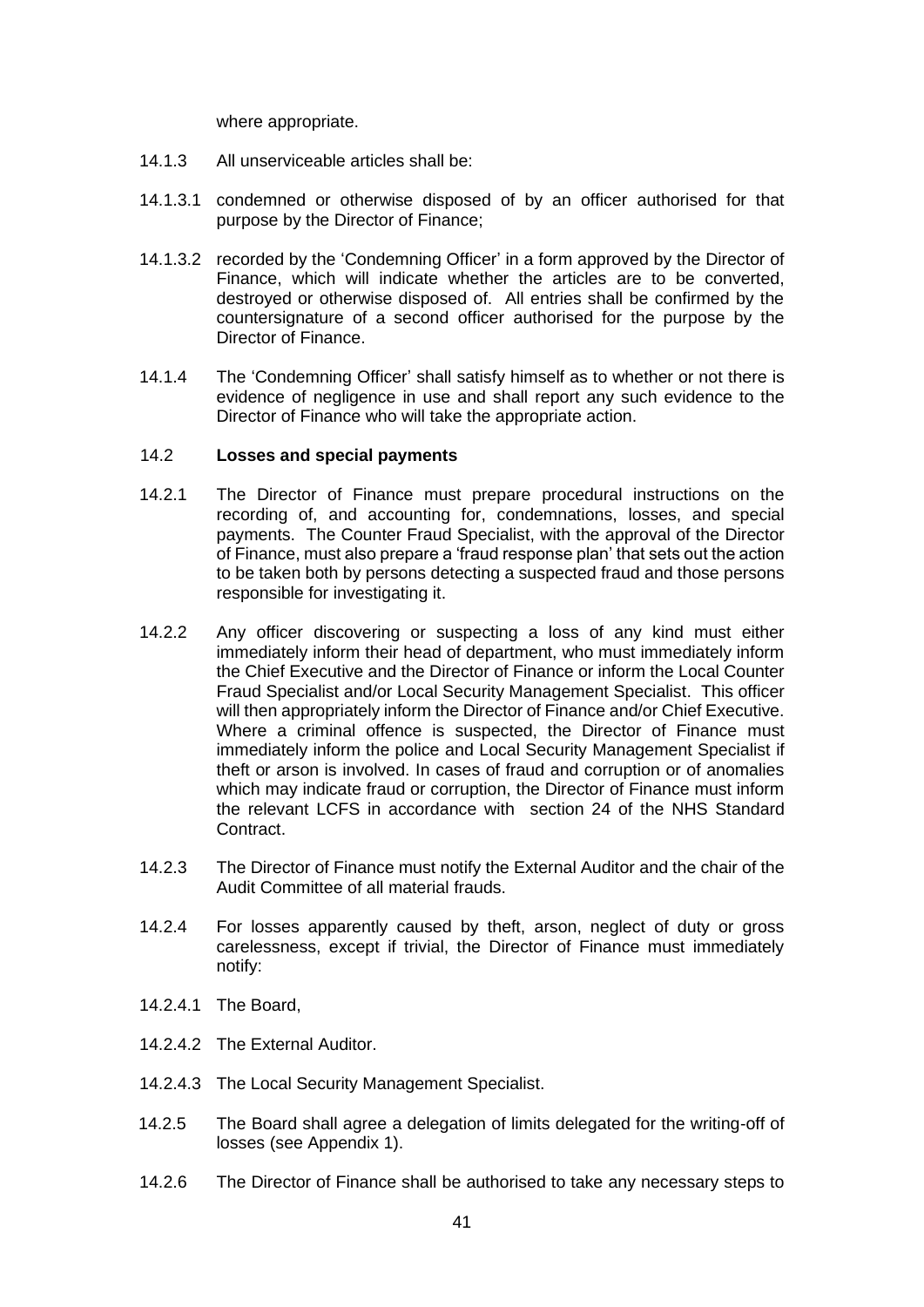safeguard the Trust's interests in bankruptcies and company liquidations.

- 14.2.7 For any loss, the Director of Finance should consider whether any insurance claim can be made.
- 14.2.8 The Director of Finance shall maintain a Losses and Special Payments Register in which write-off action is recorded and report this to the Audit Committee together with any constructive losses.

#### **15 FINANCIAL INFORMATION, COMMUNICATION, and TECHNOLOGY**

- 15.1 The Director of Finance, who is responsible for the accuracy and security of the computerised financial data (the data) of the Trust, shall:
- 15.1.1 devise and implement any necessary procedures to ensure integration of the system and adequate (reasonable) protection of the Trust's data, programs and computer hardware for which he/she is responsible from accidental or intentional disclosure to unauthorised persons, deletion or modification, theft or damage, having due regard for the Data Protection Act 1998 and Caldicott principles;
- 15.1.2 ensure that adequate (reasonable) controls exist over data entry, processing, storage, transmission and output to ensure security, privacy, accuracy, completeness, and timeliness of the data, as well as the efficient and effective operation of the system;
- 15.1.3 ensure that adequate controls exist such that the computer operation is separated from development, maintenance and amendment;
- 15.1.4 ensure that an adequate management (audit) trail exists through the computerised system and that such computer audit reviews as he/she may consider necessary are being carried out.
- 15.2 The Director of Finance shall satisfy him/herself that new financial systems and amendments to current financial systems are developed in a controlled manner and thoroughly tested prior to implementation. Where this is undertaken by another organisation, assurances of adequacy will be obtained from them prior to implementation.
- 15.3 Where computer systems have an impact on corporate financial systems the Director of Finance shall satisfy him/herself that:
- 15.3.1 systems acquisition, development and maintenance are in line with corporate policies such as an Information Technology Strategy;
- 15.3.2 data produced for use with financial systems is adequate, accurate, complete and timely, and that a management (audit) trail exists;
- 15.3.3 appropriate staff have access to such data; and
- 15.3.4 such computer audit reviews as are considered necessary are being carried out.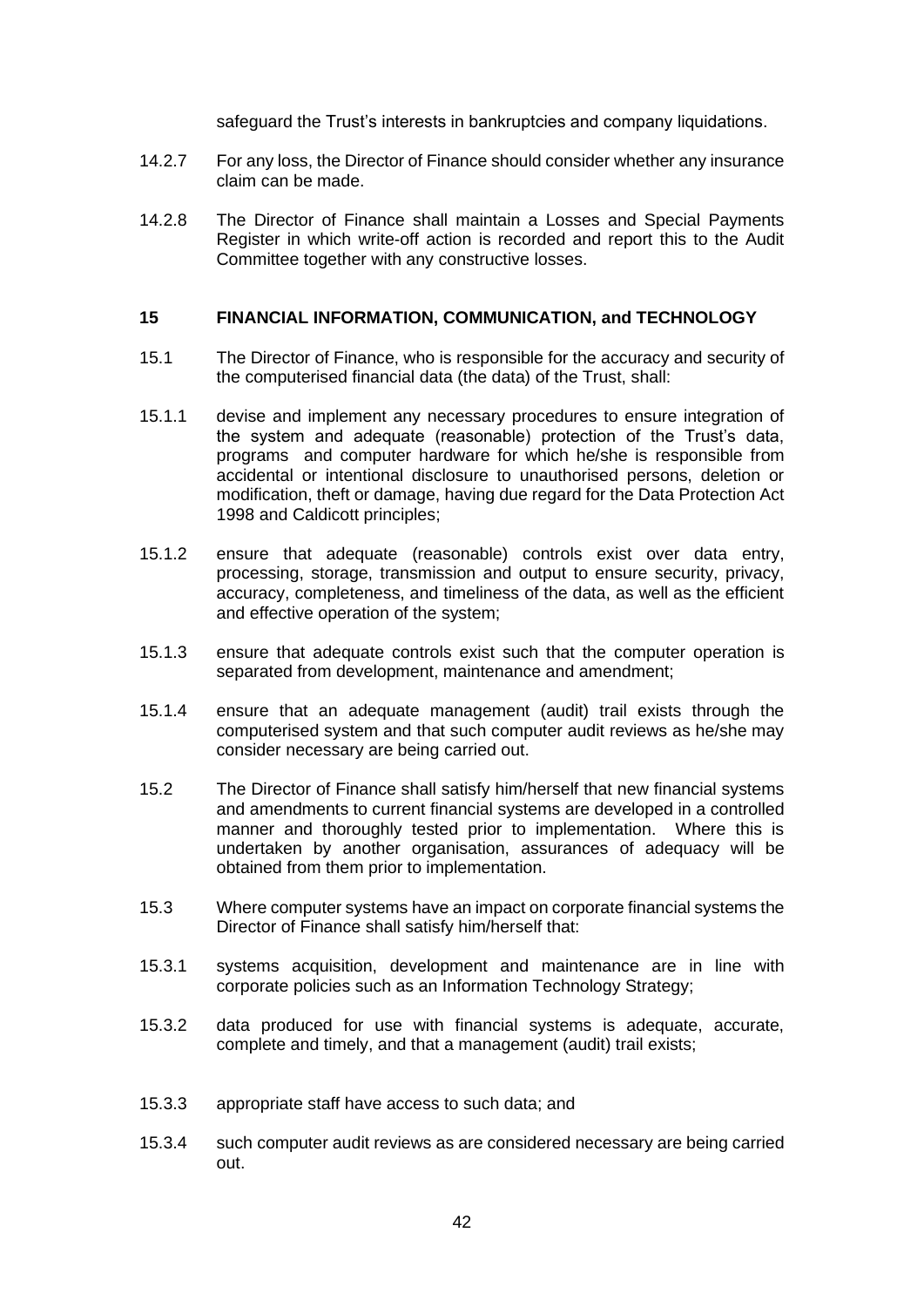- 15.4 In the case of computerised financial systems which are proposed General Applications (i.e. normally those applications which are commissioned-in by the Trust or which the majority of Trusts in the Region wish to sponsor jointly) all responsible directors and officers will send to the Director of Finance:
- 15.4.1 details of the outline design of the system;
- 15.4.2 in the case of packages acquired either from a commercial organisation, from the NHS, or from another public sector organisation, the operational requirement.
- 15.5 The Director of Finance shall ensure that contracts for computer services for financial applications with another health organisation or any other agency shall clearly define the responsibility of all parties for the security, privacy, accuracy, completeness, and timeliness of data during processing, transmission and storage. The contract should also ensure rights of access for audit purposes.
- 15.6 Where another health organisation or any other agency provides a computer service for financial applications, the Director of Finance shall periodically seek assurances that adequate controls are in operation.
- 15.7 The Director of Finance shall ensure that financial risks to the Trust arising from the use of IT are effectively identified and considered and appropriate action taken to mitigate or control risk. This shall include the preparation and testing of appropriate disaster recovery plans.
- 15.8 The Director of Finance shall publish and maintain a Freedom of Information (FOI) Publication Scheme, or adopt a model Publication Scheme approved by the Information Commissioner. A Publication Scheme is a complete guide to the information routinely published by a public authority. It describes the classes or types of information about our Trust that we make publicly available.

#### **16 PATIENTS' PROPERTY**

- 16.1 The Trust has a responsibility to provide safe custody for money and other personal property (hereafter referred to as "property") handed in by patients, in the possession of unconscious or confused patients, or found in the possession of patients dying in hospital.
- 16.2 The Chief Executive is responsible for ensuring that patients or their guardians, as appropriate, are informed before or at admission by:
	- notices and information booklets.
	- hospital admission documentation and property records,
	- the oral advice of administrative and nursing staff responsible for admissions,

that the Trust will not accept responsibility or liability for patients' property brought into Trust premises, unless it is handed in for safe custody and a copy of an official patients' property record is obtained as a receipt.

16.3 The Managing Director of Mental Health Services & Learning Disabilities Care must provide detailed written instructions on the collection, custody,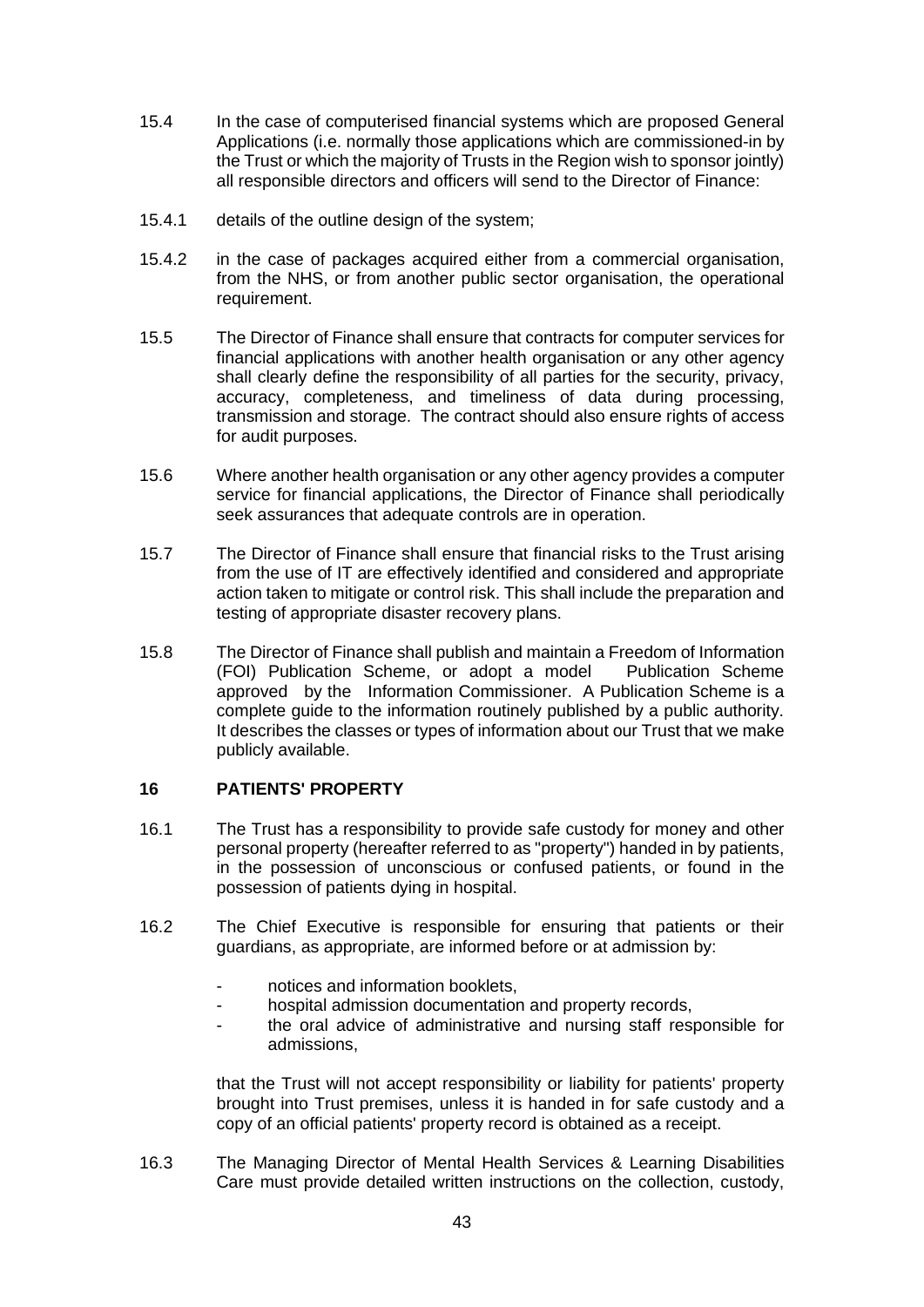investment, recording, safekeeping, and disposal of patients' property (including instructions on the disposal of the property of deceased patients and of patients transferred to other premises) for all staff whose duty is to administer, in any way, the property of patients. Due care should be exercised in the management of a patient's money in order to maximise the benefits to the patient.

- 16.4 Where the NHSE/I instructions require the opening of separate accounts for patients' monies, these shall be opened and operated under arrangements agreed by the Director of Finance.
- 16.5 In all cases where property of a deceased patient is of a total value in excess of £5,000 (or such other amount as may be prescribed by any amendment to the Administration of Estates, Small Payments, Act 1965), the production of Probate or Letters of Administration shall be required before any of the property is released. Where the total value of property is £5,000 or less, forms of indemnity shall be obtained.
- 16.6 Staff should be informed, on appointment, by the appropriate departmental or senior manager of their responsibilities and duties for the administration of the property of patients.
- 16.7 Where patients' property or income is received for specific purposes and held for safekeeping the property or income shall be used only for that purpose, unless any variation is approved by the donor or patient in writing.

### **17 FUNDS HELD ON TRUST**

#### 17.1 **Corporate Trustee**

- 17.1.1 Standing Order No. 2.2 outlines the Trust's responsibilities as a corporate trustee for the management of funds it holds on trust, along with SO 2.3 that states the Trust's accountability to the Charity Commission for charitable funds.
- 17.1.2 The discharge of the Trust's corporate trustee responsibilities are distinct from its responsibilities for exchequer funds and may not necessarily be discharged in the same manner, but there must still be adherence to the overriding general principles of financial regularity, prudence and propriety. Trustee responsibilities cover both charitable and non-charitable purposes.
- 17.1.3 The Director of Finance shall ensure that each trust fund which the Trust is responsible for managing is managed appropriately with regard to its purpose and to its requirements.

#### 17.2 **Accountability to the Charity Commission and the Independent Regulator**

17.2.1 The trustee responsibilities must be discharged separately and full recognition given to the Trust's accountability to the Charity Commission for charitable funds held on trust and to the Independent Regulator for noncharitable funds held on trust.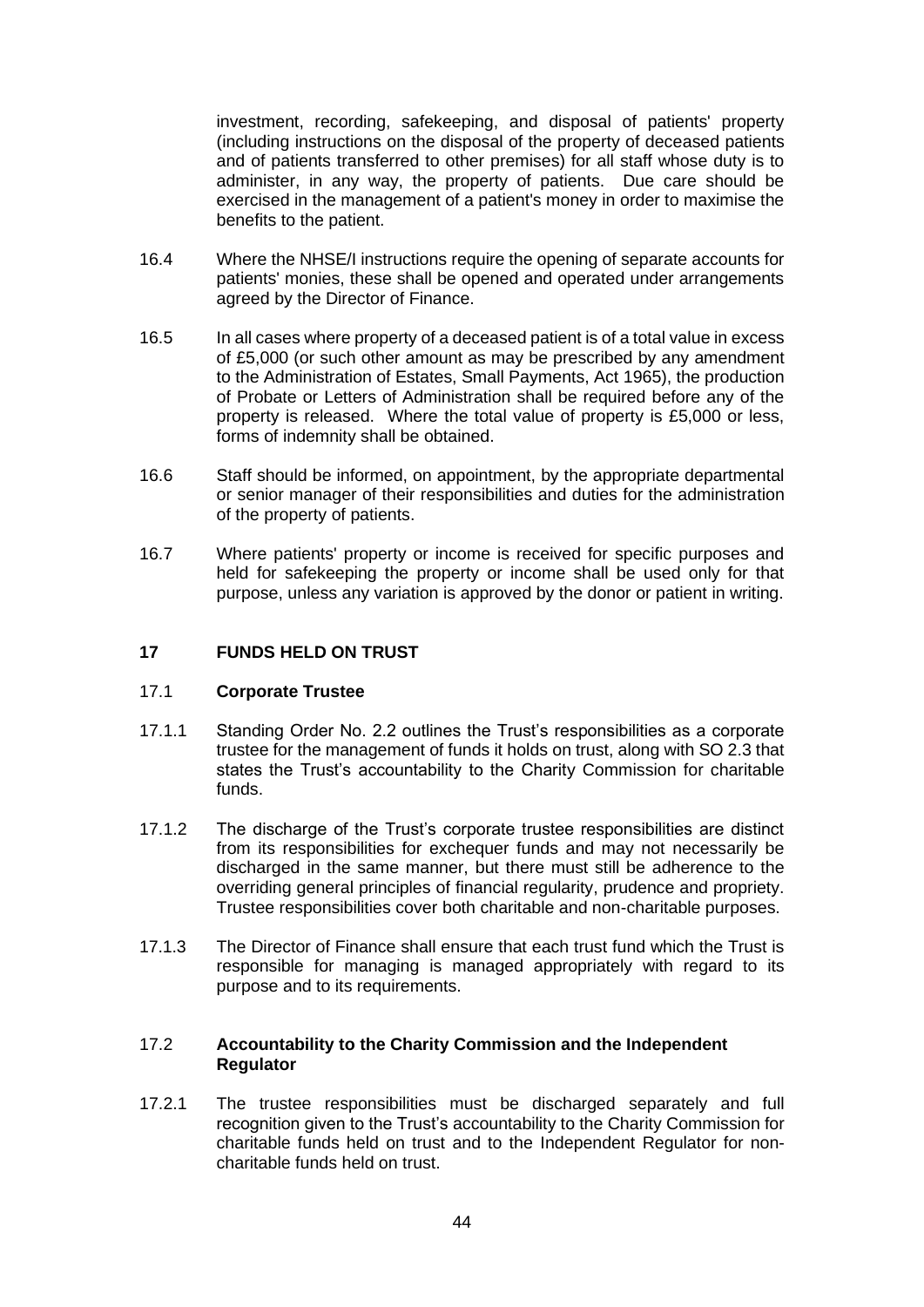17.2.2 The Schedule of Matters Reserved to the Board and the Scheme of Delegation make clear where decisions regarding the exercise of discretion regarding the disposal and use of the funds are to be taken and by whom. All members of the Board of Directors and Trust officers must take account of that guidance before taking action.

#### 17.3 **Applicability of Standing Financial Instructions to funds held on Trust**

- 17.3.1 In so far as it is possible to do so, most of the sections of these Standing Financial Instructions will apply to the management of funds held on trust.
- 17.3.2 The over-riding principle is that the integrity of each trust must be maintained and statutory and trust obligations met. Materiality must be assessed separately from exchequer activities and funds.

#### **18 ACCEPTANCE OF GIFTS BY STAFF AND LINK TO STANDARDS OF BUSINESS CONDUCT (see overlap with SO No. 8 and SFI No. 10.6.1 (d))**

18.1 The Director of Finance shall ensure that all staff are made aware of the Trust policy on acceptance of gifts and other benefits in kind by staff. This policy follows the guidance contained in the Department of Health circular HSG (93) 5 'Standards of Business Conduct for NHS Staff' (amended, in part by the Bribery Act 2010) and is also deemed to be an integral part of these Standing Financial Instructions and associated Standing Orders. Any suspected breach of policy on gifts and hospitality will be reported to, and investigated by, the Local Counter Fraud Specialist and may result in a criminal prosecution being commenced.

#### **19 RETENTION OF DOCUMENTS**

- 19.1 The Chief Executive shall be responsible for maintaining archives for all documents required to be retained in line with statutory legislation and guidance issued by the Department of Health and other regulators. The Chief Executive shall develop a policy and ensure all staff are aware of the mandatory requirements and best practice in relation to the retention of documents.
- 19.2 The Director of Finance is responsible for:
- 19.2.1 developing policy in respect of the retention of documents in accordance with statutory requirements and best practice;
- 19.2.2 proactively providing the Board with assurance of compliance with policy;
- 19.2.3 raising awareness.
- 19.3 The documents held in archives shall be capable of retrieval by authorised persons.
- 19.4 Documents will be held and destroyed in accordance with Trust policy. A record of documents destroyed shall be maintained.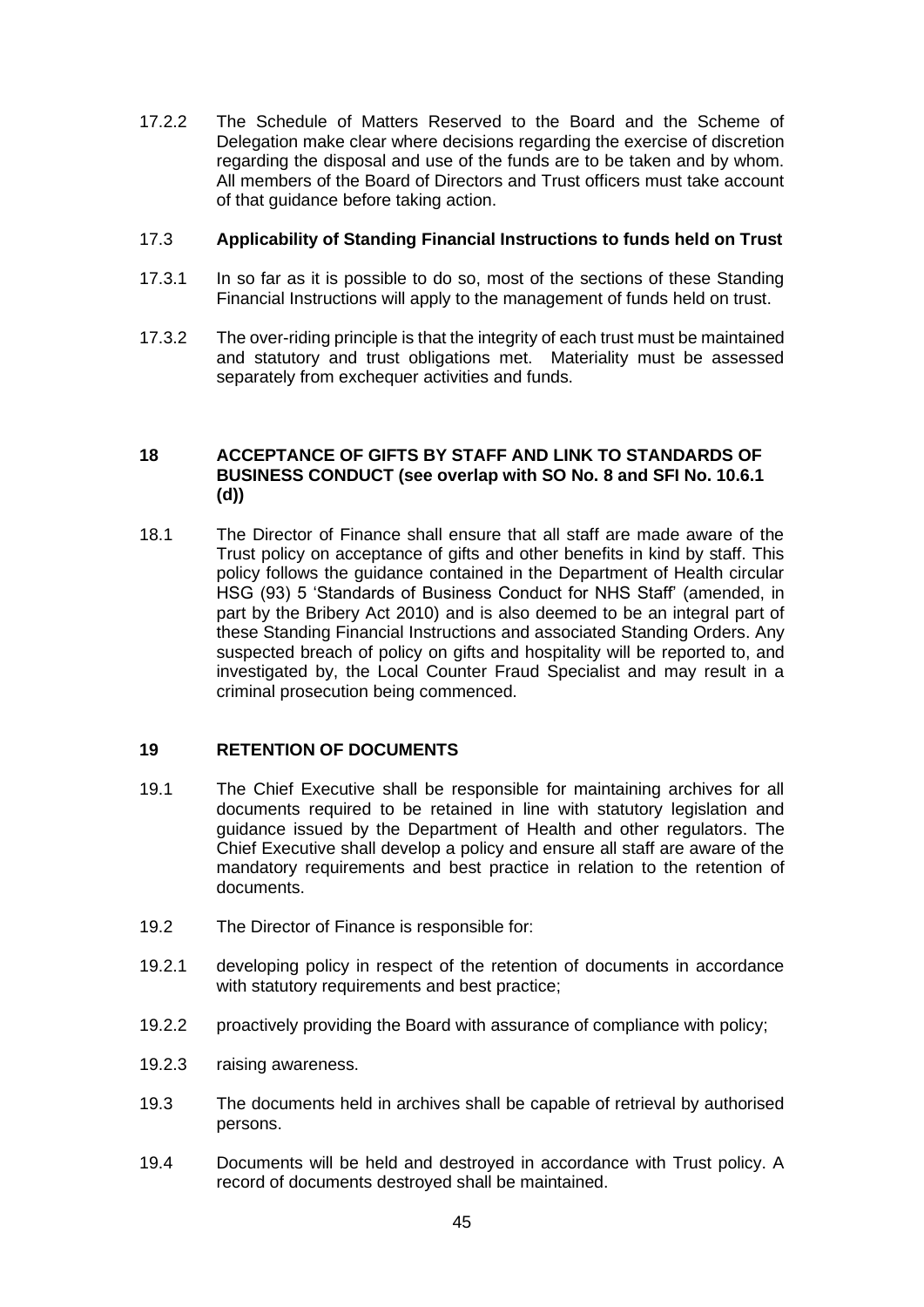#### **20 RISK MANAGEMENT & INSURANCE**

#### 20.1 **Programme of Risk Management**

- 20.1.1 The Board of Directors is accountable for ensuring that there is an appropriate structural control environment in place, and that all risks are identified, assessed, and properly managed. The Board of Directors has approved the Integrated Governance Framework and the Risk Management Policy & Strategy (policy code RMHS16) which clearly demonstrates how risk management processes and structures across clinical, environmental, and business areas of the organisation will be co-ordinated.
- 20.1.2 The programme of risk management shall include:
- 20.1.2.1 a process for identifying and quantifying risks and potential liabilities;
- 20.1.2.2 engendering among all levels of staff a positive attitude towards the control of risk;
- 20.1.2.3 management processes to ensure all significant risks and potential liabilities are addressed including effective systems of internal control, cost effective insurance cover, and decisions on the acceptable level of retained risk;
- 20.1.2.4 contingency plans to offset the impact of adverse events;
- 20.1.2.5 audit arrangements including; internal audit, clinical audit, health and safety review;
- 20.1.2.6 a clear indication of which risks shall be insured; and
- 20.1.2.7 arrangements to review the risk management programme.

The existence, integration and evaluation of the above elements will provide a basis to make an Annual Governance Statement within the Annual Report and Accounts as required by the ARM.

#### 20.2 **Insurance: Risk Pooling Schemes administered by NHS Resolution (NHSR)**

20.2.1 The Trust will insure through the risk pooling schemes administered by NHS Resolution (formerly known as NHS Litigation Authority).

#### 20.3 **Insurance arrangements with commercial insurers**

- 20.3.1 The Trust may seek additional insurance to the NHSR schemes where this is deemed necessary based on an assessment of residual risk after the application of NHSR insurance. Such commercial insurance will be obtained in line with the Trust Procurement Policy.
- 20.3.2 In addition, the Trust may enter into insurance arrangements with commercial insurers in the case of: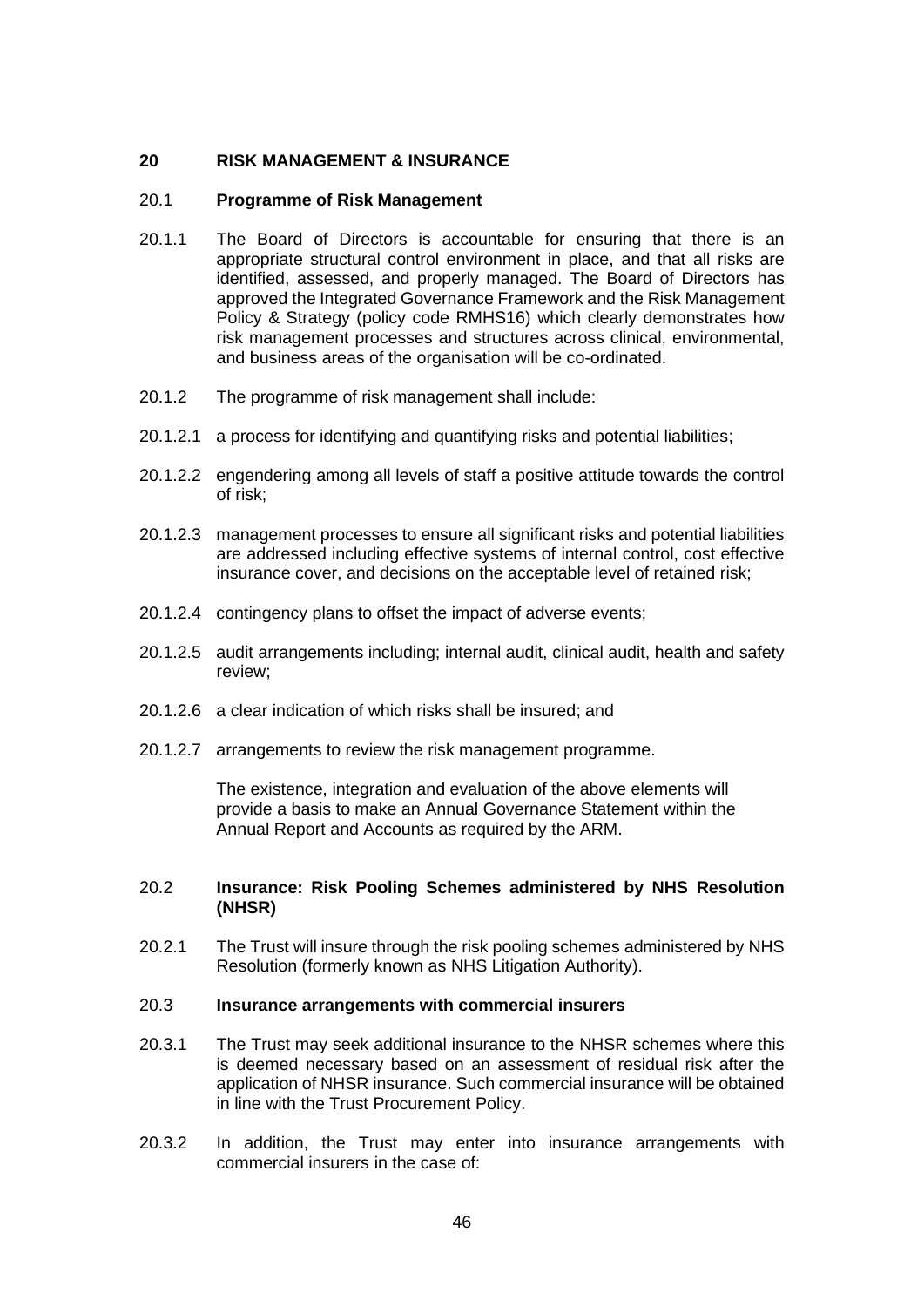- 20.3.2.1 commercial arrangements for insuring motor vehicles owned by the Trust including insuring third party liability arising from their use;
- 20.3.2.2 where the Trust is involved with a consortium in a Private Finance Initiative contract and the other consortium members require that commercial insurance arrangements are entered into; and
- 20.3.2.3 where income generation activities take place. Income generation activities should normally be insured against all risks using commercial insurance. If the income generation activity is also an activity normally carried out by the Trust for a NHS purpose the activity may be covered in the risk pool. Confirmation of coverage in the risk pool must be obtained from NHSR. In any case of doubt concerning a Trust's powers to enter into commercial insurance arrangements the Finance Director should consult the Independent Regulator.

#### 20.4 **Arrangements to be followed by the Board in agreeing Insurance cover**

- 20.4.1 The Director of Corporate Affairs & Company Secretaryshall ensure that the arrangements entered into with the NHSR are appropriate and complementary to the risk management programme. The Director of Corporate Affairs & Company Secretaryshall ensure that documented procedures cover these arrangements.
- 20.4.2 All the risk pooling schemes require Scheme members to make some contribution to the settlement of claims (the 'deductible'). The Director of Corporate Affairs & Company Secretaryshould ensure documented procedures also cover the management of claims and payments below the deductible, where such cases are managed through the Inquests & Claims team (legal services); other cases may be separately managed in accordance with the Losses & Special Payments procedures managed through the Finance team and under the responsibility of the Director of Finance.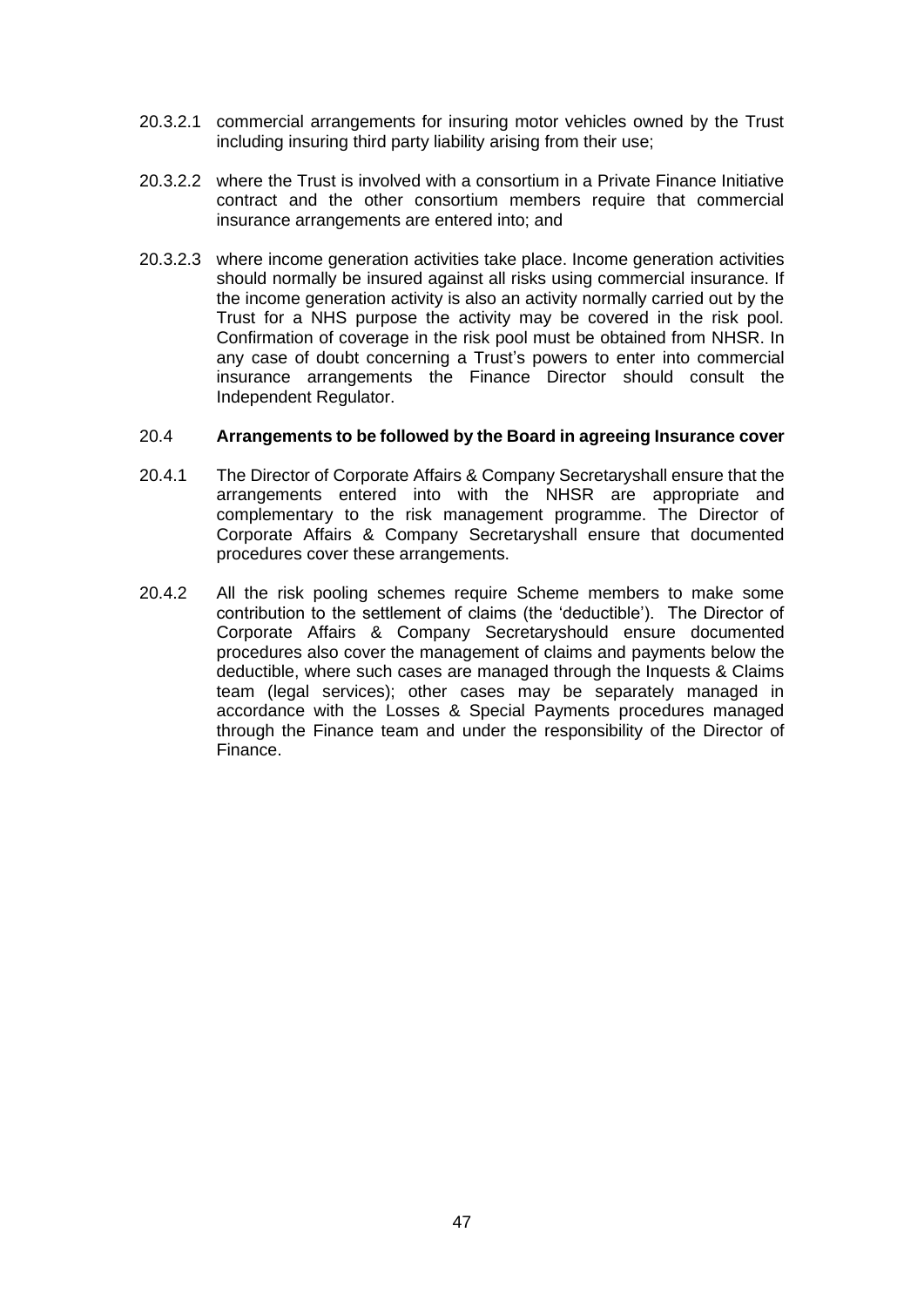| <b>Financial</b><br>Limits       | Ordering<br>of goods &<br>services                       | <b>Estates</b><br>Capital<br>Orders           | <b>Estates</b><br>Revenue<br>Orders  | IM & T<br>Capital<br>Orders            | <b>OPS</b><br><b>Drug</b><br>Orders   | <b>CPSU</b><br><b>Drug</b><br><b>Orders</b> | <b>Tenders</b><br>Quotations           | <b>Tender</b><br>opening<br>panel | Single<br>quote/<br>tender<br>action<br>approval | Charitable<br>funds                 | Sale of<br>equipment                   | Losses &<br><b>Special</b><br><b>Payments</b>     | <b>Petty</b><br>Cash<br>claim re-<br>imbursement                                     | <b>Excess</b><br>Capital<br><b>Business</b><br>Case<br>expenditure | In<br>Exp<br>C <sub>d</sub> |
|----------------------------------|----------------------------------------------------------|-----------------------------------------------|--------------------------------------|----------------------------------------|---------------------------------------|---------------------------------------------|----------------------------------------|-----------------------------------|--------------------------------------------------|-------------------------------------|----------------------------------------|---------------------------------------------------|--------------------------------------------------------------------------------------|--------------------------------------------------------------------|-----------------------------|
| $<$ £150                         | <b>Designated</b><br>member of                           |                                               |                                      |                                        | <b>Designated</b><br>member           | <b>Designated</b><br>member                 |                                        |                                   |                                                  |                                     | 1 quote<br><£250 Service               | Service<br><b>Director</b>                        | <b>Budget</b><br><b>Manager</b><br>limit £150<br><b>Executive</b><br><b>Director</b> |                                                                    |                             |
| <£500                            | staff                                                    |                                               | <b>Operational</b>                   |                                        | of staff                              | of staff                                    |                                        |                                   |                                                  | 1 authorised<br>signatory           | <b>Director</b><br>limit £1k           | limit<br>£500                                     | limit<br>£500                                                                        |                                                                    |                             |
| $<$ $\pounds$ 1000<br>$<$ £2,500 | <b>Budget</b><br>manager<br>limit<br>£5k                 | Project<br><b>Managers</b>                    | <b>Managers</b><br>limit<br>£10k     | Capital                                | <b>OPS</b><br><b>Operations &amp;</b> | <b>CPSU</b>                                 | 1 written<br>Quote<br>limit<br>£5k     |                                   | Service/Corp<br><b>Director</b>                  | limit<br>£5k                        |                                        | <b>DoF</b><br>limit                               |                                                                                      |                                                                    |                             |
| <£5,000                          |                                                          |                                               |                                      | <b>Development</b><br><b>Team</b>      | Procurement<br><b>Manager</b>         | Procurement<br><b>Manager</b><br>limit      |                                        |                                   | Limit<br>£25k                                    |                                     |                                        | £10k                                              |                                                                                      | <b>Variations</b>                                                  |                             |
| <£10,000                         |                                                          | limit                                         |                                      | limit<br>£25k                          | limit<br>£50k                         | £50k                                        | 3 written<br>Quotes                    |                                   |                                                  |                                     | <b>Service</b><br><b>Director</b>      |                                                   |                                                                                      | Up to<br>£100k to                                                  |                             |
| <£15,000                         | Direct report to<br>Exec/Service/Corp<br><b>Director</b> | £25k                                          |                                      |                                        |                                       |                                             | limit<br>£25k                          |                                   |                                                  |                                     | 3 written<br>quotations<br>limit       | 2 Executive<br><b>Directors</b><br><b>Limit</b>   |                                                                                      | Capital<br>Programme<br><b>Sub Committee</b>                       |                             |
| <£25,000                         | limit<br>£25k                                            |                                               | <b>Heads</b><br>of<br><b>Service</b> |                                        |                                       |                                             |                                        |                                   |                                                  |                                     | £150k                                  | £25k                                              |                                                                                      |                                                                    |                             |
| <£50,000                         | <b>Director</b>                                          | <b>Associate</b><br><b>Head of</b><br>Capital | <b>Limit</b><br><b>£50k</b>          |                                        |                                       |                                             |                                        |                                   | CEO or<br><b>DoF</b>                             | 2 authorised<br>signatories<br>over |                                        |                                                   |                                                                                      | <b>Variations</b><br>between<br>£100k &                            |                             |
|                                  | limit<br>£150k                                           | Limit £75k                                    | <b>Director</b><br>limit             | Chief<br>Information<br><b>Officer</b> | General<br><b>Manager</b>             | Chief<br>Pharmacist                         | Above £25k                             | 2 Direct<br>reports to            | limit                                            | £5k                                 |                                        |                                                   |                                                                                      | £500k to                                                           |                             |
| <£150,000                        |                                                          |                                               | £150k                                | limit<br>£150k                         | limit<br>£150k                        | limit<br>£150k                              | refer<br>to                            | <b>Director</b><br><b>Limit</b>   | £150k                                            |                                     |                                        |                                                   |                                                                                      | <b>Finance</b><br>& Investment                                     |                             |
| <£200,000                        | <b>CEO or DoF</b><br>limit £200k                         | Head<br>of Estate<br><b>Development</b>       | <b>CEO or DoF</b><br>limit £200k     | <b>CEO or DoF</b><br>limit £200k       | <b>CEO or DoF</b><br>limit £200k      | <b>CEO or DoF</b><br>Limit £200k            | <b>PCR</b><br>table<br>on<br>next page | £500k                             | CEO and<br><b>DoF</b>                            |                                     | <b>CEO or DoF</b>                      | <b>Board</b><br>$of$<br><b>Directors</b><br>Above |                                                                                      | <b>Committee</b>                                                   |                             |
| <£300,000                        |                                                          | Limit<br>£300k                                | CEO&                                 | CEO&                                   | CEO&                                  | CEO&                                        |                                        |                                   | above<br>£150k                                   |                                     | 3 written<br>quotations<br>limit       | £25k                                              |                                                                                      | <b>Variations</b><br>above<br>£500k to                             |                             |
| £500,000                         | <b>CEO and DoF</b><br>above<br>£200k                     | <b>Director</b><br>of Estates<br>limit £500k  | <b>DoF</b><br>above<br>£200k         | <b>DoF</b><br>above<br>£200k           | <b>DoF</b><br>above<br>£200k          | <b>DoF</b><br>above<br>£200k                |                                        |                                   | and 1<br><b>Non Exec</b><br>Dir                  |                                     | £500k                                  |                                                   |                                                                                      | <b>Board of</b><br><b>Directors</b>                                |                             |
|                                  |                                                          | CEO and                                       |                                      |                                        |                                       |                                             |                                        | 2 Directors                       | above                                            |                                     | <b>CEO &amp; DoF</b>                   |                                                   |                                                                                      |                                                                    | Z                           |
| £500,00+                         |                                                          | <b>DoF</b><br>above £500k                     |                                      |                                        |                                       |                                             |                                        | Above<br>£500k                    | £500k                                            |                                     | 3 written<br>quotations<br>above £500k |                                                   |                                                                                      |                                                                    | CE                          |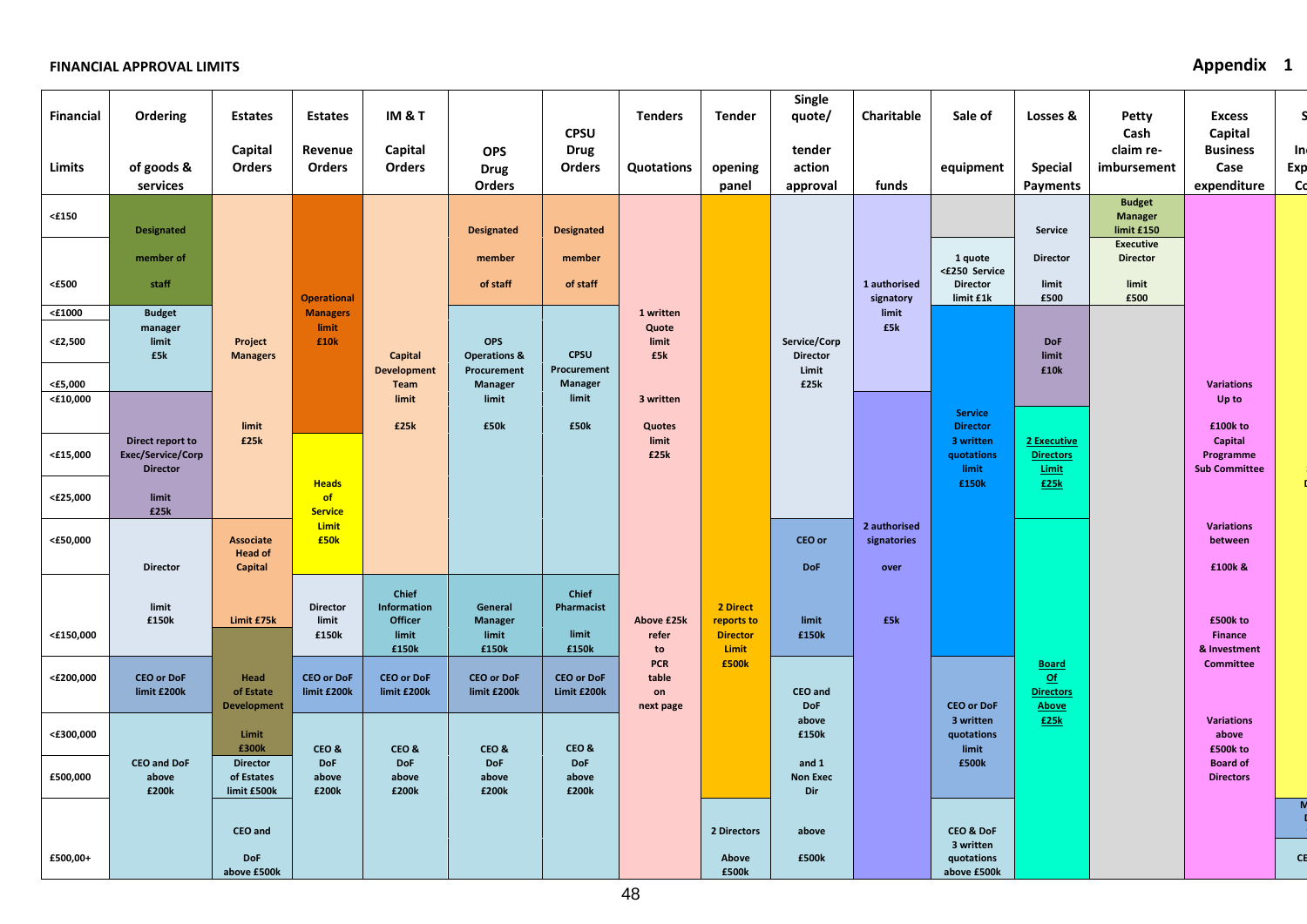| Above £25k to PCR threshold                              | <b>Above PCR threshold</b>                                                                                        |                                                  |
|----------------------------------------------------------|-------------------------------------------------------------------------------------------------------------------|--------------------------------------------------|
| <b>SFIs and Procurement Policy</b><br>requirements apply | Open procedure:                                                                                                   | No minimum or<br>maximum number of<br>candidates |
|                                                          | <b>Restricted Procedure:</b>                                                                                      | Minimum 5 candidates                             |
|                                                          | Competitive procedure<br>with negotiation,<br>Competitive dialogue<br>procedure and the<br>Innovation partnership |                                                  |
|                                                          | procedure:                                                                                                        | Minimum 3 candidates                             |

*Please refer to Procurement Policy for more detail*

### **Definitions**

Board of Directors - the Board of Directors in formal meeting CEO - Chief Executive Officer, The Trust's accounting officer, designated post and acting DoF - Director of Finance, the Trust's Director of Finance, designated post and acting Managing Director - Managing Director of Mental Health Services & Learning Disabilities Care and the Managing Director of Primary and Community Care Service Executive Director - Executive Director of the Trust being a full member of the Trust's Board of Directors to include all post holders (substantive and acting) Service Directors – Oxfordshire & BSW, Buckinghamshire Mental Health Services, Community Services, Specialised Services Corporate Directors – Director of Estates & Facilities, Deputy Director of Finance, OPS General Manager, Chief Pharmacist Drugs General Manager and Chief Pharmacist – senior manager with overall delegated responsibility for pharmacy within OPS and CPSU Direct Report - those posts that report directly to Executive or Service/Corporate Directors, either managerially or professionally Budget Manager - the designated person(s) with responsibility for that budget Designated member of staff - the named individual approved by the budget manager Authorised signatory - the named individual on the authorised signatory list

### **Notes**

General note: that in all cases the higher authority covers the lower levels Signing health care contracts is only permissible following validation of financials by DoF (or DoF's nominated officer)

Investment approval limits and business case approval limits are defined in the budgetary control policy (Section 8)